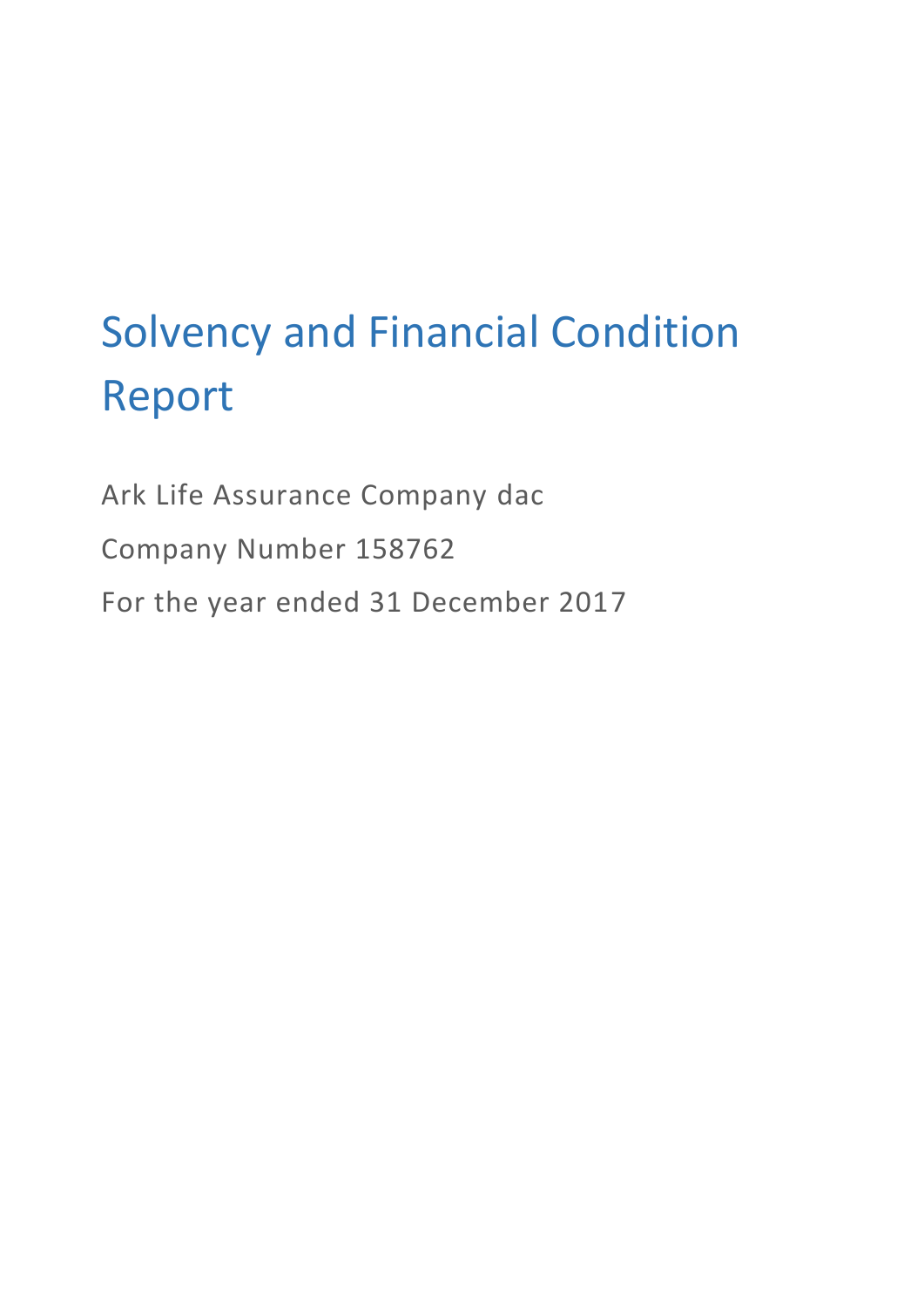| Α.         |  |
|------------|--|
| A.1        |  |
| A.2        |  |
| A.3        |  |
| A.4        |  |
| A.5        |  |
| B.         |  |
| B.1        |  |
| B.2        |  |
| B.3        |  |
| B.4        |  |
| B.5        |  |
| <b>B.6</b> |  |
| <b>B.7</b> |  |
| <b>B.8</b> |  |
| <b>B.9</b> |  |
| C.         |  |
| C.1        |  |
| C.2        |  |
| C.3        |  |
| C.4        |  |
| C.5        |  |
| C.6        |  |
| C.7        |  |
| D.         |  |
| D.1        |  |
| D.2        |  |
| D.3        |  |
| D.4        |  |
| D.5        |  |
| E.         |  |
| E.1        |  |
| E.2        |  |
| E.3        |  |
| E.4        |  |
| F.         |  |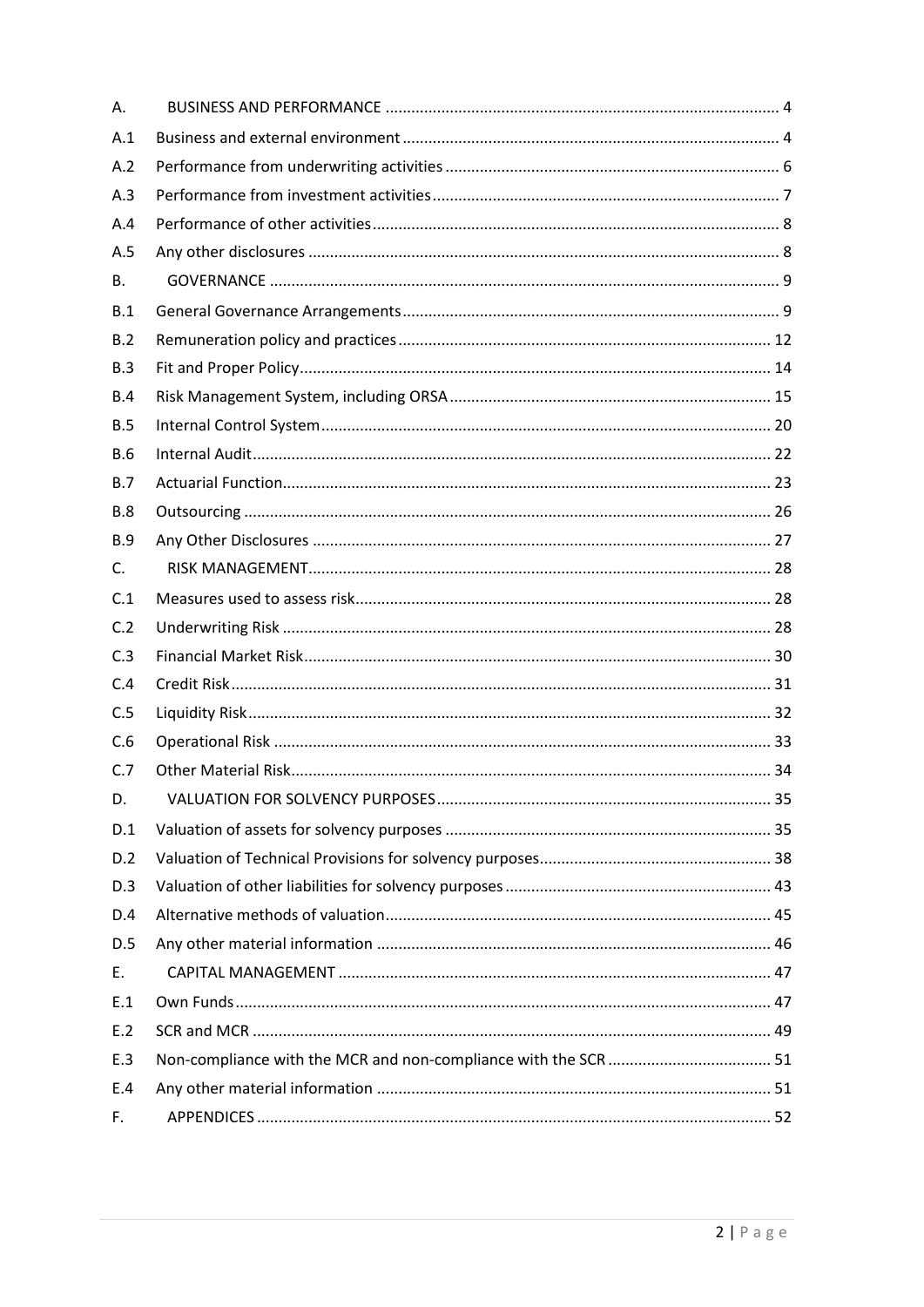# Executive Summary

Ark Life Assurance Company dac ("the Company"), is a life assurance and pension business company incorporated in the Republic of Ireland.

The ultimate parent company is Swiss Re Ltd which is incorporated in Switzerland. The direct parent company is ReAssure Limited, a limited liability company incorporated and existing under the laws of England and Wales.

The Company's existing business mix contains conventional non-profit and unit-linked business. Furthermore, all the business is closed-book business.

The purpose of this report is to satisfy the public disclosure requirements under S.I. No. 485 of 2015 European Union (Insurance and Reinsurance) Regulations 2015. The elements of the disclosure relate to business performance, governance, risk profile, solvency and capital management.

The Company has performed well during the year ended 31 December 2017 and has recorded profits after tax for the year per the Financial Statements of €11.0m (2016: €17.4m).

In preparation for Solvency II, in place since 1 January 2016 the Company put in place significant measures to strengthen the corporate governance framework, including the risk management function. The governance and risk frameworks are detailed further in this report. There have been no significant changes in the reporting period.

The Company has continuously complied with all aspects of the Solvency II regulations from the date of first implementation on 1 January 2016. The Company has own funds of €202m (2016: €291m) compared to a solvency capital requirement of €111m (2016: €128m). The final amount of the solvency capital requirement in respect of both the Group and the Company remains subject to supervisory assessment.

As part of the Swiss Re Group, the Company's strategy is to provide excellent customer service and security to policyholders while prudently managing the run-off of the closed book of life assurance business.

The Company will continue to operate as a standalone entity within the Swiss Re Group. As the Group strategy delivers future consolidation opportunities, the Company plans to benefit by generating extra revenue and sharing costs and continues to seek opportunities which offer a good return on solvency capital.

Ann Kelleher Chief Executive Officer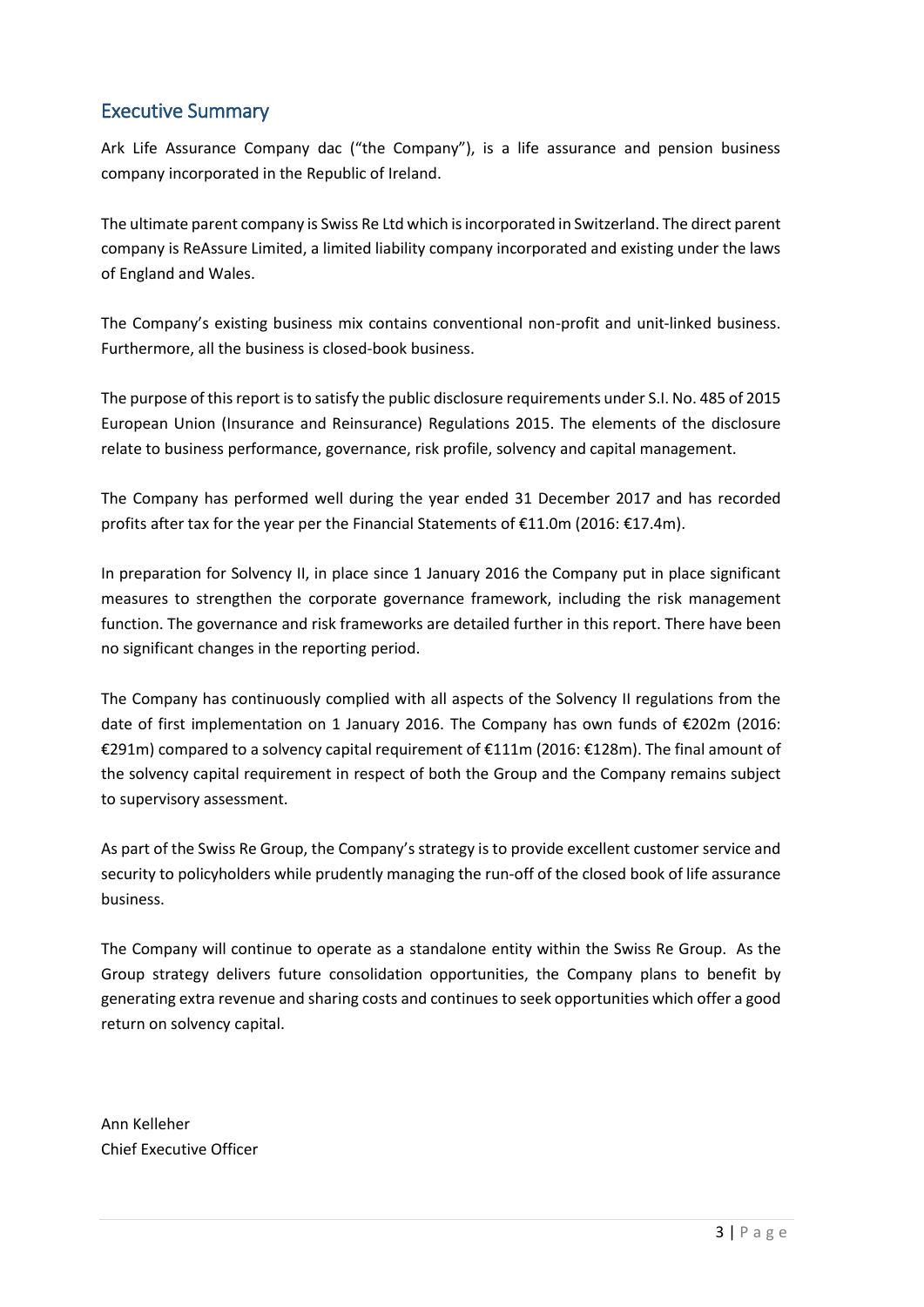# <span id="page-3-0"></span>A. BUSINESS AND PERFORMANCE

## <span id="page-3-1"></span>A.1 Business and external environment

## A.1.1 Name and legal form

The Company is a life assurance and pension business company incorporated in the Republic of Ireland, with registered office at College Park House, Nassau Street, Dublin 2 D02 VY46, as a limited liability Company under Irish Company law under number 158762, on 11 May 1990.

## A.1.2 Name and contact details of the Company's Supervisory Authority

The Company is authorised by the Central Bank of Ireland (CBI) to conduct life insurance and pension business.

Central Bank of Ireland New Wapping Street North Wall Quay Dublin 1. D01 F7X3 Tel: +353 1 2244000 Fax: +353 1 6715550 [www.centralbank.ie](http://www.centralbank.ie/)

## A.1.3 Name and contact details of the ultimate parent company's supervisor

The ultimate parent company is Swiss Re Ltd, which is incorporated in Switzerland. For the purposes of this report, the ultimate parent company and all its subsidiaries are referred to as Swiss Re or the Swiss Re Group. The Group supervisor is the Swiss Financial Market Supervisory Authority. Financial Market Supervisory Authority

27 Laupenstrasse CH – 3003 Berne Switzerland Telephone: +41 31 327 91 00 Fax: +41 31 327 91 01 www.finma.ch

## A.1.4 Name and contact details of External Auditor

The external auditor appointed by the shareholder of the Company is PricewaterhouseCoopers. PricewaterhouseCoopers One Spencer Dock North Wall Quay Dublin, 1 Ireland Telephone: + 353 1 792 6000 Fax: +353 1 792 6200 [www.pwc.ie](http://www.pwc.ie/)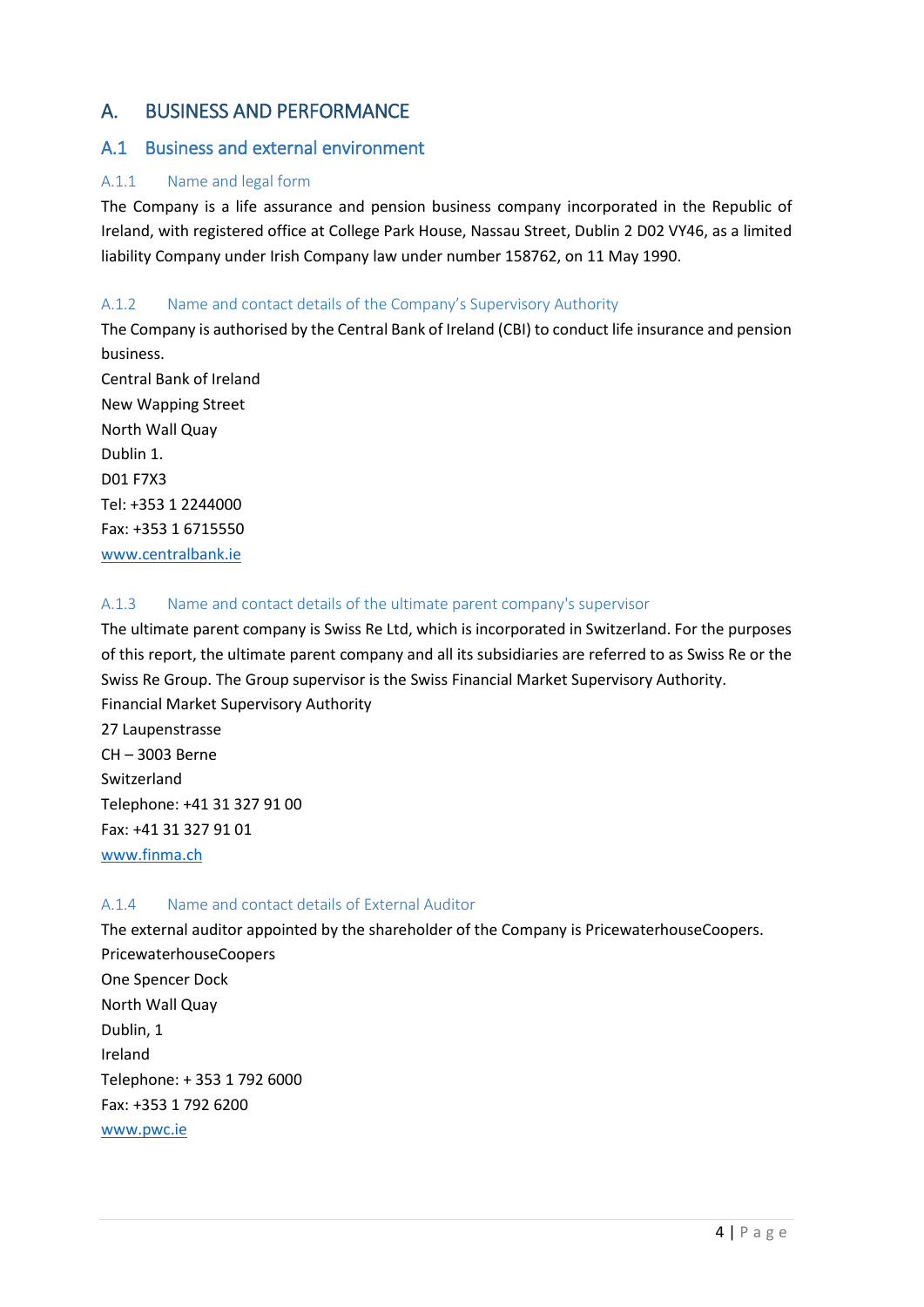## A.1.5 Description of the holders of qualifying holdings in the Company

The direct parent company of the Company is ReAssure Limited, a limited liability company incorporated and existing under the laws of England and Wales, with registered office at Windsor House Ironmasters Way, Town Centre, Telford, Shropshire, England, TF3 4NB, registered with the Registrar of Companies for England Wales under number 754167.

## A.1.6 Details of the Company's position within the Swiss Re Group legal structure

The position of the Company within the legal structure of the Swiss Re Group is shown in the structure chart below.



\*During the year Reassure Holdings reached agreement to sell up to 15% of ReAssure Jersey One Limited to MS and AD, a Japanese Life Insurance Company. An initial Agreement was reached for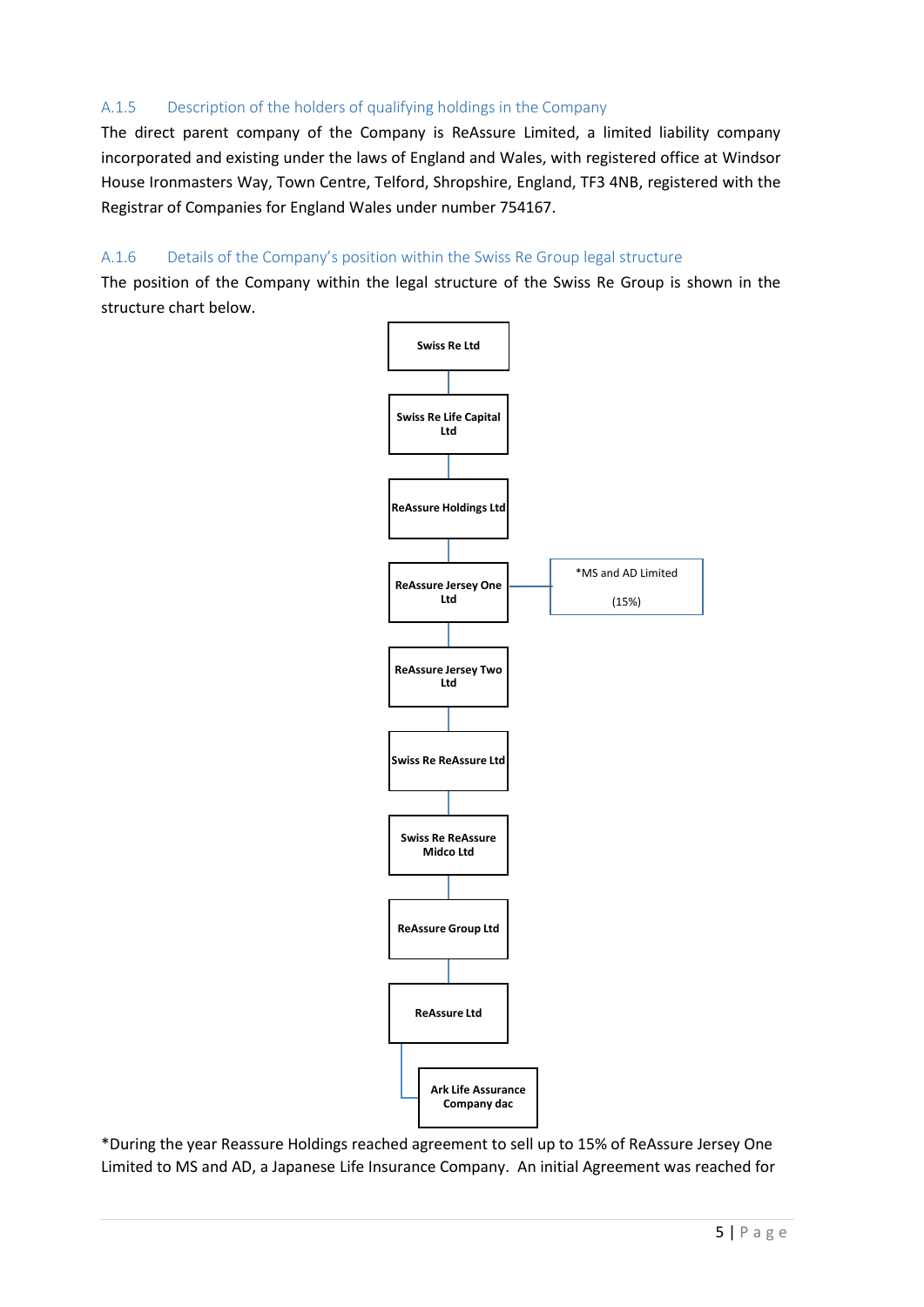MS and AD to acquire a 5% holding with the agreement closing in 2018. During Q1 2018 the MS and AD shareholding increased its holding to 15%.

## A.1.7 Material lines of business – geographical area

The Company's existing business mix contains conventional non-profit business and unit-linked business. Furthermore, all the business is closed-book business.

The material lines of business for the year ended 31 December 2017 were as follows:

- Index-linked and unit-linked life insurance.
- Other life Insurance.
- Health insurance.

The material geographic area for the year ended 31 December 2017 was the Republic of Ireland.

## A.1.8 Significant business or other events

On 6 January 2016, Swiss Re Limited became the Company's new ultimate parent as outlined above.

## A.1.9 Details of material related undertakings

As at 31 December 2017, the Company did not have any subsidiaries or investments in related undertakings.

# <span id="page-5-0"></span>A.2 Performance from underwriting activities

## A.2.1 Underwriting performance

The underwriting performance, by material lines of business, for the year ended 31 December 2017 was as follows:

|                                       | Index-linked |            |           |              |
|---------------------------------------|--------------|------------|-----------|--------------|
|                                       | and unit-    |            |           |              |
|                                       | linked       | Other life | Health    |              |
| €'000                                 | insurance    | insurance  | insurance | <b>Total</b> |
| Net earned premiums                   | 3,355        | 15,575     | 164       | 19,094       |
| Fee income                            | 19,289       |            |           | 19.289       |
| Net claims incurred                   | (108,713)    | (713)      | (760)     | (110, 186)   |
| <b>Change in Technical Provisions</b> | 2.257        | 9          |           | 2,266        |
| Net expenses incurred                 | (11, 338)    | (10, 363)  | (1.244)   | (22, 945)    |
| Underwriting performance              | (95,150)     | 4.508      | (1,840)   | (92, 482)    |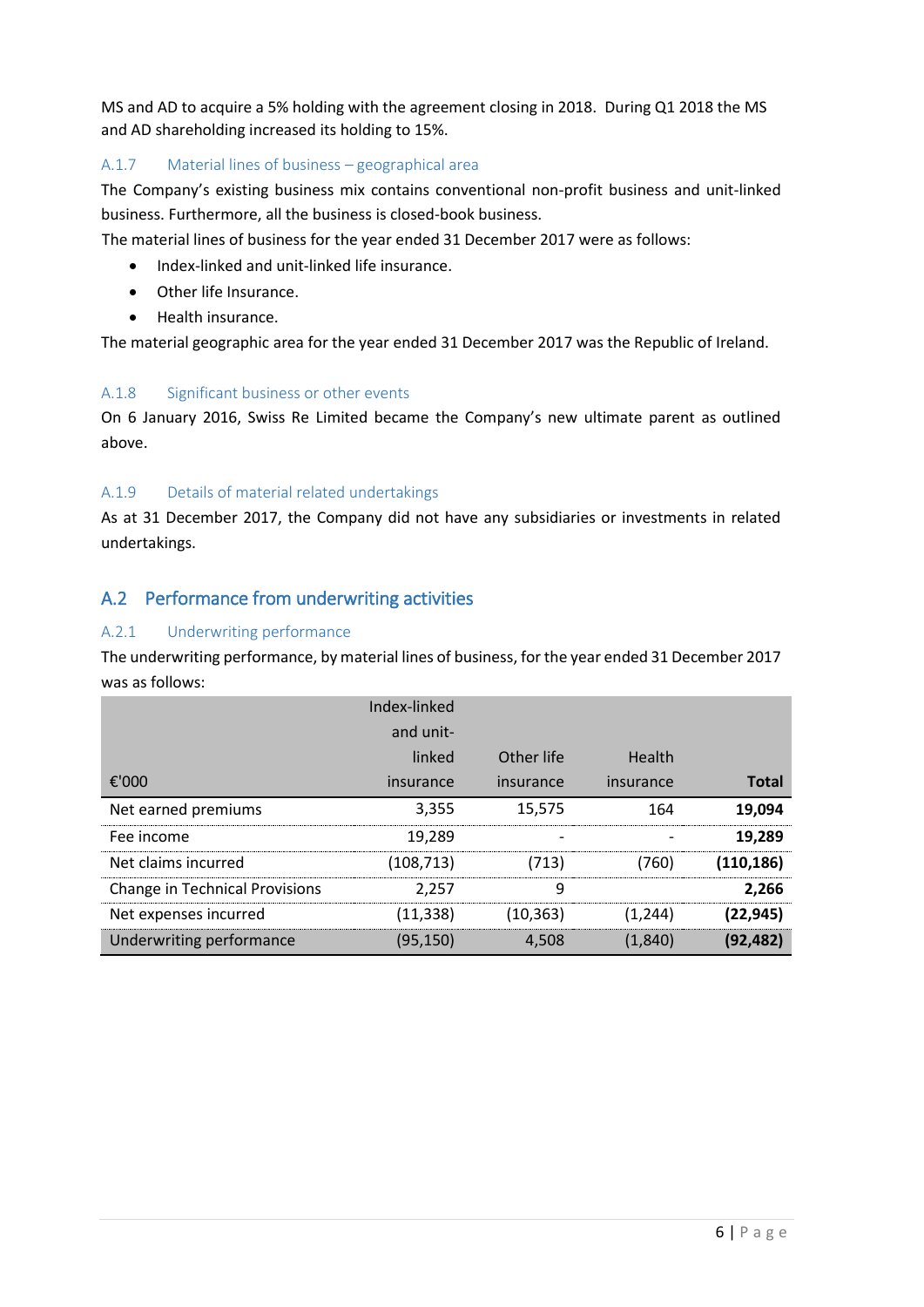for the year ended 31 December 2016:

|                                       | Index-linked |            |           |              |
|---------------------------------------|--------------|------------|-----------|--------------|
|                                       | and unit-    |            |           |              |
|                                       | linked       | Other life | Health    |              |
| €'000                                 | insurance    | insurance  | insurance | <b>Total</b> |
| Net earned premiums                   | 3,666        | 13,178     | 3,619     | 20,463       |
| Fee income                            | 19.744       |            |           | 19,744       |
| Net claims incurred                   | (640,619)    | (629)      | (786)     | (642,034)    |
| <b>Change in Technical Provisions</b> | 489.897      | 8          |           | 489,905      |
| Net expenses incurred                 | (12, 233)    | (13,217)   | (1,229)   | (26,680)     |
| Underwriting performance              | (139,545)    | (661)      | 1.604     | (138, 601)   |

For unit-linked business, the underwriting performance does not show the full profitability picture when viewed in isolation. This is because the positive unit-linked investment performance (€110.3m) experienced in 2017 negatively impacts the technical provisions (i.e. it increases the level of reserves required) and this element is only reflected in the underwriting performance. The actual investment return itself is not part of the underwriting performance and is recorded in section A.3.1. The investment return combined with the underwriting performance above gives rise to the overall IFRS Profit after Tax of €11m.

The underwriting performance by material countries, for the periods ended 31 December, was as follows:

|         |            | Underwriting performance |
|---------|------------|--------------------------|
| €'000   | 2016       | 2017                     |
| Ireland | (138, 793) | (92, 645)                |
| Other   | 193        | 163                      |
| Total   | (138, 601) | (92, 482)                |

The underwriting performance for 2017 resulted in a loss of €92.5m, which was in line with management's expectations.

# <span id="page-6-0"></span>A.3 Performance from investment activities

## A.3.1 Income and expenses arising from investments by asset class

The value of the investments by asset class as at 31 December 2017 is provided below, along with the income earned during 2017.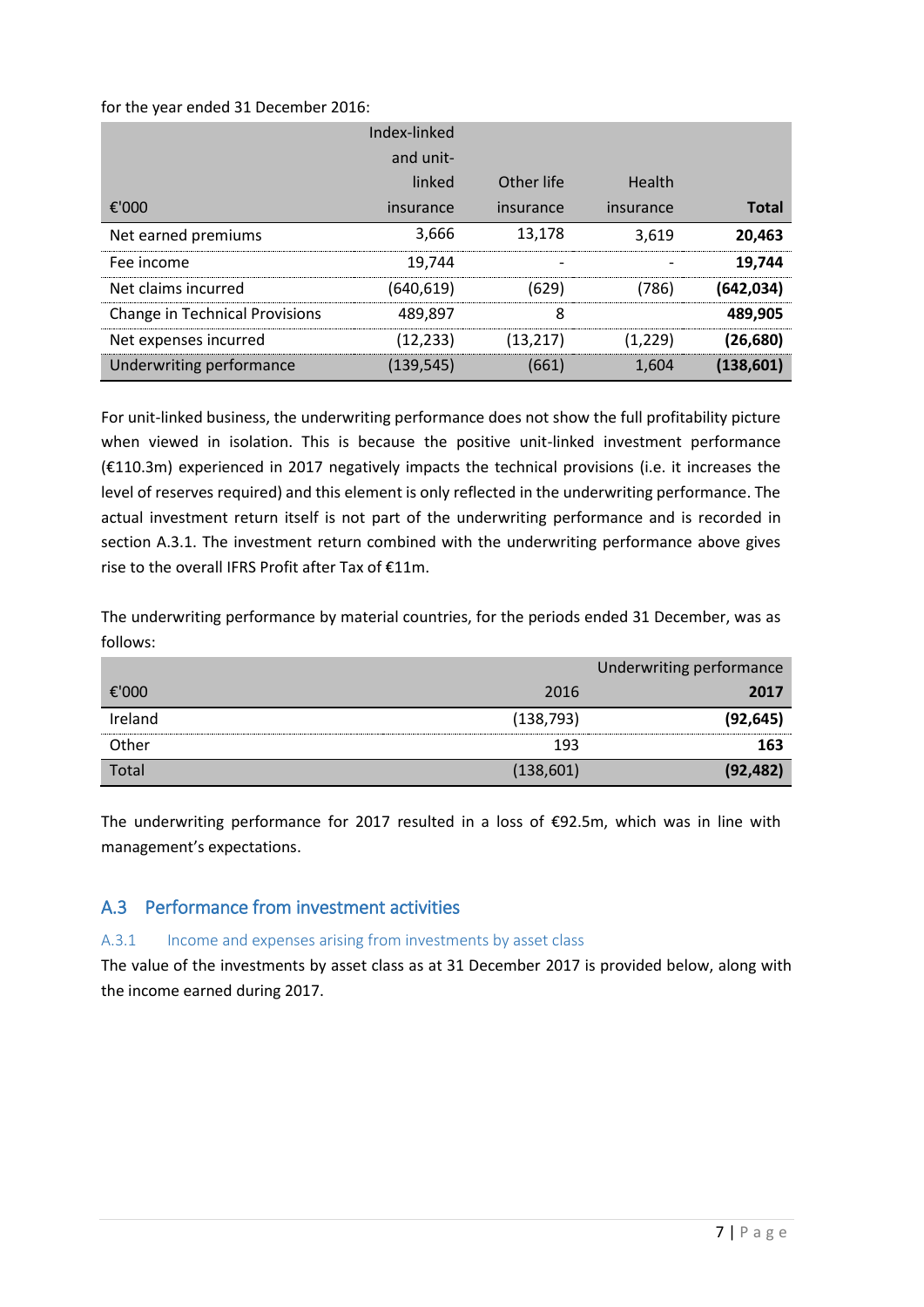|                                  | 2017                     |                          |               | 2016          |         |               |
|----------------------------------|--------------------------|--------------------------|---------------|---------------|---------|---------------|
|                                  | <b>Assets</b>            | Inv Inc                  | Gains/        | <b>Assets</b> | Inv Inc | Gains/        |
|                                  |                          |                          | <b>Losses</b> |               |         | <b>Losses</b> |
| <b>Equities</b>                  | 1,250.5                  | 34.8                     | 60.4          | 1,247.5       | 36.4    | 83.7          |
| <b>Bonds</b>                     | 377.9                    | 6.8                      | (8.3)         | 447.7         | 8.8     | (0.1)         |
| <b>Trackers</b>                  | $\overline{\phantom{a}}$ | $\blacksquare$           | $\cdot$       | 40.2          |         | 7.5           |
| <b>Unit Trusts</b>               | 252.4                    | $\blacksquare$           | 15.4          | 302.7         |         | 15.0          |
| <b>Property</b>                  | 10.5                     | 0.8                      | (0.5)         | 14.3          | 1.2     | (1.0)         |
| <b>Cash and cash equivalents</b> | 260.9                    | $\overline{\phantom{a}}$ |               | 356.7         | (1.6)   |               |
| <b>Derivatives</b>               | (.5)                     | $\blacksquare$           | 5.7           | 0.6           |         | 4.1           |
| <b>Exchange Gains/Losses</b>     |                          |                          | (4.7)         |               |         | 3.3           |
| <b>Total</b>                     | 2151.7                   | 42.4                     | 68.2          | 2,409.7       | 44.8    | 112.4         |

For the year ended 31 December 2017, investment management expenses were incurred of €2.1m (2016: €1.9m).

## A.3.2 Gains/losses recognised directly in equity

The Company does not recognise any gains or losses directly in equity.

## A.3.3 Information about investments in securitisation

The Company does not have any investments in tradable securities or other financial instruments based on repackaged loans.

# <span id="page-7-0"></span>A.4 Performance of other activities

#### A.4.1 Other operating revenue and costs

No other material income and expenses were incurred during the period ended 31 December 2017.

## A.4.2 Material leasing arrangements

The Company does not have any material financial or operating leasing arrangements.

## <span id="page-7-1"></span>A.5 Any other disclosures

## A.5.1 Any other material disclosure

There is no other material information to report for 2017.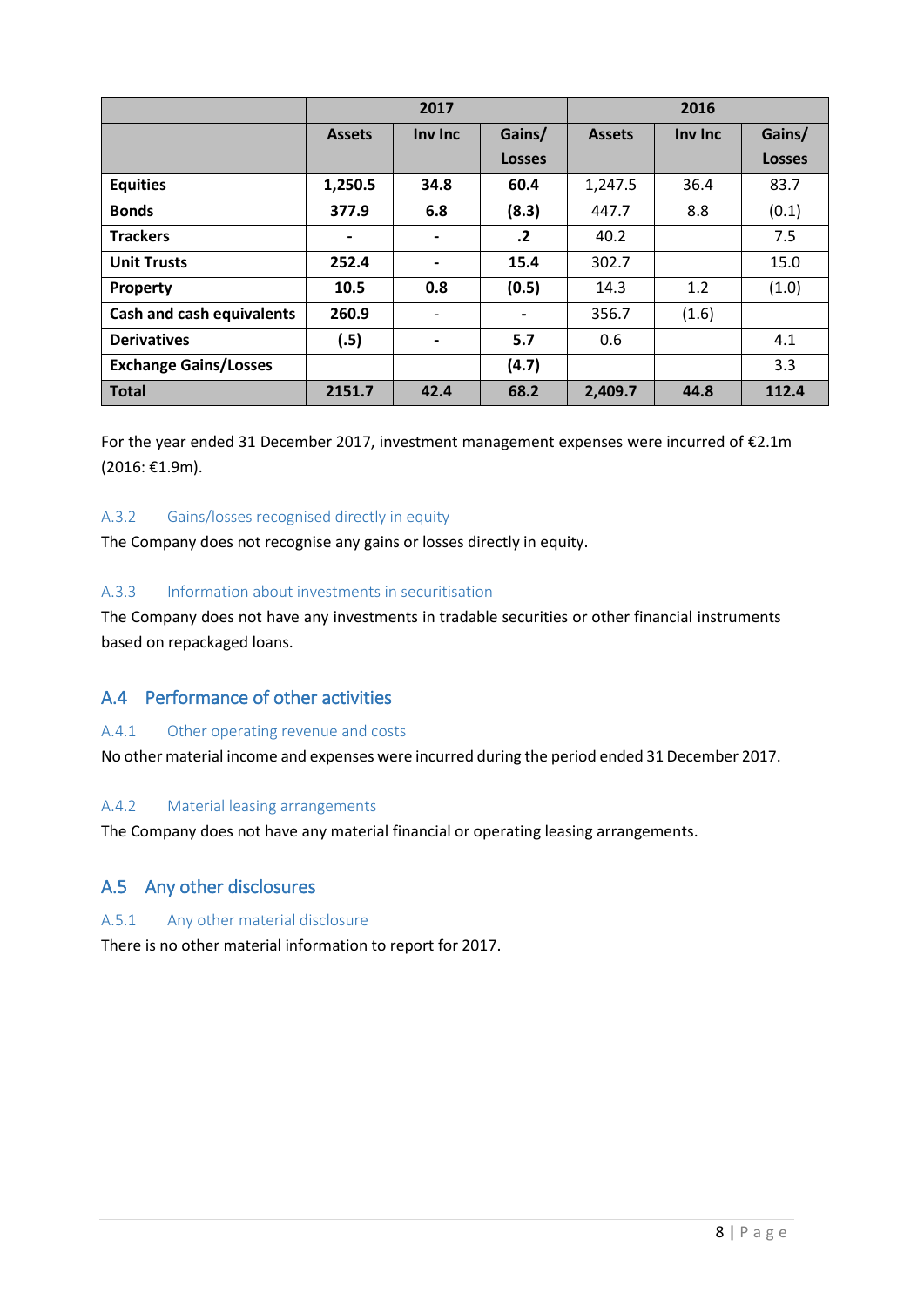# <span id="page-8-0"></span>B. GOVERNANCE

## <span id="page-8-1"></span>B.1 General Governance Arrangements

## B.1.1 Overview of Governance Structure

The governance and organisational structure of the Company is set out in the Company's Terms of Reference and charters. These define the responsibilities and authority of the members of the Board and Committees. The following chart outlines the Company's structure at both the Board and Management levels:

| Ark Board                |                           |                |  |  |  |
|--------------------------|---------------------------|----------------|--|--|--|
| <b>Board Committees</b>  | Audit Committee           | Risk Committee |  |  |  |
| Management<br>Committees | Ark Life Management Group |                |  |  |  |

The Board are fully engaged and actively involved in the oversight of the business.

The business is compliant with the requirements of the CBI Corporate Governance Code and the governance requirements of Solvency II.

#### **Committees**

The following table provides a brief outline of the role of each committee and where it falls within the three lines of defence model:

| <b>Structure</b><br>Group | Board /<br><b>Committee Role Overview</b><br>Committee / |                                                                                                                                                                                                                                                                                                                                                                                                                                                                                                                                   | <b>Line of Defence</b>    |                 |     |
|---------------------------|----------------------------------------------------------|-----------------------------------------------------------------------------------------------------------------------------------------------------------------------------------------------------------------------------------------------------------------------------------------------------------------------------------------------------------------------------------------------------------------------------------------------------------------------------------------------------------------------------------|---------------------------|-----------------|-----|
|                           | Forum /<br>Group                                         |                                                                                                                                                                                                                                                                                                                                                                                                                                                                                                                                   | 1 <sup>st</sup>           | 2 <sub>nd</sub> | 3rd |
| <b>Board</b>              | Board                                                    | The Company Board is a regulated entity and is a subsidiary<br>of Reassure Limited. The Board is comprised of two Executive<br>Directors and four Non-Executive directors, three of which<br>are independent. The Board's role includes defining the<br>Company's business strategy, risk appetite, right compliance,<br>policies, capital adequacy and solvency frameworks and to<br>ensure that all policies and functions take full account of Irish<br>law and regulations and the supervisory requirements of the<br>CBI.    | ✔                         |                 |     |
| <b>Committee</b>          | Risk<br>Committee                                        | The Risk Committee provides oversight, advice and<br>assurance across the Company's business. The Risk<br>Committee is comprised of three Non-Executive Directors<br>and is attended by the relevant executive team members. Its<br>duties include the setting of risk appetite and future risk<br>strategy, assessing risk tolerance and exposure, overseeing<br>the risk management framework, reviewing whistleblowing,<br>fraud prevention and detection procedures and assessing<br>the adequacy of the compliance function. | $\boldsymbol{\mathsf{x}}$ | ✔               | x   |
|                           | Audit<br>Committee                                       | The Audit Committee performs oversight and independent<br>assurance over the effectiveness of systems of internal<br>control. The Audit Committee is comprised of three Non-                                                                                                                                                                                                                                                                                                                                                      | $\boldsymbol{\mathsf{x}}$ | ×               |     |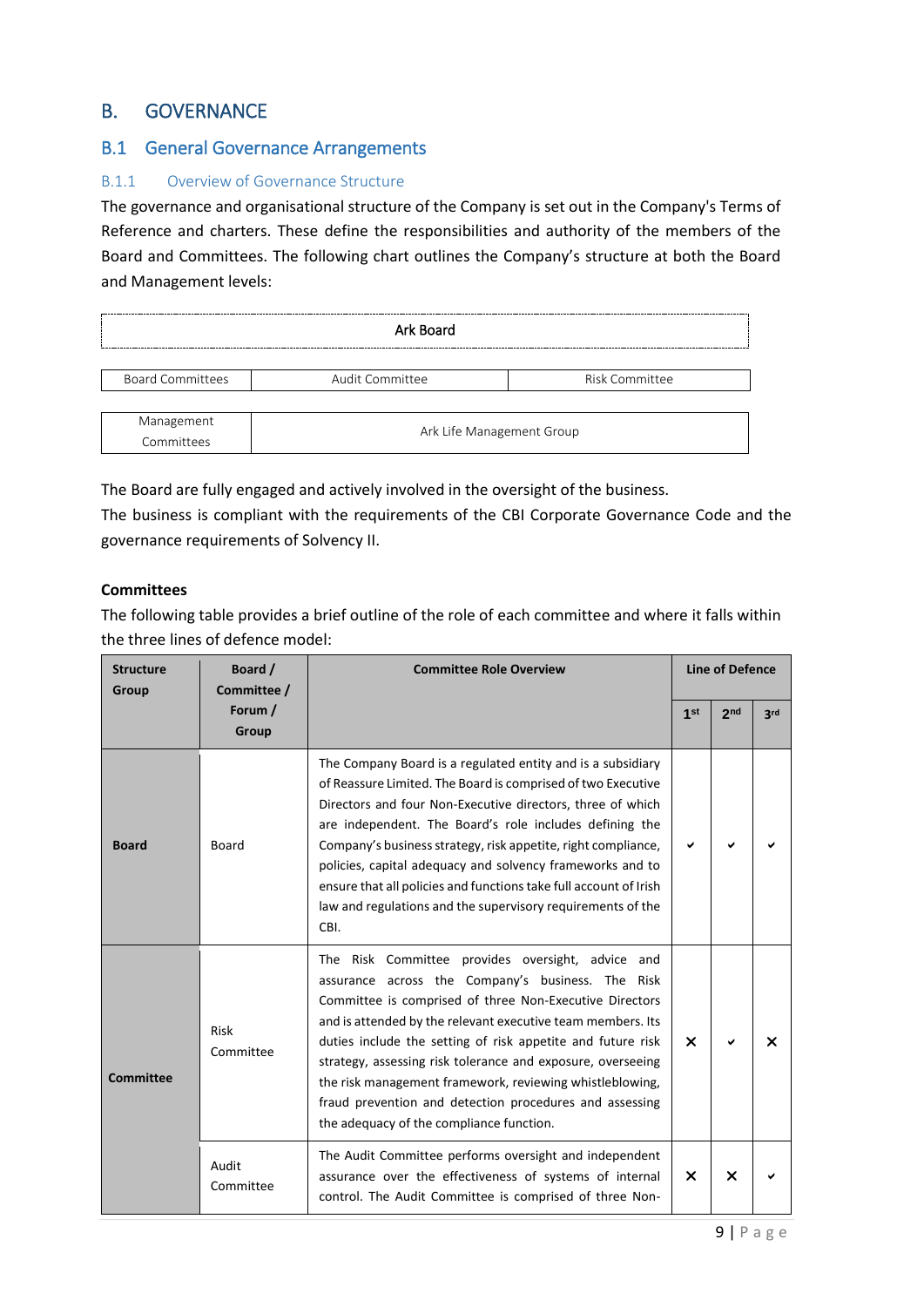| <b>Structure</b><br>Group | Board /<br>Committee / | <b>Committee Role Overview</b>                                                                                                                                                                                                                                                                                                                                                                                                                                          |                 | Line of Defence |                 |
|---------------------------|------------------------|-------------------------------------------------------------------------------------------------------------------------------------------------------------------------------------------------------------------------------------------------------------------------------------------------------------------------------------------------------------------------------------------------------------------------------------------------------------------------|-----------------|-----------------|-----------------|
|                           | Forum /<br>Group       |                                                                                                                                                                                                                                                                                                                                                                                                                                                                         | 1 <sup>st</sup> | 2 <sub>nd</sub> | 3 <sup>rd</sup> |
|                           |                        | Executive Directors and is attended by the relevant executive<br>team and internal audit and external audit representatives.<br>Its duties include reviewing the internal audit remit and<br>effectiveness, reviewing and challenging the Company's<br>financial statements and regulatory returns and assessing<br>the effectiveness of the external audit process. The<br>Committee is also responsible for overseeing the<br>relationship with the external auditor. |                 |                 |                 |

The Company's system of governance meets all regulatory requirements and is the subject of periodic reviews, therefore it is management's view that it is appropriate taking into account the nature, scale and complexity of the risks inherent in the business.

## B.1.2 Key Functions

There is a clear separation between the risk-taking and risk controlling (assurance) roles. The role of the Assurance functions defined as key or critical under the Solvency II framework, i.e. Risk Management, Compliance, Internal Audit and Actuarial (referred to as "key functions"), is as follows:

## **Risk Management**

The Company's Risk Management function led by the Chief Risk Officer (CRO) is responsible for designing and implementing the Company's Risk Management Framework (including the Company's risk appetite and risk policies).

The CRO provides risk reporting to the Board Risk Committee on a quarterly basis and is responsible for the Own Risk Solvency Assessment (ORSA) process. The CRO is supported by a team of risk professionals and has access to external support where required.

The Risk Management function is not involved in any of the business areas for which it for provides oversight. The Risk Management function attend the main management committees and has a reporting line to the Board Risk Committee.

## **Compliance**

The Company's Compliance function is principally responsible for overseeing the Company's (i) compliance with applicable laws, regulations, rules and the Code of Conduct, and (ii) management of the risk of civil, criminal or regulatory sanctions resulting in a financial loss, loss of ability to conduct business or loss of reputation as a result of a failure to do so.

The Compliance function is led by the Compliance Officer who is supported by a number of compliance professionals and has access to external support where required. The Compliance Officer reports quarterly to the Board Risk Committee and the annual compliance plan, prepared by the Compliance Officer is approved by the Board Risk Committee.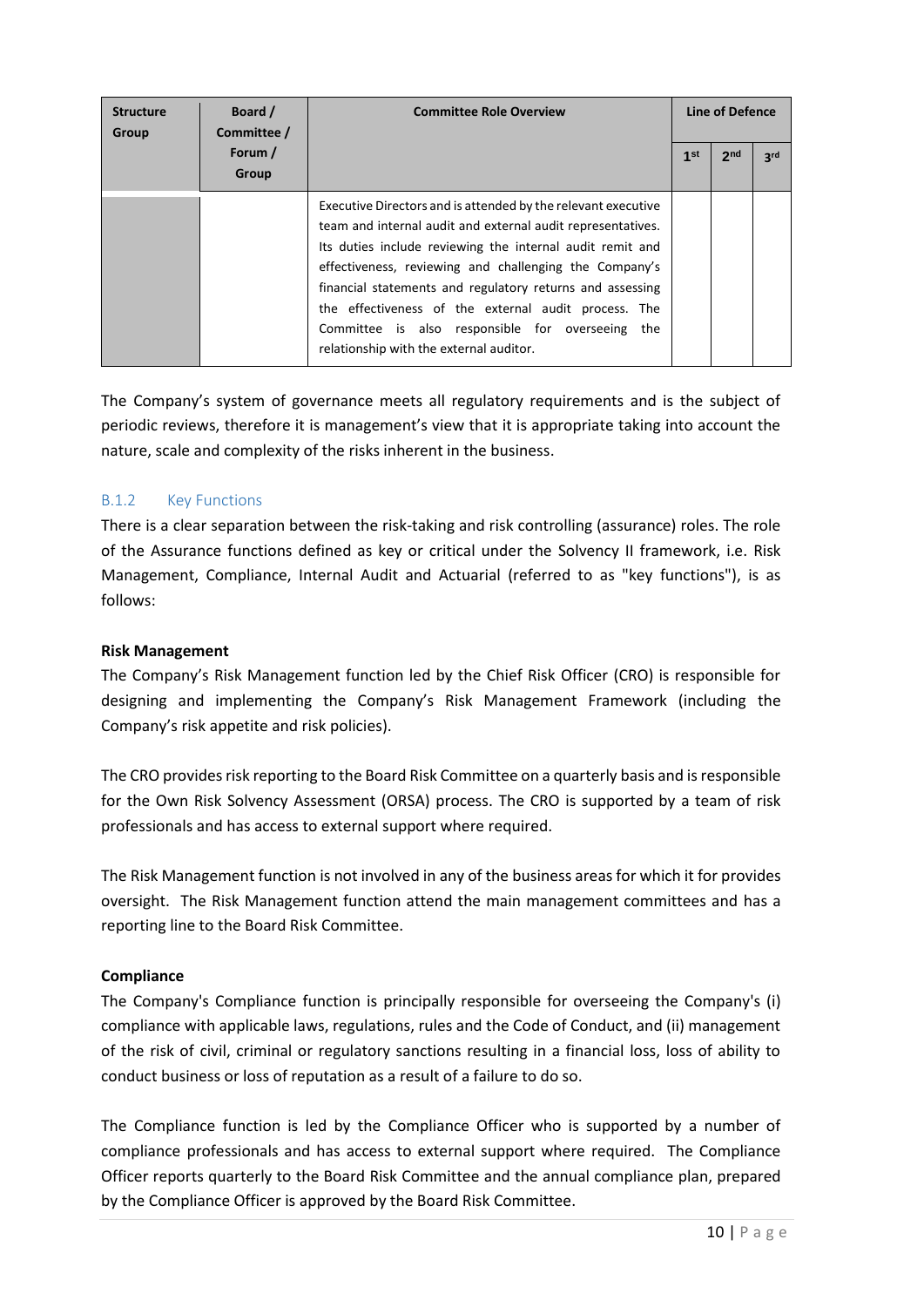The Compliance function is not involved in any of the business areas for which it provides oversight. The Compliance function attend the main management committees and have a reporting line to the Board Risk Committee.

#### **Internal Audit**

The Company's Internal Audit function's main task is to provide independent, objective assurance to the Board. The goal is to perform audit activities designed to assess the adequacy and effectiveness of the Company's internal control systems, and to add value through improving the Company's operations.

The audit function is led by the Head of Internal Audit who is supported by a number of audit professionals (both internal and external). The Head of Internal Audit reports quarterly to the Board Audit Committee and the annual audit plan, prepared by the Head of Internal Audit is approved by the Board Audit Committee.

The Audit function is not involved in any of the business areas for which it provides oversight. The Audit function attend the main management committees and have an independent reporting line to the Board Audit Committee.

#### **Actuarial**

The Company's Actuarial Function led by the Head of Actuarial Function (HOAF) is responsible for calculating and monitoring the ongoing solvency of the Company on all applicable regulatory bases. The function is responsible for delivering the requirements of Article 48 of the SII directive, including determining the adequacy of the technical provisions and giving an opinion on the overall underwriting policy and adequacy of the reinsurance arrangements. Other ancillary responsibilities include;

- Oversight of the company's reinsurance arrangements;
- Providing advice, challenge, and analysis to management on actuarial matters

As part of reporting to the regulator, the responsibilities of the Actuarial Function also include coordination and oversight of the technical provisions calculation:

- Ensuring the appropriateness of methodologies and underlying models used;
- Ensuring appropriateness of assumptions made;
- Assessing sufficiency and quality of data used;
- Comparing best estimates against experience; and
- Informing the Board as to their adequacy.

The Actuarial Function contributes to the effective implementation of the risk management system and is responsible for calculating the Solvency Capital Requirement and supporting the Risk Management Function in preparing the ORSA.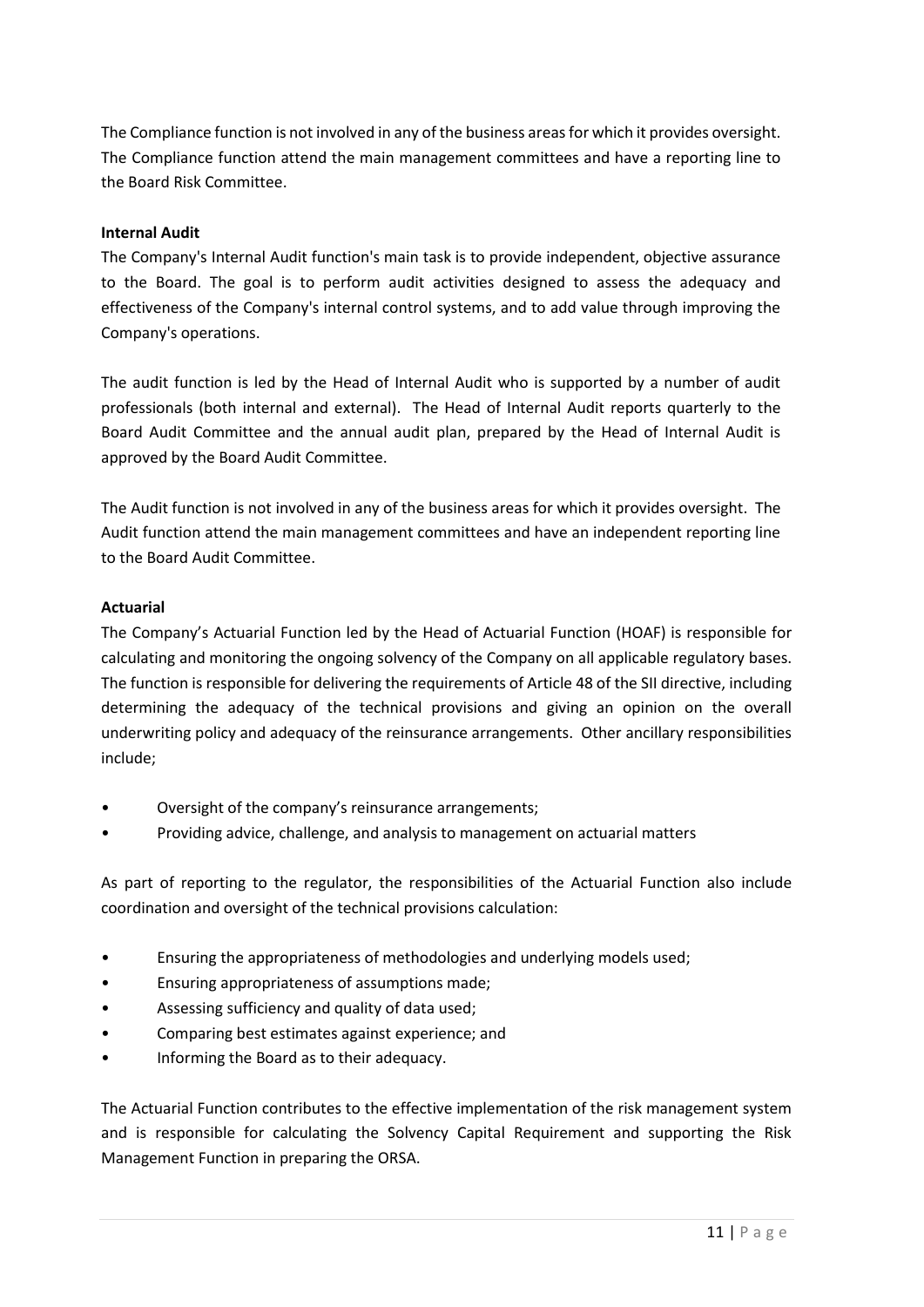The Actuarial Function is led by the Head of Actuarial Function who is supported by a number of qualified and student actuaries and has access to external support where required. The Head of Actuarial Function attends the Board and Board Committee meetings and produces a number of formal reports for the Board and Board Audit Committee.

The HOAF attends the main management committees and has an independent reporting line to the Board Audit Committee. Operational independence is ensured by a segregation of responsibilities and periodic external peer review of key reports.

## B.1.3 Delegation of responsibilities, reporting lines and allocation of functions

To facilitate its effective discharge of activities, the Board has made designated delegations of authority to its Board committees and the Chief Executive Officer (CEO).

To support the fulfilment of CEO delegations from the Board, the CEO has authorised authority to the Ark Management Group. The Ark Management Group have authorised management forums to support the discharge of these authorised authorities. The flow of authority across the Company is represented as follows:



## <span id="page-11-0"></span>B.2 Remuneration policy and practices

#### B.2.1 Remuneration policy and practices

The Company adopted the Swiss Re Group Compensation Policy. Swiss Re's compensation framework is designed to attract, motivate, and retain the qualified talent the Group needs to succeed globally, as well as creating a tangible link between performance and pay. The aims are to provide compensation that is competitive in local labour markets while ensuring that employees focus on delivering outstanding results as well as supporting appropriate and controlled risk-taking. A balanced compensation package is complemented by competitive benefits. This approach contributes to the success of the business by:

- supporting a culture of high performance with a strong focus on risk-adjusted financial results;
- ensuring alignment of compensation to business results, individual contribution and compliance;
- supporting Swiss Re's commitment to attract, motivate and retain key talent;
- aligning the interests of employees with those of Swiss Re's shareholders; and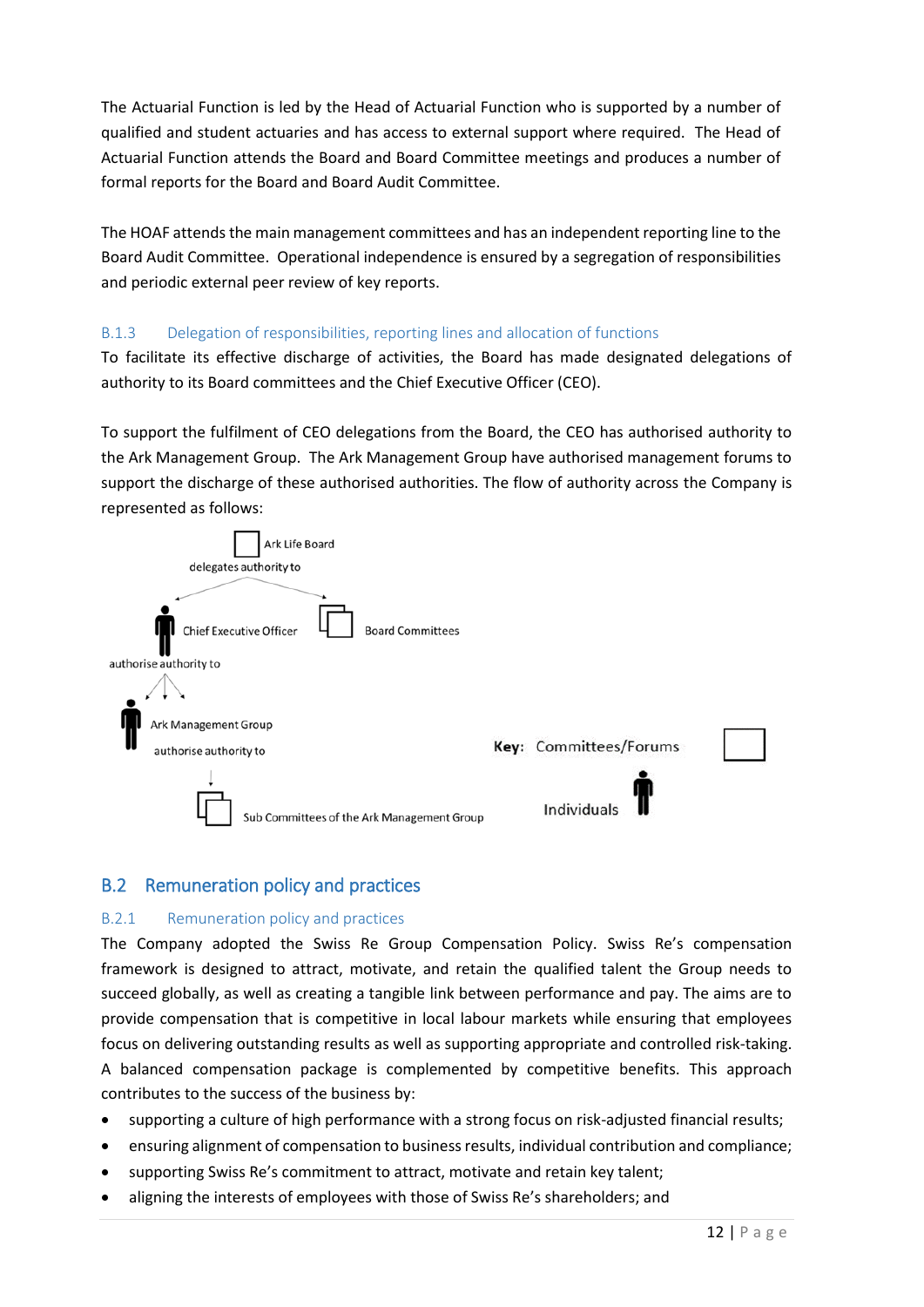• fostering compliance and supporting appropriate and controlled risk-taking.

Swiss Re's compensation framework comprises core components such as base salary, pensions and benefits, as well as a combination of short-and long-term incentives. These incentive programmes reflect the long-term nature of the business: both the Value Alignment Incentive as the deferred part of the Annual Performance Incentive and the Leadership Performance Plan aim to reward sustained performance rather than short-term results.

#### **Overview of the compensation components**

#### **Fixed compensation**

#### **Base salary**

The base salary is the fixed compensation that is paid to employees for carrying out their role and is established based on the following factors:

- scope and responsibilities of the role, as well as qualifications required to perform the role;
- market value of the role in the location in which Swiss Re competes for talent: and
- skills and expertise of the individual in the role.

#### **Variable compensation**

#### **Annual Performance Incentive**

The Annual Performance Incentive is a discretionary, variable component of compensation. Combined with the base salary, it provides competitive total cash compensation when both business and individual performance targets are achieved. When the total Annual Performance Incentive level for an employee exceeds a pre-defined amount, the award is split into two components, an immediate cash incentive payment (cash Annual Performance Incentive) and Value Alignment Incentive (deferred Annual Performance Incentive).

The Target Annual Performance Incentive is set in advance for each eligible employee based on multiple factors, including market benchmarks and an analysis of the role that an individual performs. Payout is linked both to Swiss Re's financial results (based on US GAAP, Economic Value Management, economic net worth and return on equity measures), qualitative criteria and individual performance.

#### **Participation plans**

## **Incentive Share Plan**

The Incentive Share Plan provides employees with an opportunity to receive some or all of their immediate cash Annual Performance Incentive in the form of Swiss Re shares subject to a one-year blocking period. The Incentive Share Plan encourages alignment with shareholders' interests. At the end of the one-year period, the employee assumes full ownership of the shares.

## **Global Share Participation Plan**

Swiss Re offers its employees an opportunity to directly participate in the long-term success of the Group by purchasing Swiss Re Ltd shares (up to a maximum of CHF 7 000 per year) through the Global Share Participation Plan. The Company provides a 30% match on the number of shares held by employees at the end of the three-year plan cycle. The match is subject to forfeiture rules in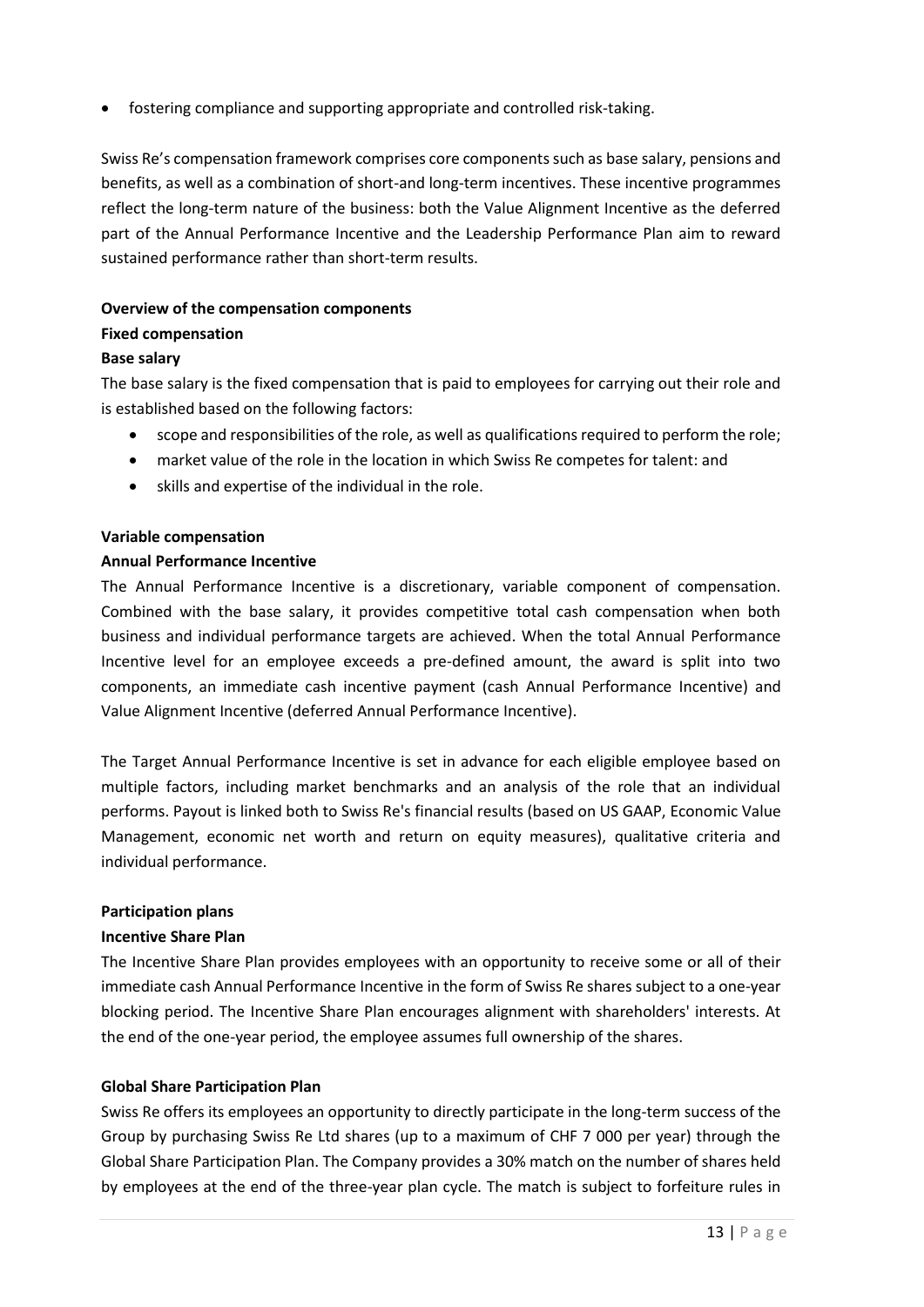case of termination of employment before the end of the plan cycle. The Global Share Participation Plan has the same core design in all locations.

## **Compensation framework for the Board**

## **Compensation structure for non-executive directors**

The non-executive members of the Board and Board Committees of the Company receive 100% of their fees in cash. The payments are made on a monthly basis. The fees are determined in advance at the start of the financial year and are approved at the Swiss Re Group level. The fee level for each member is reviewed periodically and reflects their differing levels of responsibility and time commitment.

## **Compensation structure for executive directors**

Executive directors receive no additional fees for their services as members of the Board.

## B.2.2 Supplementary Pension or Early Retirement Schemes

The Company does not have a policy of offering supplementary or enhanced early retirement to key individuals.

## B.2.3 Material transactions

During 2017, there were no material transactions with shareholders, with persons who exercise a significant influence on the Company, or with members of the administrative, management and supervisory bodies.

# <span id="page-13-0"></span>B.3 Fit and Proper Policy

## B.3.1 Skills, knowledge and expertise requirements of persons managing the business

The Company have in place an effective system of governance which provides for sound and prudent management of the business. This includes a transparent organisational structure with a clear allocation and appropriate segregation of responsibilities, proportionate to the nature, scale and complexity of the business.

Part 3 of the Central Bank Reform Act 2010 provides that a person performing a controlled function must have a level of fitness and probity appropriate to the performance of that particular function. All control functions are required to adhere to the Central Bank Fitness and Probity Standards, which are consistent with the behavioural standards expected by the Company.

All control functions shall be fit and proper to fulfil their role taking into account the following factors:

(a) Their professional qualifications, knowledge and experience are adequate to enable sound and prudent management (fit); and

(b) They are of good repute and integrity (proper).

Control functions within the Company should collectively possess appropriate qualification, experience and knowledge in respect of:

• insurance and financial markets;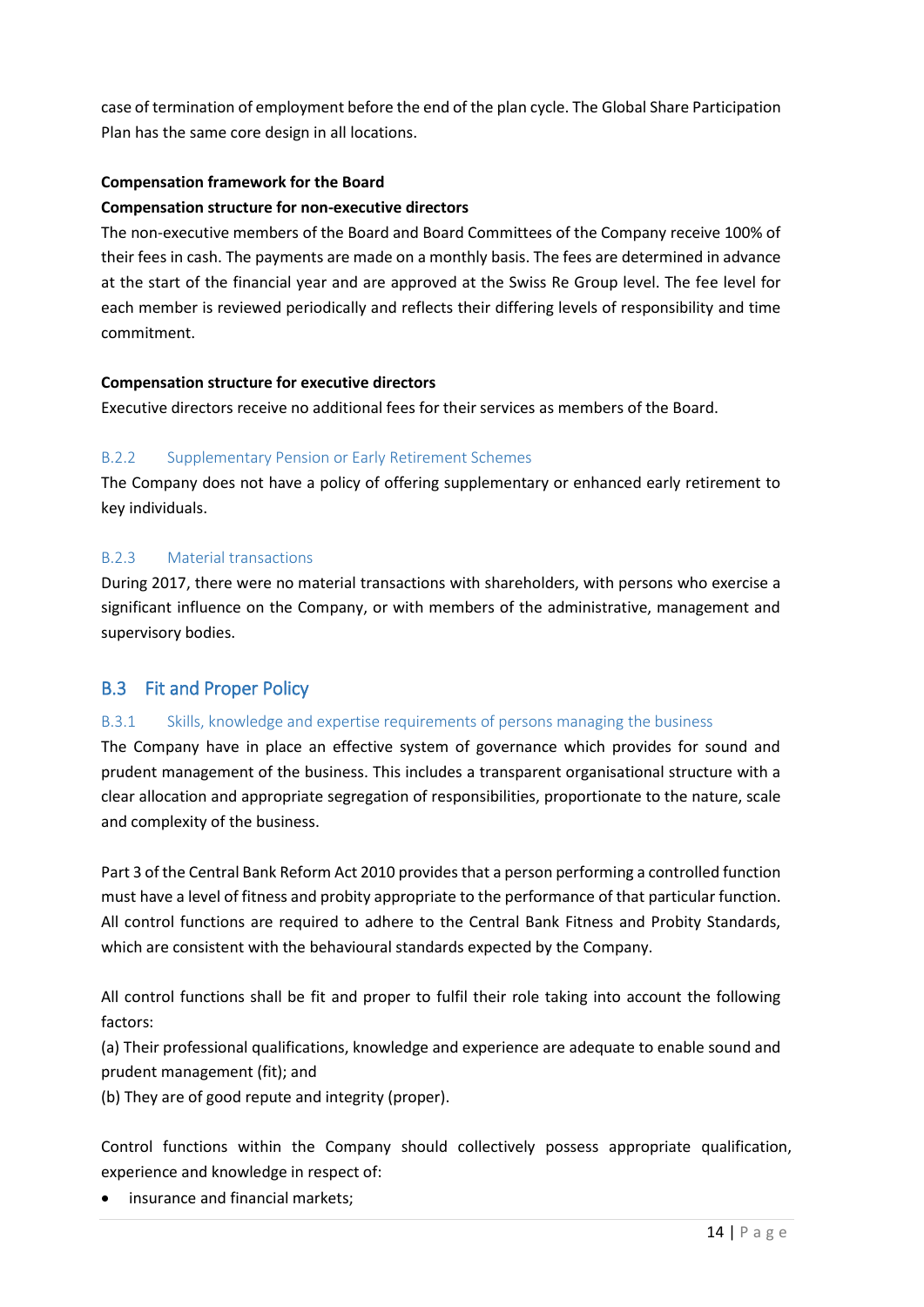- business strategy and business model;
- system of governance;
- financial and actuarial analysis;
- regulatory framework and requirements.

## **Principles for assessing the fitness and propriety of persons managing the business**

Certain prescribed information is obtained as part of the assessment of the individual at recruitment, and on an ongoing basis to demonstrate the individual is, and remains fit and proper to perform the role. The following key principles set out how the Company meet the fit and proper requirements:

- Apply the regulatory criteria for the assessment of the fit and proper requirements before an individual is appointed as a new control function.
- Obtain approval for a pre-approved control function in line with regulatory requirements.
- Assess competence and undertake the checks required, including adherence to the Fitness and Probity Standards on an ongoing basis.
- Assessments are conducted professionally, fairly and with integrity.
- **■** Inform the CBI of any changes impacting the pre-approved control functions.

## <span id="page-14-0"></span>B.4 Risk Management System, including ORSA

## B.4.1 Risk management strategies, processes and reporting procedures

## **Risk Management System**

The Company embeds a risk management system based on the Swiss Re Group Risk Policy, which articulates the core risk management and capital structure principles that govern risk management practices throughout the Swiss Re Group. Risk policies, standards and guidelines established at Group and Business Unit level form a large part of the Company's risk management system; they are reviewed for appropriateness by the Company and subsequently adopted. The Company establishes additional risk governance where needed, to address the specific circumstances of the Company, as an addendum to the respective Group or Business Unit governance.

## **Risk Strategy**

The Company's strategic objective is to run-off its in-force book of business whilst ensuring strong security of benefit payments to its policyholders, together with timely and accurate customer service.

The Company aims to target a high quality approach for the management of its book of business, including risk and capital optimisation, investment excellence, efficient operations and strong financial controls. The Company maintains strong capital policies.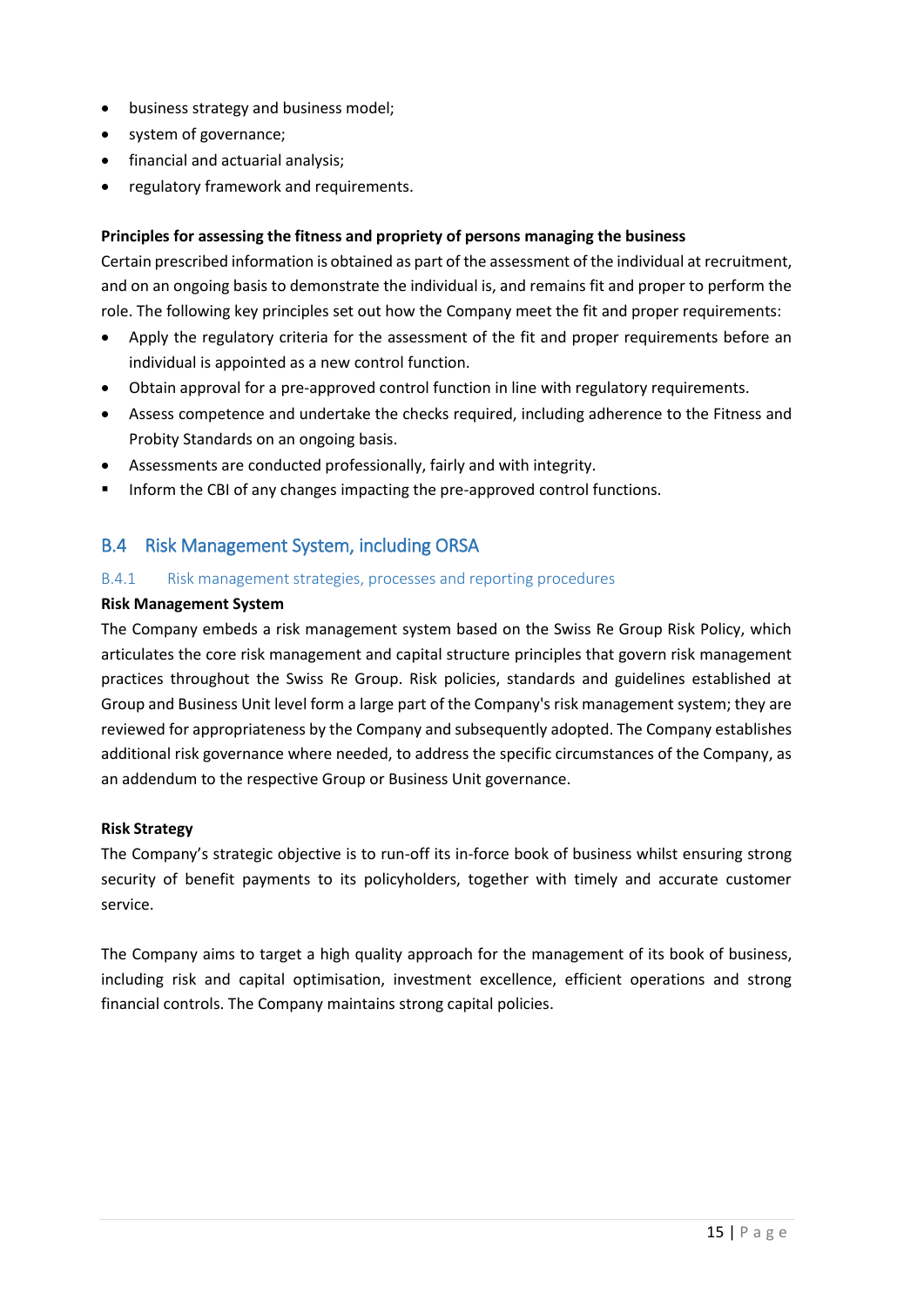## **Processes & Reporting Procedures**

|                    | <b>Identify</b>                           | <b>Monitor &amp;</b>    | <b>Managing</b>         | <b>Reporting</b>        |
|--------------------|-------------------------------------------|-------------------------|-------------------------|-------------------------|
|                    |                                           | <b>Measure</b>          |                         |                         |
| Life               | Life insurance risk                       | Life insurance risk     | Life insurance risk     | Life insurance risk     |
| <b>Insurance</b>   | is identified by:                         | is measured by:         | is managed by:          | is reported to:         |
| <b>Risk</b>        |                                           |                         | - Reinsurance           | -The Board              |
| (including         | -Reviewing the                            | -Stress and             | - Controls such as      | -Management             |
| Mortality,         | key risk register                         | scenario testing        | underwriting and        | Committees              |
| Morbidity,         | -Emerging risk                            | -Carrying out           | expense                 |                         |
| Persistency,       | horizon scanning                          | experience              | management              | Reporting               |
| Expenses)          | -2 <sup>nd</sup> and 3 <sup>rd</sup> line | analysis                | -Holding                | outlines:               |
|                    | assurance                                 |                         | appropriate levels      | -The position           |
|                    | activities                                | Life insurance risk     | of capital              | against risk            |
|                    |                                           | is monitored:           |                         | appetite and plan       |
|                    |                                           |                         |                         | -The results of         |
|                    |                                           | -Against risk           |                         | stress and              |
|                    |                                           | appetite                |                         | scenario testing.       |
|                    |                                           | -Against plan           |                         |                         |
| <b>Financial</b>   | <b>Financial market</b>                   | <b>Financial market</b> | <b>Financial market</b> | <b>Financial market</b> |
| <b>Market Risk</b> | risk is identified                        | risk is measured        | risk is managed         | risk is reported to:    |
| (including         | by:                                       | by:                     | by:                     |                         |
| Equity,            |                                           |                         |                         | -The Board              |
| Property,          | -Reviewing the                            | -Stress and             | -Putting an             | -Management             |
| Currency,          | key risk register                         | scenario testing        | appropriate             | Committees              |
| Interest           | -Emerging risk                            |                         | investment              |                         |
| Rate)              | horizon scanning                          | Financial market        | strategy in place       | Reporting               |
|                    | -2 <sup>nd</sup> and 3 <sup>rd</sup> line | risk is monitored:      | -Mandates are put       | outlines:               |
|                    | assurance                                 |                         | in place with           |                         |
|                    | activities                                | -Against risk           | investment              | - There is              |
|                    |                                           | appetite                | managers to give        | reporting of            |
|                    |                                           | -Against plan           | effect to the           | position against        |
|                    |                                           |                         | investment              | risk appetite and       |
|                    |                                           |                         | strategy                | against plan.           |
|                    |                                           |                         | - Limits within the     | - The results of        |
|                    |                                           |                         | risk appetite           | stress and              |
|                    |                                           |                         | statement in            | scenario testing        |
|                    |                                           |                         | respect                 | - The performance       |
|                    |                                           |                         | permissible assets,     | of shareholder          |
|                    |                                           |                         | the level of            | and unit linked         |
|                    |                                           |                         | diversification         | funds                   |
|                    |                                           |                         | required and the        |                         |
|                    |                                           |                         | credit quality of       |                         |
|                    |                                           |                         | counterparties          |                         |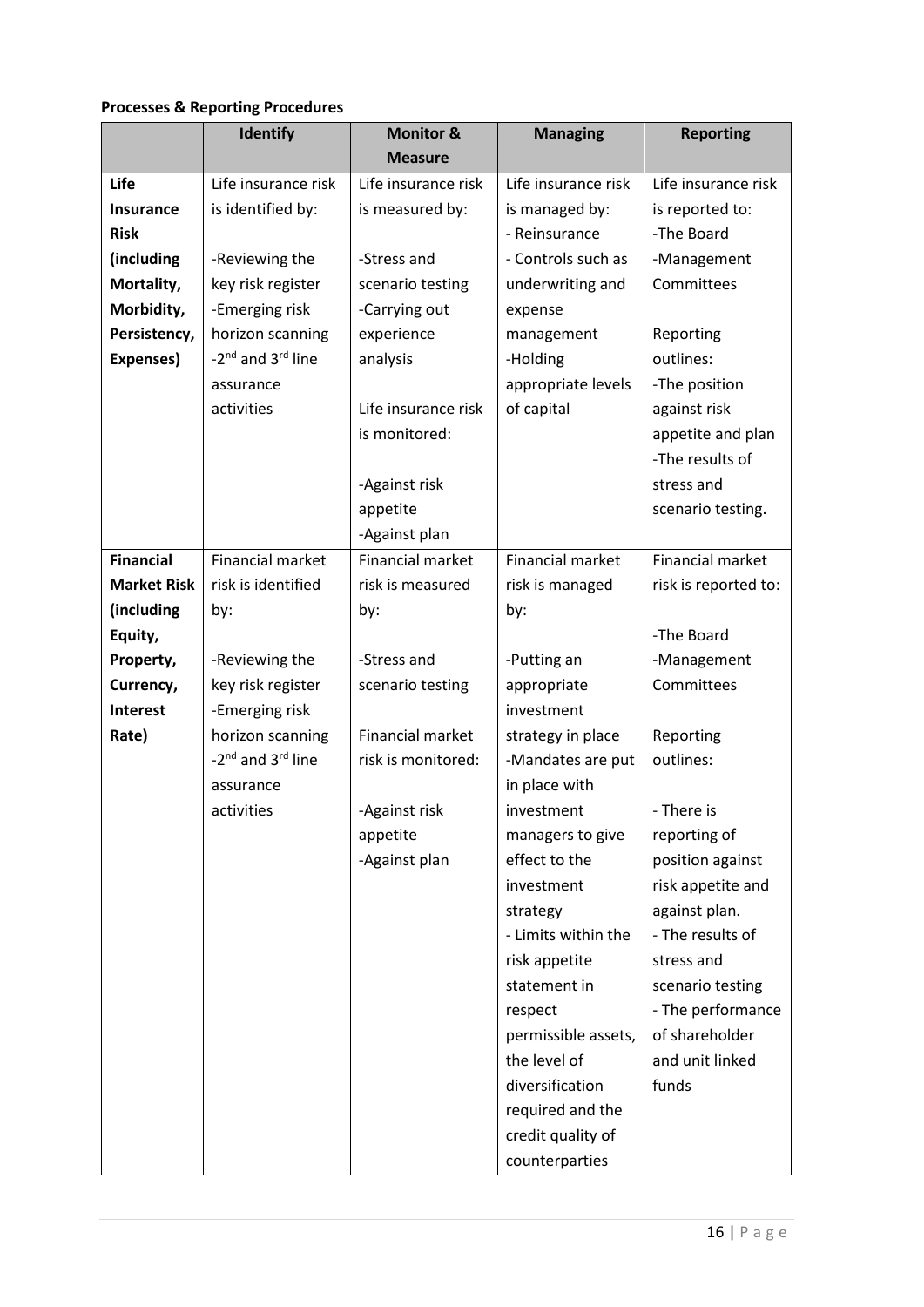|                    | Identify                                  | <b>Monitor &amp;</b> | <b>Managing</b>                | <b>Reporting</b>  |
|--------------------|-------------------------------------------|----------------------|--------------------------------|-------------------|
|                    |                                           | <b>Measure</b>       |                                |                   |
|                    |                                           |                      | - External                     |                   |
|                    |                                           |                      | investment                     |                   |
|                    |                                           |                      | managers are                   |                   |
|                    |                                           |                      | subject to 1 <sup>st</sup> and |                   |
|                    |                                           |                      | $2nd$ line                     |                   |
|                    |                                           |                      | management                     |                   |
|                    |                                           |                      | oversight.                     |                   |
|                    |                                           |                      | -Holding                       |                   |
|                    |                                           |                      | appropriate levels             |                   |
|                    |                                           |                      | of capital                     |                   |
| <b>Credit Risk</b> | Credit risk is                            | Credit risk is       | Credit risk is                 | Credit risk is    |
|                    | identified by:                            | measured by:         | managed by:                    | reported to:      |
|                    |                                           |                      |                                |                   |
|                    | -Reviewing the                            | -Stress and          | -Putting an                    | -The Board        |
|                    | key risk register                         | scenario testing     | appropriate                    | -Management       |
|                    | -Emerging risk                            |                      | investment                     | Committees        |
|                    | horizon scanning                          | Credit risk is       | strategy in place              |                   |
|                    | -2 <sup>nd</sup> and 3 <sup>rd</sup> line | monitored:           | -Mandates are put              | Reporting         |
|                    | assurance                                 |                      | in place with                  | outlines:         |
|                    | activities                                | -Against risk        | investment                     |                   |
|                    |                                           | appetite             | managers to give               | - There is        |
|                    |                                           | -Against plan        | effect to the                  | reporting of      |
|                    |                                           |                      | investment                     | position against  |
|                    |                                           |                      | strategy                       | risk appetite and |
|                    |                                           |                      | - Limits within the            | against plan.     |
|                    |                                           |                      | risk appetite                  | - The results of  |
|                    |                                           |                      | statement in                   | stress and        |
|                    |                                           |                      | respect                        | scenario testing  |
|                    |                                           |                      | permissible assets,            |                   |
|                    |                                           |                      | the level of                   |                   |
|                    |                                           |                      | diversification                |                   |
|                    |                                           |                      | required and the               |                   |
|                    |                                           |                      | credit quality of              |                   |
|                    |                                           |                      | counterparties                 |                   |
|                    |                                           |                      | -Holding                       |                   |
|                    |                                           |                      | appropriate levels             |                   |
|                    |                                           |                      | of capital                     |                   |
|                    |                                           |                      |                                |                   |
|                    |                                           |                      | - External                     |                   |
|                    |                                           |                      | investment                     |                   |
|                    |                                           |                      | managers are                   |                   |
|                    |                                           |                      | subject to 1 <sup>st</sup> and |                   |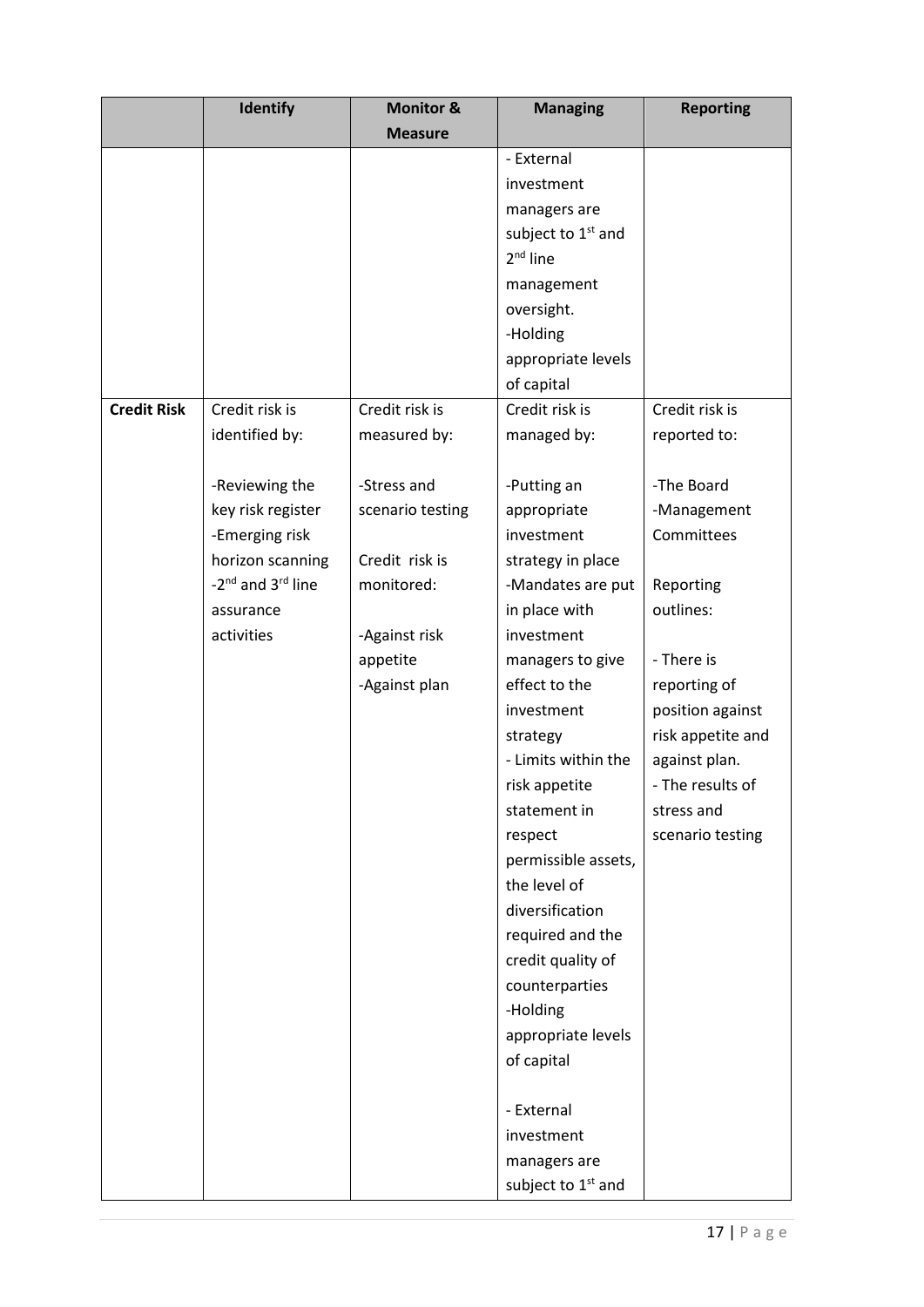|                    | <b>Identify</b>     | <b>Monitor &amp;</b> | <b>Managing</b>                | <b>Reporting</b>    |
|--------------------|---------------------|----------------------|--------------------------------|---------------------|
|                    |                     | <b>Measure</b>       |                                |                     |
|                    |                     |                      | $2nd$ line                     |                     |
|                    |                     |                      | management                     |                     |
|                    |                     |                      | oversight.                     |                     |
| <b>Operational</b> | Operational risk is | Operational risk is  | Operational risk is            | Operational risk is |
| <b>Risk</b>        | identified by:      | measured by:         | managed by:                    | reported to:        |
|                    |                     |                      |                                |                     |
|                    | -Reviewing the      | - Stress and         | - Controls are put             | -The Board          |
|                    | key risk register   | scenario testing     | in place against               | -Management         |
|                    | -Emerging risk      |                      | significant                    | Committees          |
|                    | horizon scanning    | Operational risk is  | operational risks              |                     |
|                    | -The risk and       | monitored:           | -Remediation                   | Reporting           |
|                    | control self -      |                      | plans are put in               | outlines:           |
|                    | assessment          | -Against risk        | place by the risk              |                     |
|                    | - Risk event        | appetite             | owner when                     | - The position      |
|                    | reporting (incl.    |                      | operational risk is            | against risk        |
|                    | root cause          |                      | outside appetite.              | appetite and        |
|                    | analysis)           |                      | - Outsource                    | against plan.       |
|                    |                     |                      | service providers              | - The results of    |
|                    |                     |                      | are subject to 1 <sup>st</sup> | stress and          |
|                    |                     |                      | and 2 <sup>nd</sup> line       | scenario testing    |
|                    |                     |                      | management                     | - Significant       |
|                    |                     |                      | oversight.                     | operational risk    |
|                    |                     |                      | -Due diligence is              | events              |
|                    |                     |                      | carried out in                 |                     |
|                    |                     |                      | advance of putting             |                     |
|                    |                     |                      | material                       |                     |
|                    |                     |                      | outsource service              |                     |
|                    |                     |                      | arrangements in                |                     |
|                    |                     |                      | place                          |                     |
|                    |                     |                      | - Hold capital                 |                     |
|                    |                     |                      |                                |                     |
| Liquidity          | Liquidity risk is   | Liquidity risk is    | Liquidity risk is              | Liqudity risk is    |
| <b>Risk</b>        | identified by:      | measured by:         | managed by:                    | reported to:        |
|                    |                     |                      |                                |                     |
|                    | -The Company        | Stress and           | -Putting an                    | -The Board          |
|                    | projects its        | scenario testing     | appropriate                    | -Management         |
|                    | liquidity position  |                      | investment policy              | Committees          |
|                    | on a quarterly      | Liquidity risk is    | in place                       |                     |
|                    | basis allowing for  | monitored:           | - Limits within the            | Reporting           |
|                    | all known material  |                      | risk appetite                  | outlines:           |
|                    | cash-flows on       | -Against risk        | statement in                   |                     |
|                    | both a best         | appetite             | respect of the                 |                     |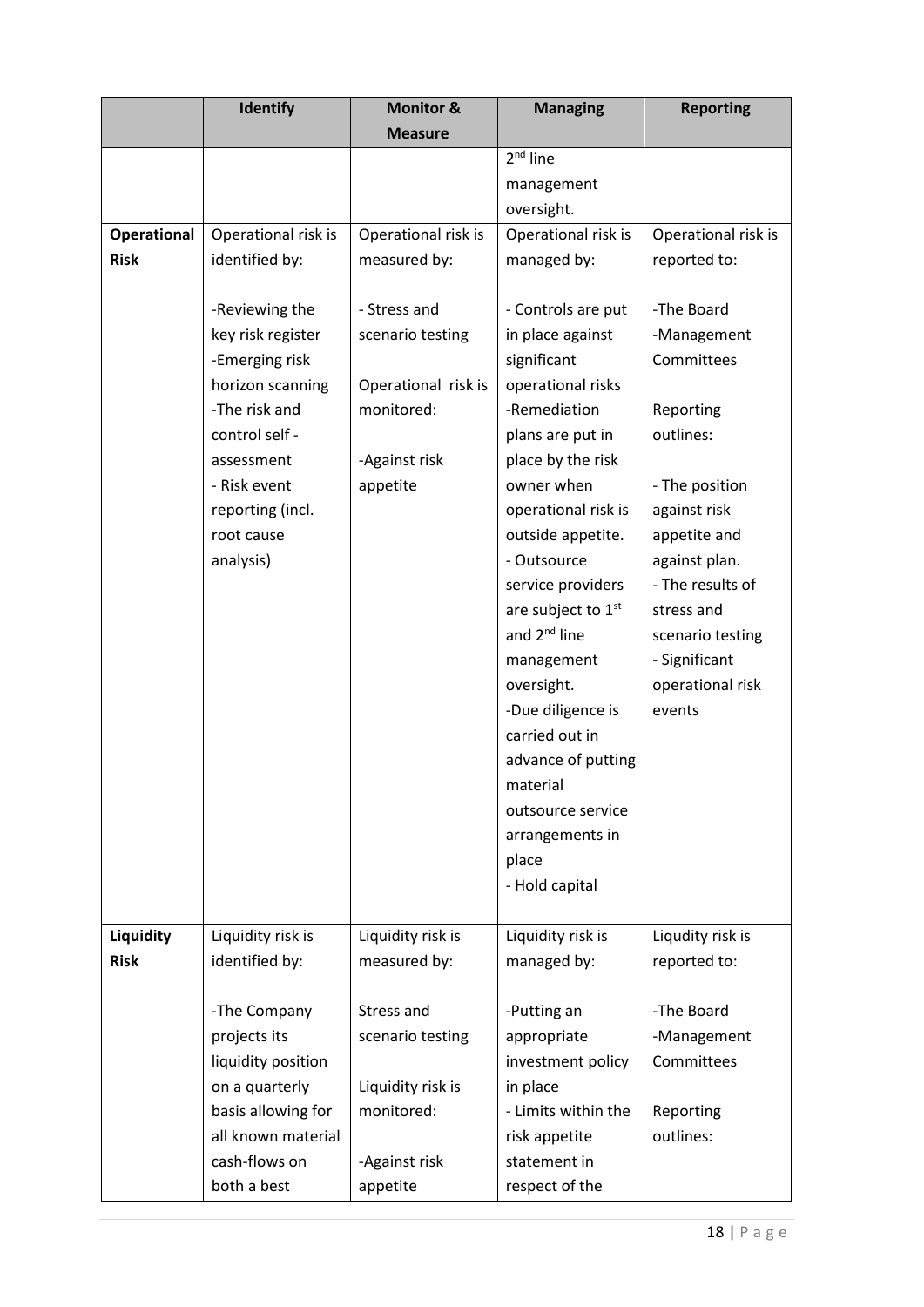| <b>Identify</b> | <b>Monitor &amp;</b> | <b>Managing</b>     | <b>Reporting</b> |
|-----------------|----------------------|---------------------|------------------|
|                 | <b>Measure</b>       |                     |                  |
| estimate and    |                      | minimum level of    | - The position   |
| stressed basis. |                      | liquid assets to be | against risk     |
|                 |                      | held.               | appetite.        |
|                 |                      |                     | - The results of |
|                 |                      |                     | stress and       |
|                 |                      |                     | scenario testing |
|                 |                      |                     |                  |

The quarterly CRO report provides an aggregate view of the risks that the Company faces.

The ORSA considers the risks on an aggregate basis including stress and scenario testing and an overall solvency needs assessment.

## B.4.2 Implementation of the risk management function

The risk function in the Company is organised as follows:

The CRO sits on the Ark Life Management Group, the Operational Risk & Compliance Sub-Committee and the Asset Liability Sub-Committee and attends the Board and Board Risk Committee.

The Financial and Operations Risk Manager sits on the Asset Liability Sub-Committee and the Operational Risk & Compliance Sub-Committee.

The CRO prepares a report for the Risk Committee and the Financial and Operational Risk Manager produces reports for review by the Asset Liability Sub-Committee and Operational Risk & Compliance Sub-Committee respectively.

In addition, there is risk management representation on significant project steering groups as required by the Project Oversight Framework. The risk management function provides independent reporting to the steering group of the project.

The risk management function leads the production of the ORSA.

Additionally, the risk management function carries out second line assurance reviews of key items including:

- Dividend plan.
- Business plan.
- Investment strategy.
- Assumption setting.
- Ad-hoc risk assurance investigations.

The output of these reviews is considered and is taken into account in the final plan.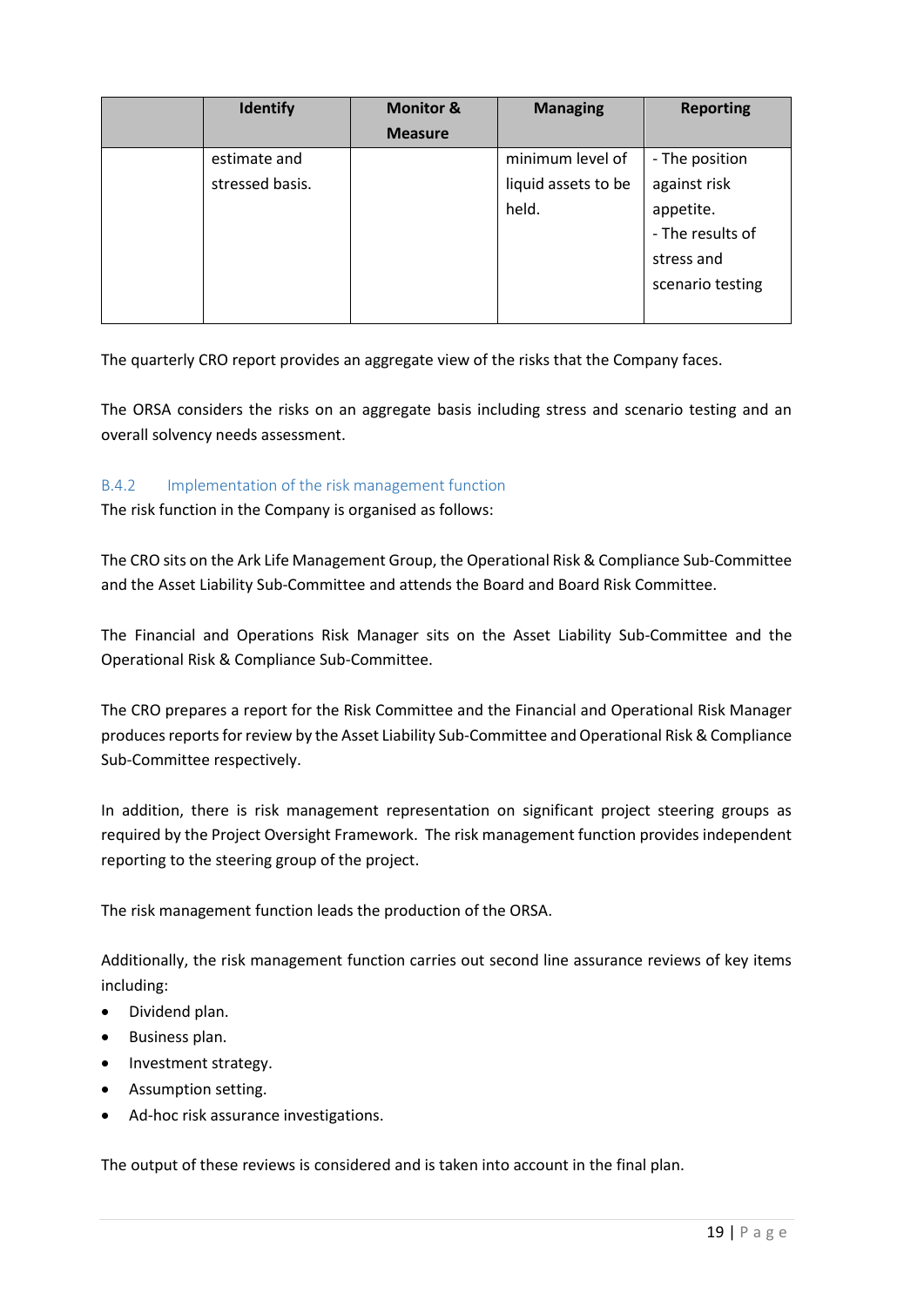#### B.4.3 ORSA Process

The ORSA is an ongoing process, with critical risk control and reporting activities being carried out on a regular basis, typically annually.

The ORSA is an iterative process within the annual business planning exercise and is used to assess the risks inherent in the plan and resilience of the Company balance sheet over a 5-year horizon. The future solvency position is assessed including identifying any significant changes in risk profiles. Stress and scenario testing is used to provide insights into the strength of the balance sheet and assess future potential solvency positions. The CRO maintains operational responsibility for reviewing the ORSA process and delivering ORSA reports to the Board.

#### B.4.4 Frequency of ORSA review and approval

The ultimate responsibility for the ORSA rests with the Board, who reviews and approves the results of the ORSA process at least annually. The Company defines triggers for conducting an ORSA outside of the regular time-scales within the ORSA policy.

#### B.4.5 Integration of the ORSA into the decision-making process

The ORSA is used as an input by the Board in making strategic decisions such as setting the Company's capital management policy and deciding on risk mitigation actions to be undertaken.

#### B.4.6 Solvency assessment

Based on the planned risk profile, the standard formula is used to determine capital requirements. The Company sets aside capital to cover its quantifiable risks in accordance with its capitalisation policy (which may involve a buffer to allow for risk not allowed for within standard formula).

The risk-based capitalisation position of the Company is monitored on a frequent basis by the Company CRO and CFO against target capital with a number of options if risk and capital develop out of pre-defined control ranges.

The plan is stressed by scenarios within the ORSA process and mitigations considered to ensure that the calculated target capital still holds under those scenarios.

## <span id="page-19-0"></span>B.5 Internal Control System

#### B.5.1 Overview Internal Control System

The Internal Control policy sets out the business requirements for internal control; which includes that an appropriate culture ("tone from the top") is required, an organisational structure is implemented which facilitates the system of internal control, a risk management framework is implemented and that there are effective controls for each core business process. Several sub committees exist which cover a broad spectrum of business risks and issues through scheduled management reporting and/or ad hoc escalations (to the extent these are relevant). Outside of formal committee structures, management are accountable to the Board for monitoring internal control systems on a day to day basis, and for providing assurance that this has taken place via regular reporting. The whistle blowing process also provides a formal procedure for all employees to report suspected improper conduct.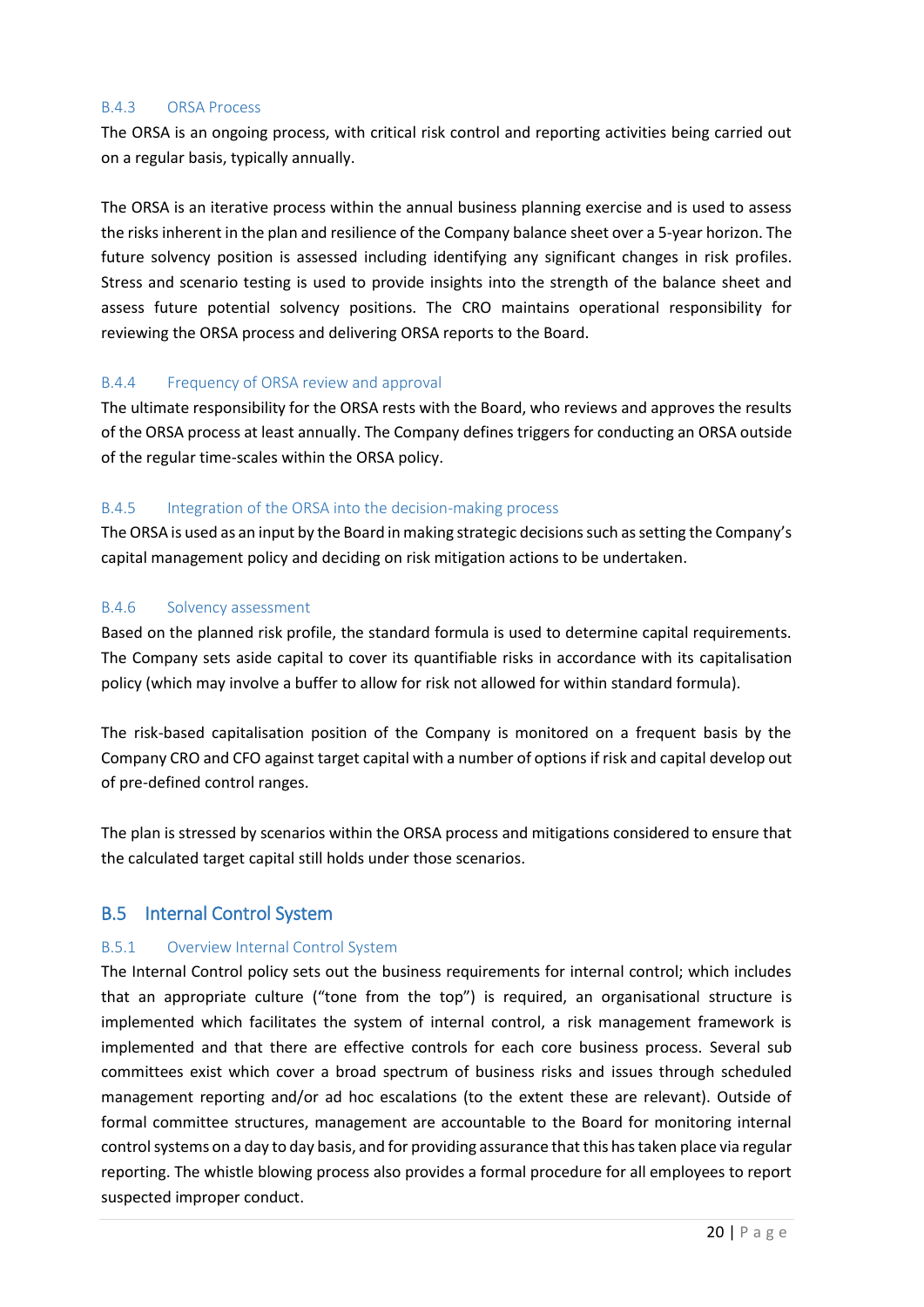The Company follows the risk management principles of controlled risk taking, clear accountability, an open risk culture and the presence of an independent risk controlling function. To support the implementation of its risk management principles, The Company uses an effective internal control system which allows the business to provide Management and the Board with required assurance that the business operates within the defined risk appetites.

## B.5.2 Key Internal Control System procedures

Within the internal control system procedures there are a combination of forward looking and current controls. Key stages control system procedures are as follows:

- Risk Assessment Existing risks are captured in the Risk catalogue. A variety of risk indicators will be used to assist Management and governing bodies in assessing the level of risk faced by the business. Emerging risks are identified and monitored via the Emerging Risk Panel to ensure completeness of Risk Assessment.
- Control Environment The control environment establishes the foundation for the internal control system by providing fundamental discipline and structure. Delivered via a principle and policy structure, the Company ensures that its business complies with Group Policies, Board approved Risk Appetite, CBI Regulations and principles, and regulations prescribed by bodies such as Revenue and the Pension Authority.
- Control Activities Control activities are recorded in a structured suite of documentation with a graduated level of detail, tailored to the requirements and level of responsibility of the intended audience. These ensure management objectives are achieved and risk mitigation strategies are carried out. The primary tool for recording and managing the completeness of Control Activities is the Risk and Control Self-Assessment process.
- Information and Communication Information and communication supports all other control components by communicating control responsibilities to employees and by providing information in a form and time frame that allows people to carry out their duties.
- Monitoring Monitoring covers the oversight of internal controls by management or other parties outside the process, namely the "three lines of defence" model.

## B.5.3 Implementation of the Compliance Function

The scope of the compliance function is defined by compliance risk related laws, regulations and standards which are specific to the financial services industry and issued by Regulatory Bodies and the Company policies. The scope does not extend itself to all laws, regulations or standards. The responsibilities of the Compliance Function are delineated in the Company's Three Line of Defence model. The Compliance Function provides second line support to the business in delivering effective and appropriate management of regulatory compliance risk, whereas ownership of these risks is the responsibility of the first line; as part of the three lines of defence approach.

Regulatory Compliance Risk is defined as the risk of legal or regulatory sanctions, material financial loss or loss to reputation which the Company may suffer as a result of a failure to comply with the laws, regulations and codes which relate to the Company's regulated insurance services activities, i.e. those activities which the Company is licenced to conduct.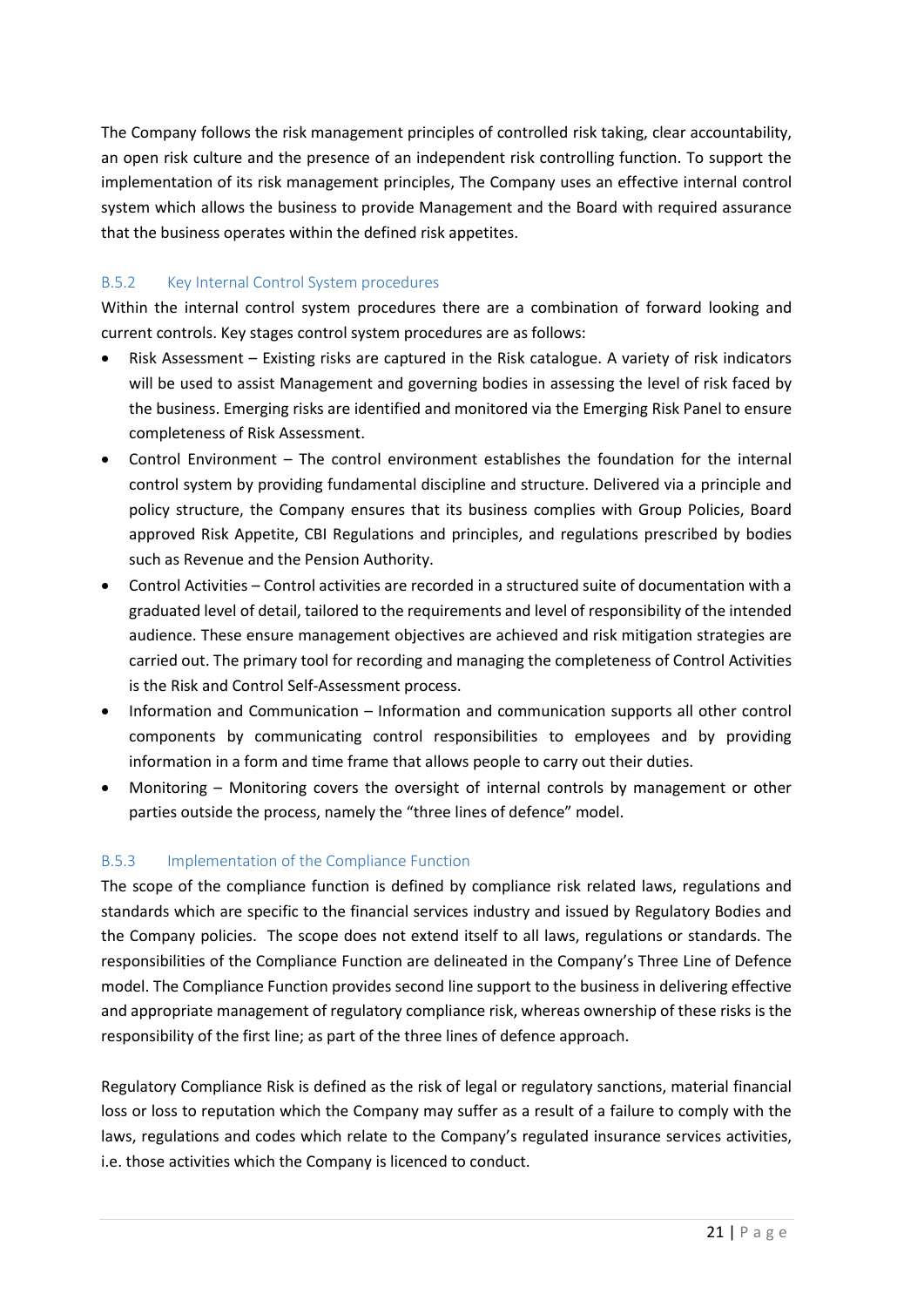## B.5.4 Compliance Policy

Details of the Compliance Policy for the Company was approved by the Risk Committee on the 22<sup>nd</sup> September 2017.

The Company is committed to achieving a high level of compliance with relevant legislation and regulatory obligations to ensure the highest standards of integrity in all our business dealings and adherence to our corporate values. We believe that the success of our business is based on the Company's reputation for quality, strength and stability. Our consumers trust the Company to protect what is important to them. Key to this trust are the standards by which we conduct our business.

Regulatory compliance (i.e. ensuring that all applicable financial services regulation is complied with) is the responsibility of all the Company employees. Outsourcing is key to the Company's business and we remain liable for failings on the part of our outsourcing service partners for regulatory breaches arising in respect of the Company's business. The Board and senior management establish and maintain appropriate systems and controls to meet the requirements of applicable financial services regulation and legislation and codes. The Compliance, Risk and Internal Audit teams monitor compliance with those systems and controls. Specialist external advice is sought when required. All employees must take responsibility for adhering to these systems and controls and for acting with integrity in their dealings on behalf of the Company.

The Company Compliance Framework incorporates all relevant regulation within the remit of the Compliance team. By making sure that we comply with the framework we aim to:

- protect the reputation and integrity of the Company.
- protect our consumers.
- create and maintain trust in our dealings with consumers and business partners
- ensure that we avoid adverse publicity associated with non-compliance and the cost of having to "put things right".
- treat our consumers and colleagues fairly.
- set a standard sufficient to pass all regulatory inspections and maintain positive relationships with all regulatory bodies.
- protect the business and assets of the Company.
- develop a culture that embodies Swiss Re's values (Integrity, Customer Centricity, Passion to Perform, Team Spirit and Agility).

The Company aspires to meet all regulatory requirements and uses all reasonable endeavours to avoid regulatory fines or censure. The Company aims to maintain positive relationships with all regulators through open and transparent communications and trust built over time.

# <span id="page-21-0"></span>B.6 Internal Audit

## B.6.1 Implementation of the internal audit function

Group Internal Audit assists the Board to protect the assets, reputation and sustainability of the Company. Group Internal Audit performs audit activities designed to assess the adequacy and effectiveness of the Company's internal control systems, and to add value through improving the Company's operations.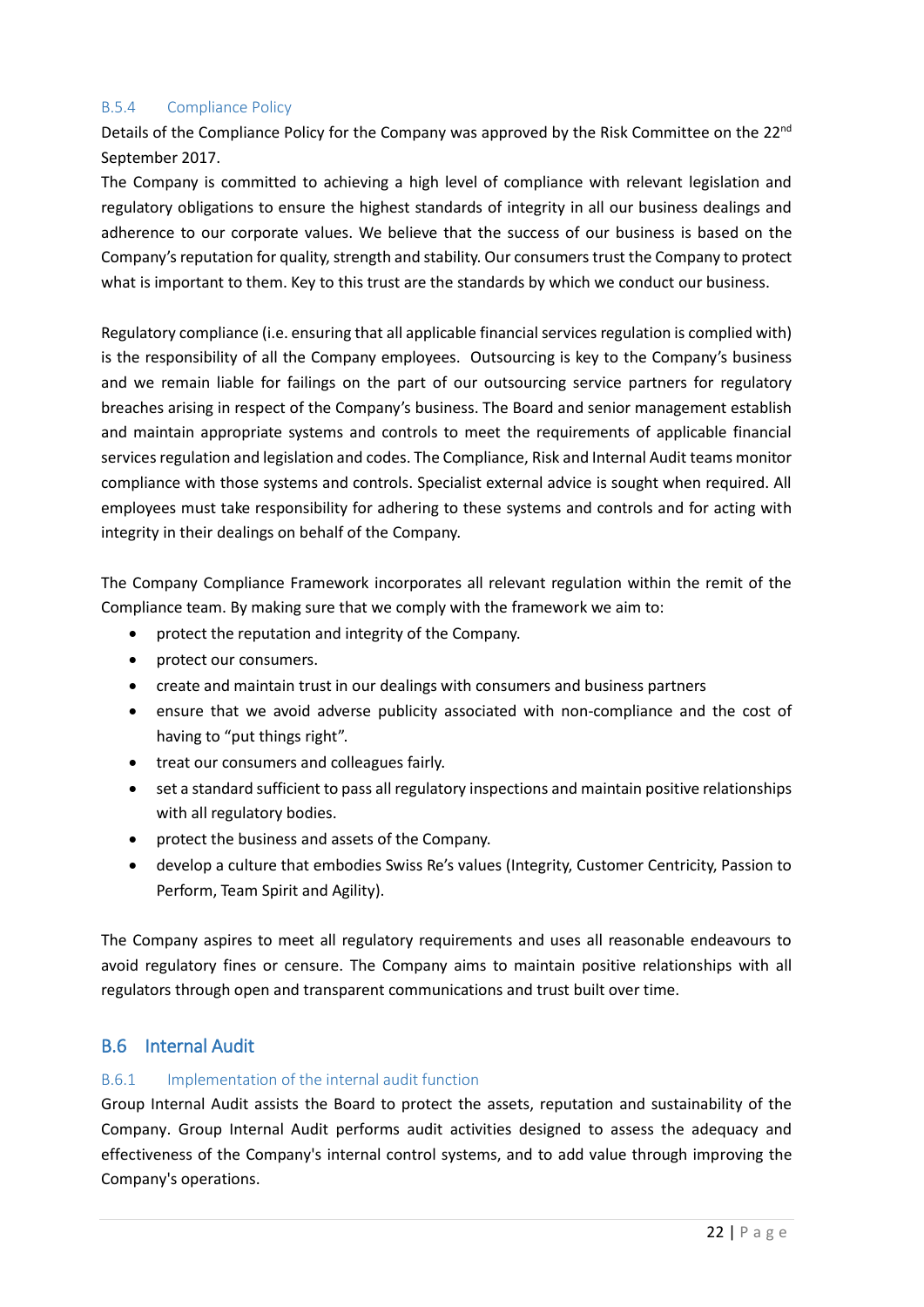Group Internal Audit provides written audit reports, identifying issues and management actions to the Board, senior management and external auditor on a regular basis. Group Internal Audit monitors and verifies that management's actions have been effectively implemented. Significant issues, and issues that have not been effectively corrected, are highlighted to the Board.

## B.6.2 Independence of the internal audit function

Group Internal Audit performs its internal audit activities with independence and objectivity. Activities are coordinated with the other assurance functions. Group Internal Audit has no direct operational responsibility or authority over any of the activities it reviews.

Authority is granted for full, free and unrestricted access to any and all of the Company's property and personnel relevant to any function under review. All employees are required to assist Group Internal Audit in fulfilling their duty.

Group Internal Audit staff shall govern themselves by adherence to The Institute of Internal Auditors' "Code of Ethics." The Institute of Internal Auditors' "International Standards for the Professional Practice of Internal Auditing" shall constitute the operating guidance for the department. In addition, Group Internal Audit will adhere to the Group's guidelines and procedures, and Group Internal Audit's organisation and processes, manuals and guidelines.

# <span id="page-22-0"></span>B.7 Actuarial Function

## B.7.1 Implementation of the Actuarial Function

The Actuarial Function is headed by the Head of Actuarial Function who is a Fellow of the Society of Actuaries in Ireland and is the holder of Pre-Approved Controlled Function 48 under the CBI Fitness and Probity Regime.

The Actuarial Function is organised into two main areas as follows:

- Financial Reporting production of all financial reporting submissions, including calculation of Technical Provisions and Solvency Capital Requirement.
- Actuarial Operations provision of support activities, including product governance and oversight of reinsurance arrangements.

## B.7.2 Activities undertaken by the Actuarial Function

The Actuarial Function is responsible for providing actuarial services and information on all actuarial matters concerning the Company's life and pension business. During 2017, this has included the following:

## Methods and assumptions

The Actuarial Function is responsible for recommending the methodology and assumptions to be used to value Technical Provisions for all the financial measures.

## Risk and Solvency monitoring

The Available Capital and Required Capital of ReAssure are estimated on a monthly basis under the Standard Formula.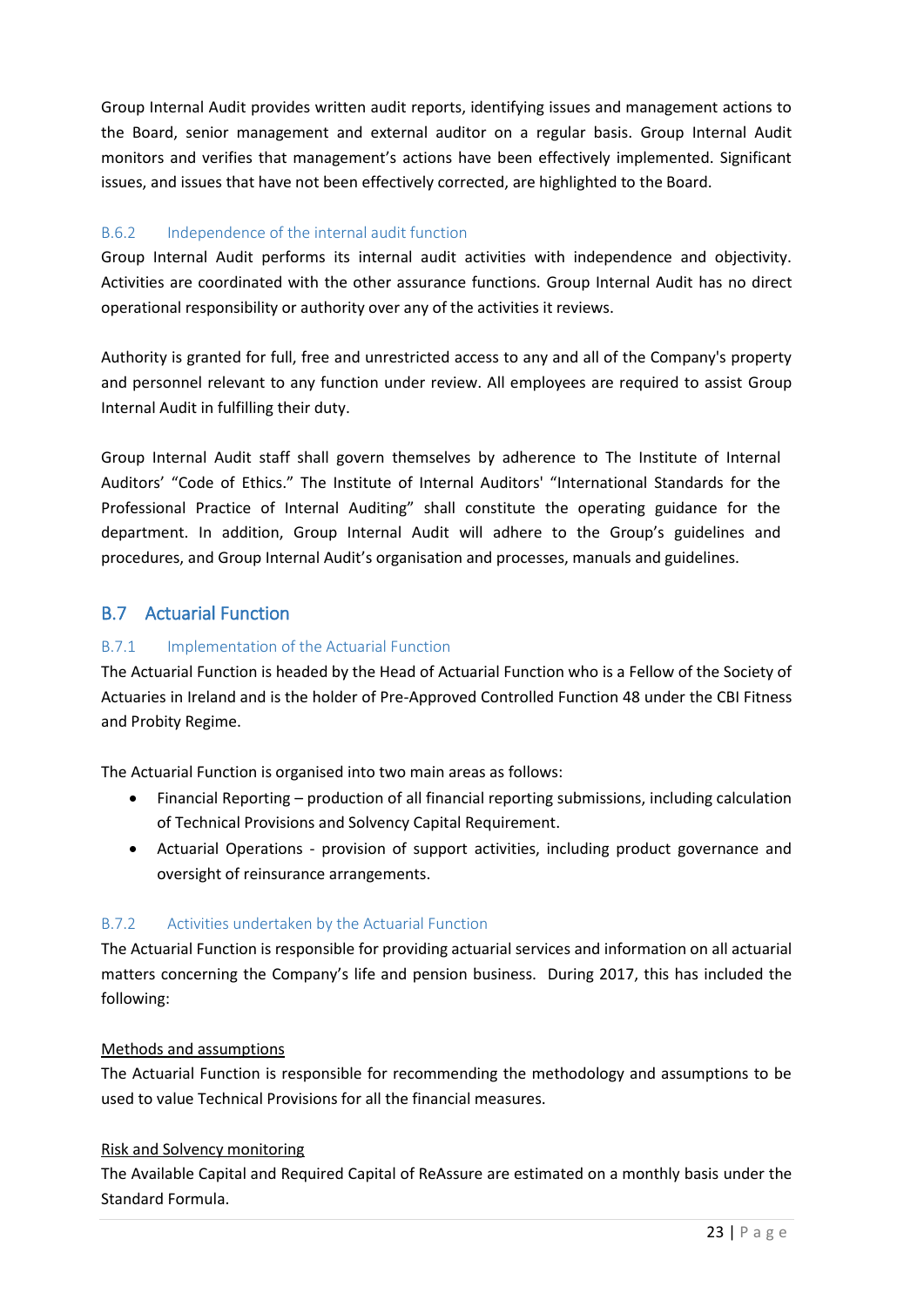## Risk management

The Actuarial Function provides support to the Risk Function and also advises the Board on risk matters. The Actuarial Function ensures its policies are updated as appropriate and that controls are in place and complied with. In conducting its work the Actuarial Function ensures it complies with relevant professional and regulatory requirements.

## Financial reporting

The production of all actuarial elements of Financial Reporting, including analysis of variance in respect of the financial results.

## Experience monitoring

The analysis of the demographic experience of the Company's business including mortality and lapses.

## Business planning

Financial business planning, including five year projections, of the financial results for key financial metrics. This includes stress and scenario testing for use in the ORSA.

## Management information

The provision of the actuarial aspects of the management information required by Senior Management and the Board in running the business.

## Reinsurance oversight

The monitoring and oversight of the Company's external reinsurance arrangements.

## Data quality

Establishing appropriate governance and processes to ensure on-going data quality to enable decision making as well as meeting Solvency II data quality standards. By ensuring that data quality is maintained/improved this minimises the risks of data errors impacting on policyholders and/or financial reporting.

## Product Governance

The review of policies on the Company's policy administration system to ensure that they are administered in line with the policy conditions and relevant regulation.

## B.7.3 Role of the Head of Actuarial Function

The Head of Actuarial Function has responsibility to advise the Board on all actuarial matters in order to achieve the approved Business Strategy. In this capacity the Head of Actuarial Function is expected:

• To lead the Actuarial Function to enable the business to deliver according to the agreed business strategy;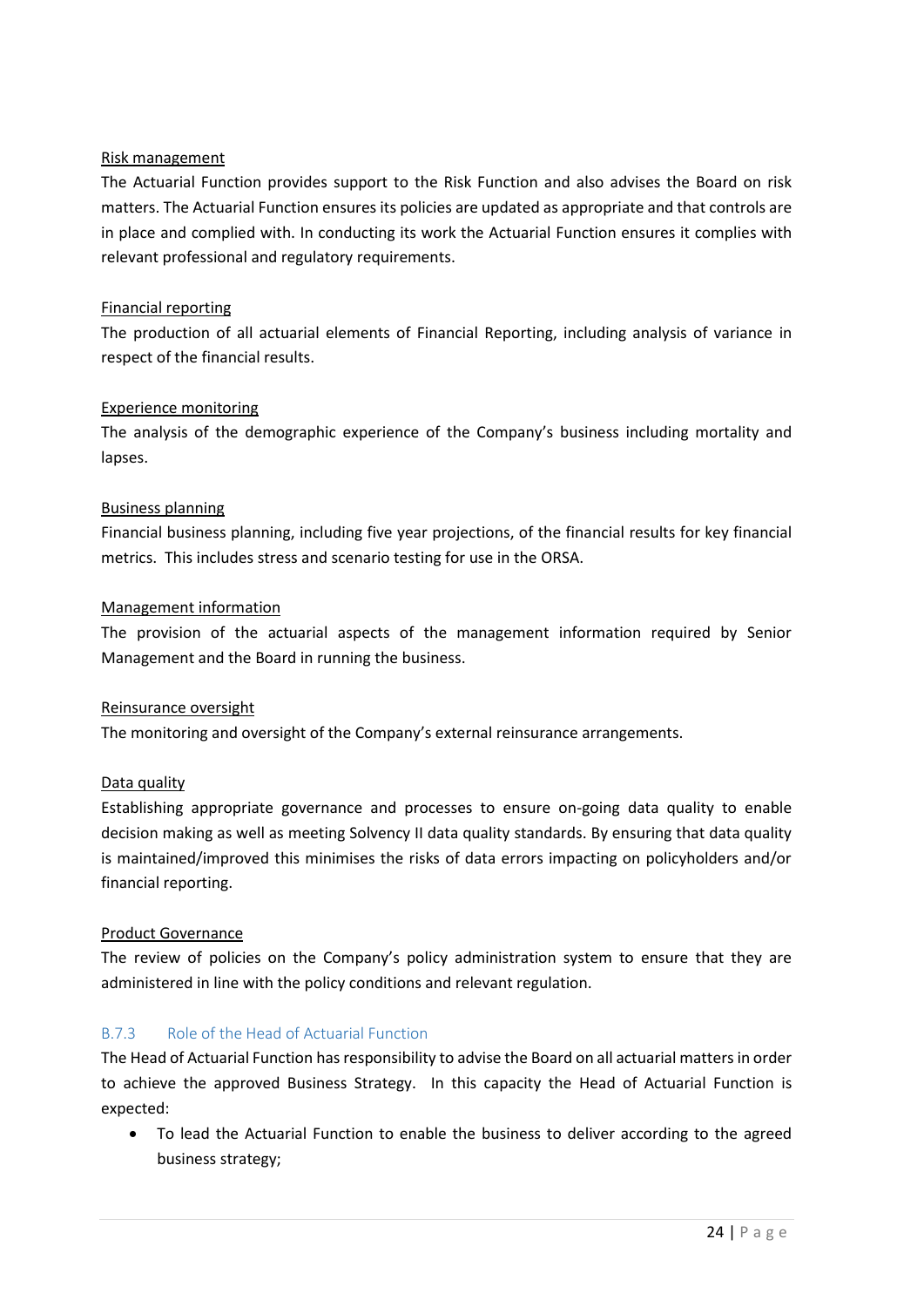- To fulfil the regulatory role of Head of Actuarial Function and Pre-Approved Control Function 48;
- To analyse business performance and report internally on all key measures;
- To ensure that all capital and funding requirements are understood, whether in respect of business as usual or in respect of new acquisitions;
- To advise the Board immediately of any matter likely to have a material adverse effect on the Company or its operations;
- To support the Board in ensuring that the Company remains legally solvent at all times and that customers are treated fairly;
- To support the Board in ensuring that the Company is compliant with all law and regulations affecting its business, its policyholders and its staff, including fulfilling regulatory obligations;
- To support the Board in initiatives designed to create shareholder value and to advise the Board immediately of any matter likely to affect shareholder value adversely;
- To motivate and manage the Actuarial Function including recruiting and retaining key staff; and
- To ensure that adequate, relevant communication exists to policyholders, the shareholder, the Board and the employees of the Company.

## B.7.4 Role of the Head of Actuarial Function

The Actuarial Function contributes to the effective implementation of the Company's risk management system in the following main areas:

## Business planning

Together with the Finance function, the Actuarial Function provides a significant contribution to the business planning process by assessing the impact of five year business plans on the projected balance sheet, profits, embedded value and solvency. This includes stress and scenario testing on different business plan assumptions including those for expenses and investment strategy. These inputs form an integral part of managing the business and assessing the risks to profitability and solvency.

## ORSA, stress and scenario testing and reverse stress testing

The ORSA process is led by the Risk Function with the Actuarial Function playing a significant role through performing capital modelling, providing inputs in developing scenarios, performing stress and scenario testing calculations, inputs to reporting, as well as interactions with the Board. This includes stress and scenario testing for use in the ORSA.

## Investment strategy

The Actuarial Function supports the Finance Function to inform investment strategy.

## Risk appetite

The Actuarial Function is also responsible for ensuring that the business remains within risk appetite for the key insurance risks of mortality, morbidity, and persistency, through its contribution to risk appetite reporting.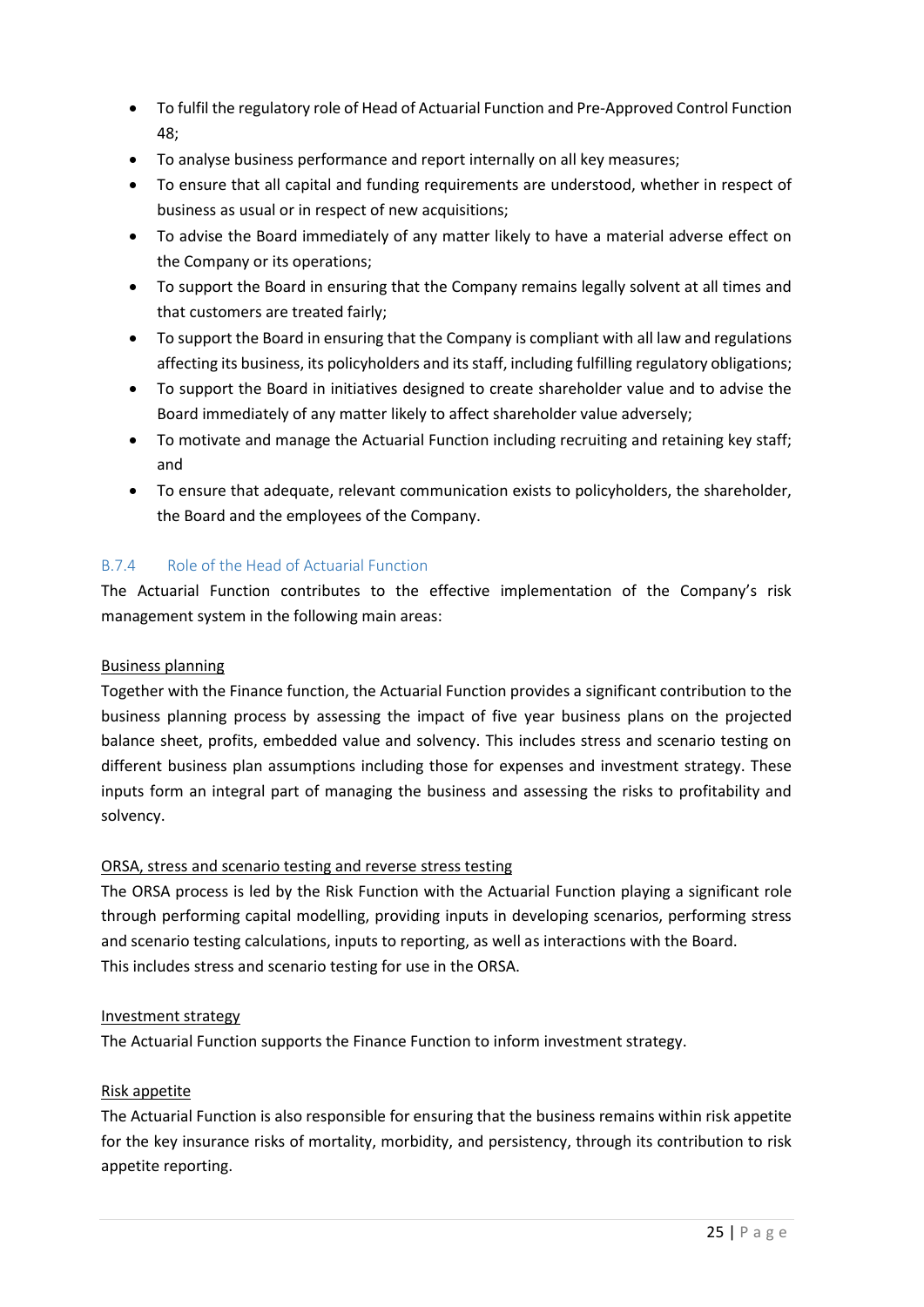## Risk policies and standards

The Actuarial Function ensures policies owned by the Head of Actuarial Function and the Actuarial Function are updated as necessary and that controls are in place. The main standard for the Actuarial Function is the Life and Health Risk Management Standard used to manage mortality, morbidity, and persistency risk.

## Product Governance

The Head of Actuarial Function oversees the Company's product governance programme. This includes the review and assessment of whether policies have been administered in line with policy conditions.

## <span id="page-25-0"></span>B.8 Outsourcing

## B.8.1 Description of outsourcing policy

The Company has adopted Swiss Re's comprehensive global outsourcing policy and has further specified the oversight framework which is approved by the Board.

The policy covers two types of outsourcing arrangements:

- external outsourcing, where the mandate is given to an external service provider; and
- intra-group outsourcing using designated Swiss Re Shared Service locations or between Swiss Re entities.

The Company's local outsourcing policy defines the approval process for critical or important outsourcing arrangements based on the pre-defined due diligence selection process and requires a set of standard terms to be included in the outsourcing agreement, and requirements for postapproval control and monitoring, documentation and reporting.

The Board approves the outsourcing of critical and important outsourcing arrangements on recommendation of senior management. Senior management approves outsourcing of non-critical and important functions and activities. Outsourcing managers are appointed by senior management to steer approval and governance processes and exercise appropriate oversight.

| <b>Description of Functions or Activites</b>                             | <b>Jurisdiction</b> |
|--------------------------------------------------------------------------|---------------------|
| Policy administration and general ledger accounting                      | Ireland             |
| Investment management services for the unit linked funds                 | Ireland             |
| Investment management services for the shareholder assets                | Switzerland         |
| IT outsourcing services including desktop support, telephony and storage | Ireland             |
| Internal Audit services to the Company                                   | Ireland             |

The critical or important operational functions outsourced are as follows:

The critical or important services relate to policy administration and policyholder investment management services provided by unrelated external third parties are located in Republic of Ireland and shareholder investment management services provided by other entities in the Swiss Re Group are located in Europe.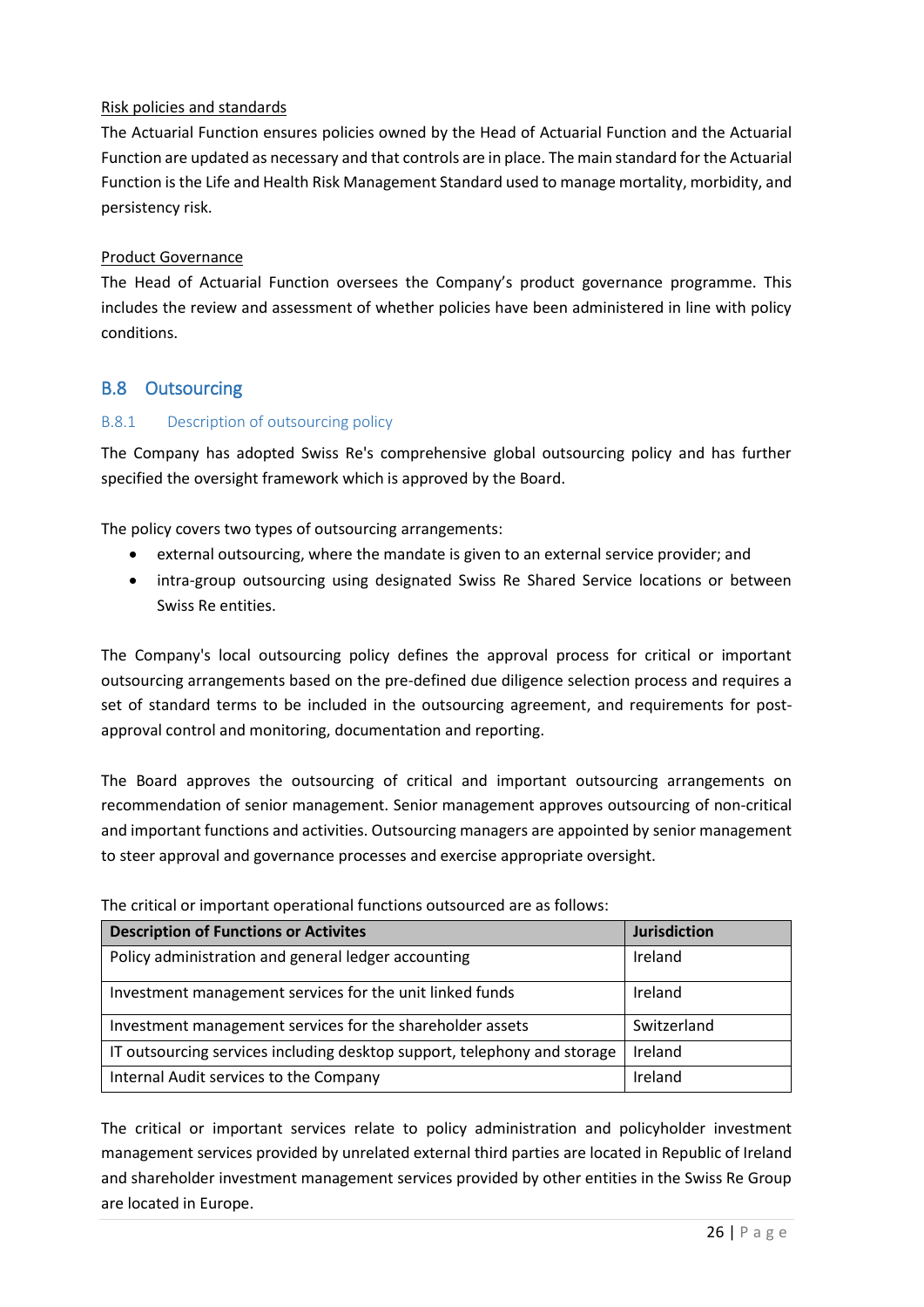# <span id="page-26-0"></span>B.9 Any Other Disclosures

A system of governance gap analysis was carried out in December 2015 which indicated that governance systems were generally adequate, with some recommendations made for improvement.

There is no other material information to report for 2017.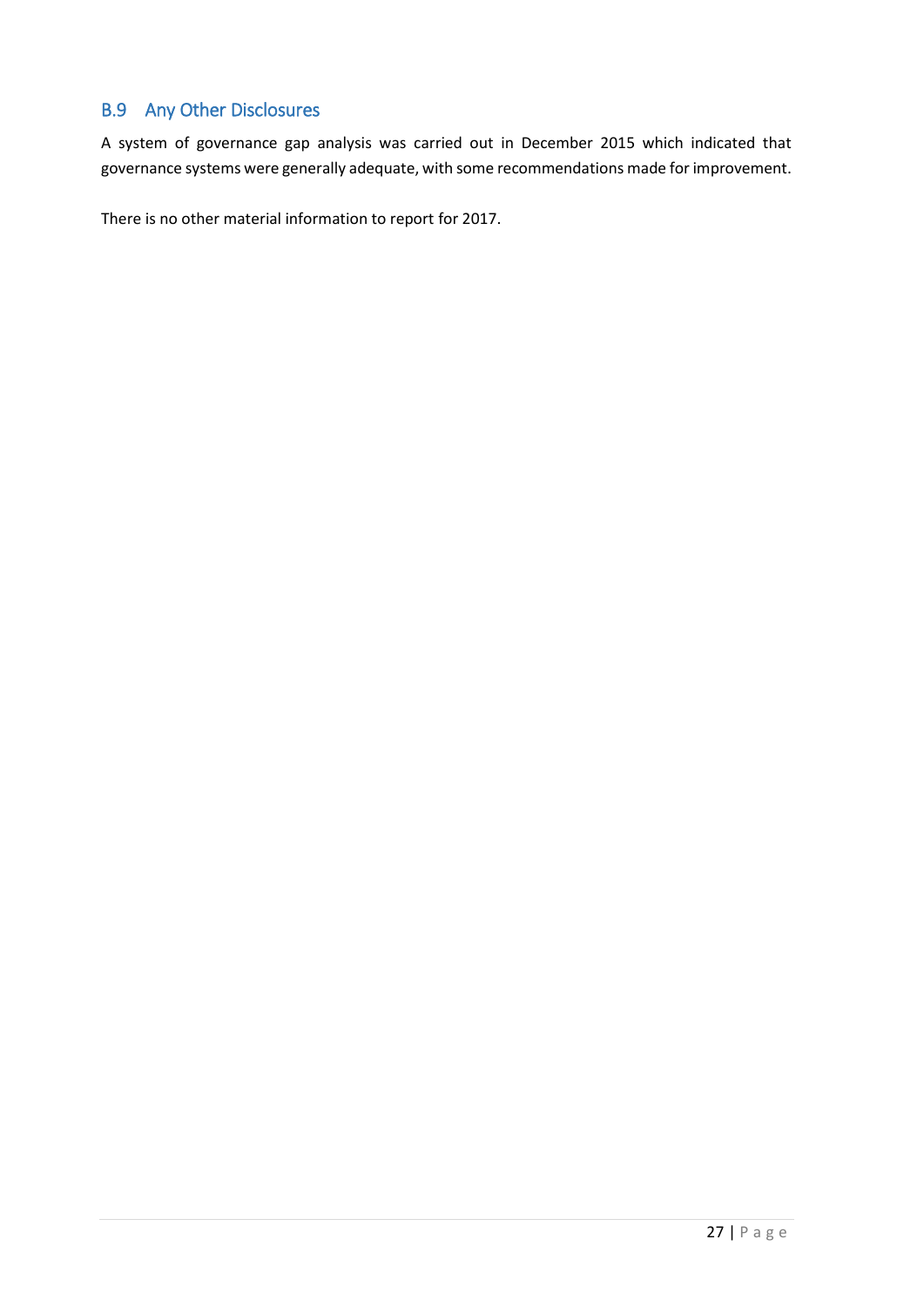# <span id="page-27-0"></span>C. RISK MANAGEMENT

The Company is subject to a broad range of risks. These include risks for which capital is held and risks for which capital is not directly held but other mitigation techniques are adopted.



## <span id="page-27-1"></span>C.1 Measures used to assess risk

The Company currently uses the Solvency II Standard Formula approach to assess all modelled risk categories and derive the Solvency Capital Requirement (SCR). Risks not covered by the SCR (liquidity risks, strategic risks, regulatory, political risks and others) are considered and assessed on a qualitative basis with various monitoring and review mechanisms in place. These qualitative assessments are conducted on a regular basis.

In line with the definition of Solvency II, the SCR of the Company measures the capital requirement at a 99.5% Value At Risk, which measures the loss likely to be exceeded in one out of two hundred years.

The Company undertakes an annual assessment of the Appropriateness of the Standard Formula. For risks where the Standard Formula does not fully capture the risk profile, the ORSA process is used to assess a suitable capital buffer.

# <span id="page-27-2"></span>C.2 Underwriting Risk

Life Underwriting Risk contributed €80m (2016: €97m) and Health Underwriting Risk contributed €6m (2016: €8m) to the Company's undiversified SCR as at 31/12/2017.

The key underwriting risks to which the company is exposed are set out below:

## Lapse risk

The Company is exposed to the risk of lapse rates being higher than expected. It is also exposed to mass lapse – an instantaneous one-off shock lapse event.

The higher than expected lapses arises on contracts where future profit is expected to emerge. A mass lapse event would mean that the profit cannot emerge on policies that have lapsed.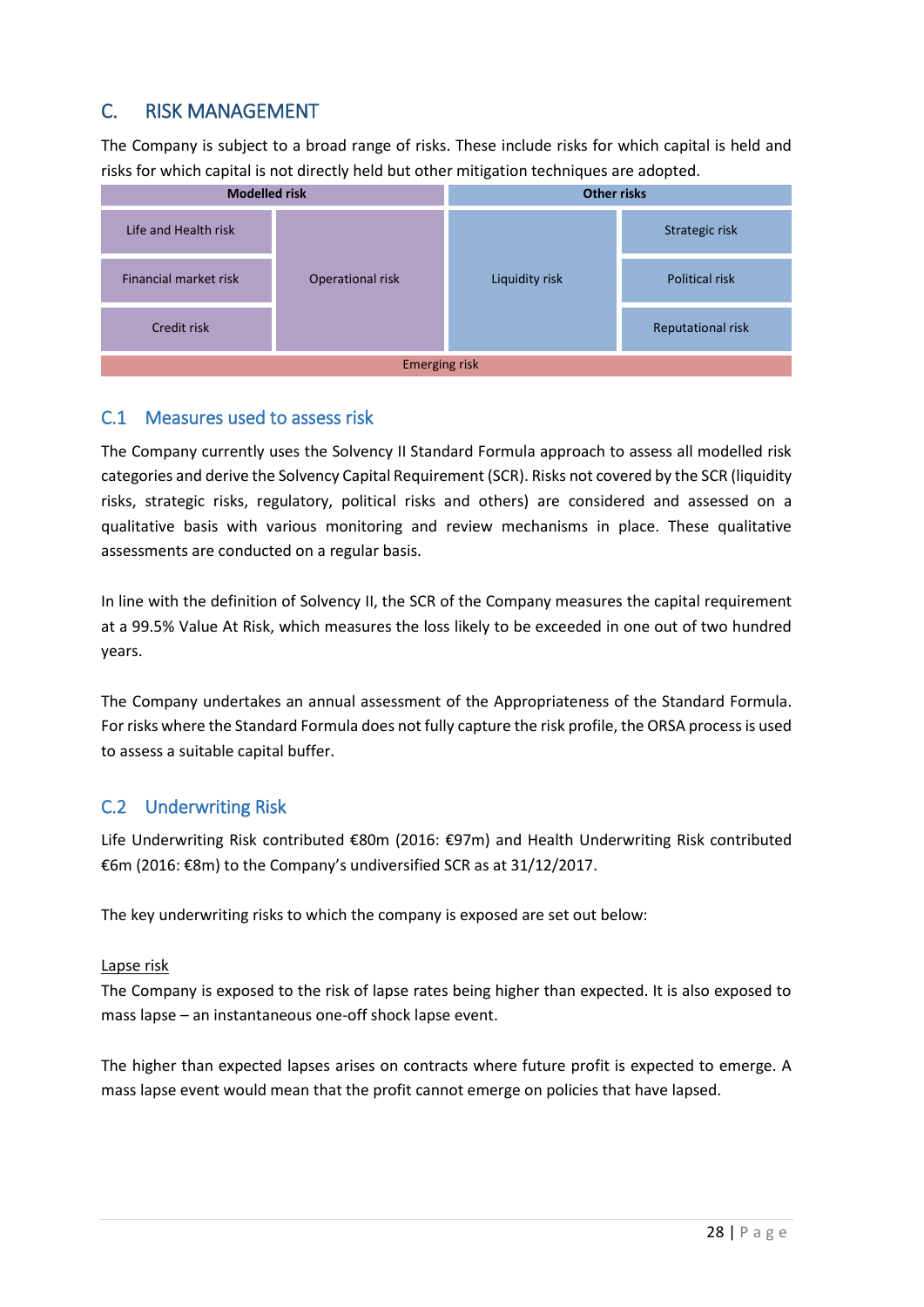## **Mortality**

The Company is exposed to the risk of mortality experience being higher than expected leading to higher incidence of claims from policies providing death cover. The impact is that claims outgo is higher than expected.

#### Morbidity

The Company is exposed to the risk of morbidity being higher than expected. Higher morbidity leads to higher incidence of claims from serious illness and income protection plans. The impact is that claims outgo is higher than expected.

## **Expense**

The Company is exposed to the risk that future expenses are higher than anticipated.

## C.2.1 Assessment and risk mitigation techniques used for underwriting risks

The Company monitors and controls underwriting risks using the following methods:

- The Company makes extensive use of reinsurance to reduce its exposure to mortality and morbidity risk. The Company monitors its exposure to its reinsurance counterparties as well as a number of measures of their financial soundness on a monthly basis.
- The Company carries out investigations into its lapse experience monthly and into its mortality and morbidity experience annually.
- The Company holds a monthly forum to consider its lapse experience

## C.2.2 Risk Concentration

The Company has a significant exposure to a small number of reinsurance counterparties (including its ultimate parent Swiss Re). The Company manages this risk by only placing reinsurance with highly rated counterparties and monitoring the credit quality of its reinsurers.

## C.2.3 Sensitivity analysis and stress testing

As part of the ORSA process, the Company carries out stress and scenario testing which includes stress testing for underwriting risks. For the 2017 ORSA, the solvency position at 31<sup>st</sup> December 2016 and the projected solvency position over the business planning period were re-calculated following adverse stresses of a 25% shock lapse, a mortality pandemic and a significant increase in expenses. The analysis indicated that the Company can withstand these severe shocks.

#### C.2.4 Material risk developments over the reporting period

There were no material developments over the reporting period.

## C.2.5 Special Purpose Vehicles

The Company did not use any Special Purpose Vehicles.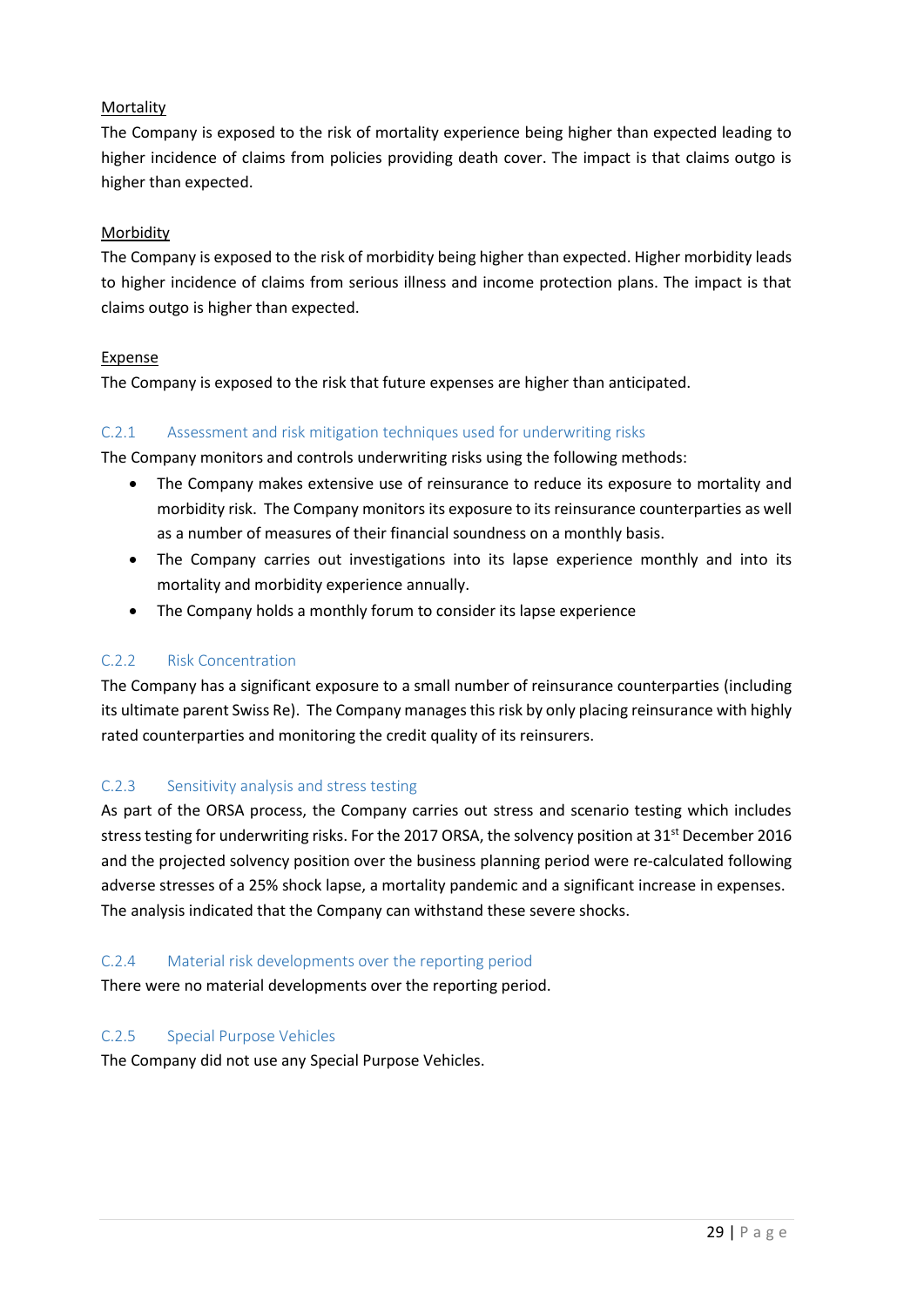# <span id="page-29-0"></span>C.3 Financial Market Risk

Financial market risk contributed €47m (2016: €47m) to the Company's undiversified basic SCR at year end 2017.

The key financial market risks to which the company is exposed are set out below:

## Equity risk

The Company is exposed to the risk of the price of equities held within the unit linked funds falling. A fall in equity prices would lead to a reduction in the value of unit linked assets and the expected future charges that will accrue to the Company in respect of these funds.

## Interest rate risk

The Company is exposed to a fall in interest rate. The company provides a guarantee on certain cash funds that the unit price will not fall. As interest rates decline the cost of providing this guarantee increases.

## Currency risk

The Company is exposed to the risk of non-Euro currencies falling in value against the Euro. A reduction in the value of non-Euro assets in Euro terms would lead to a reduction in the value of unit linked assets and the expected future charges that will accrue to the Company in respect of these funds.

## Property risk

The Company is exposed to the risk of a fall in the value of properties held within the unit-linked funds. A reduction in the value of properties held within the Company's unit linked funds would lead to a reduction in the value of unit linked assets and the expected future charges that will accrue to the Company in respect of these funds.

## Spread risk

The Company is exposed to the risk of spreads on the credit assets held within the unit-linked funds widening. Widening spreads would result in a reduction in the value of bonds held within the Company's unit linked funds would lead to a reduction in the value of unit linked assets and the expected future charges that will accrue to the Company in respect of these funds. In addition the Company holds Euro government (including supranational) bonds in the shareholder assets. A widening of spreads on the bonds would reduce the value of the portfolio.

## C.3.1 Prudent person principle

Unit linked assets have been invested in line with the mandate communicated to policyholders. As at year end shareholder assets were materially invested in highly rated Euro government bonds and cash deposits of appropriate durations. The Company has restrictions in place in respect of the asset in which investments may be made and has concentration limits in place in respect of both bond and cash counterparties.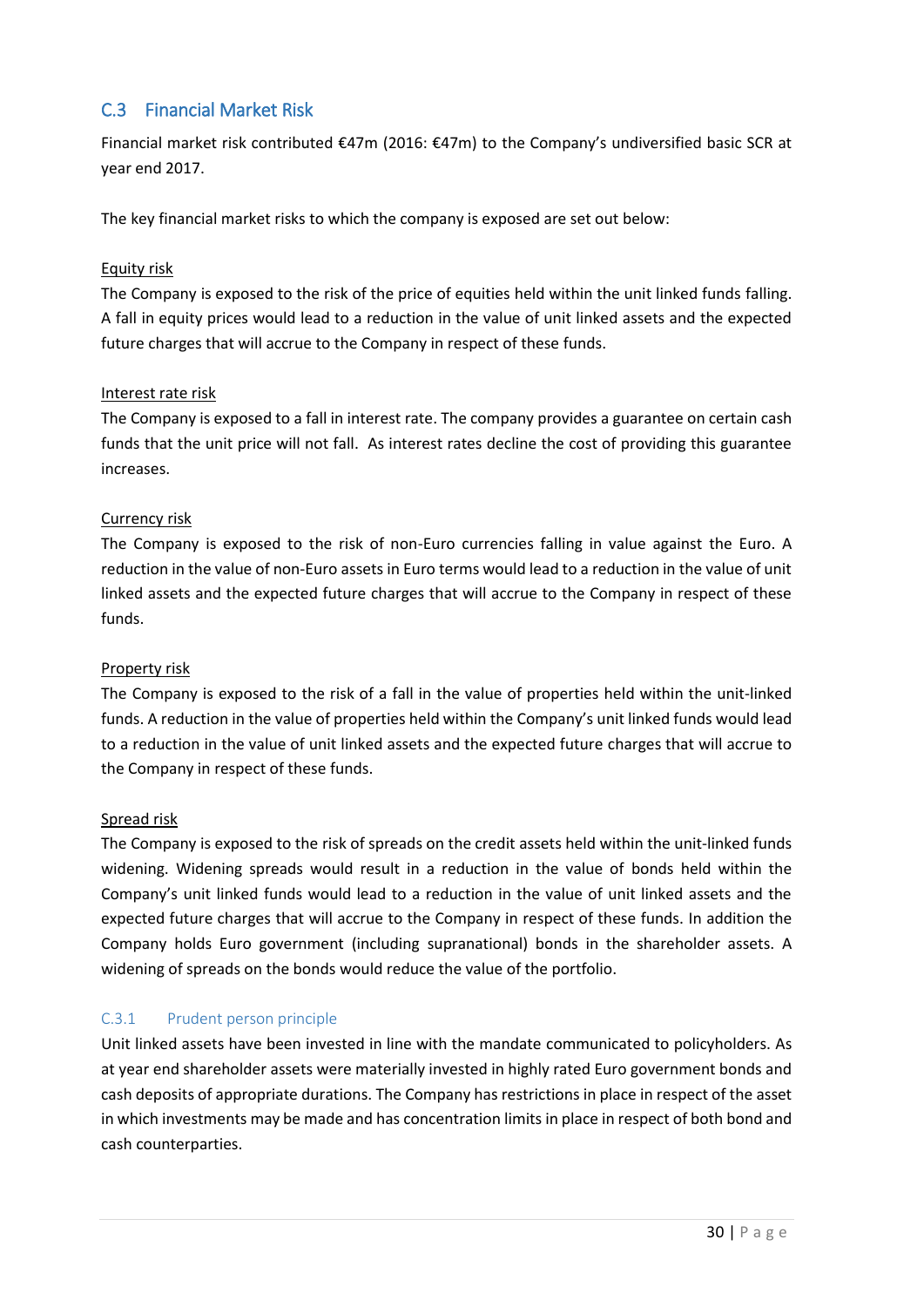## C.3.2 Assessment and risk mitigation techniques used for financial market risks

The Company monitors and controls financial market risks using the following methods:

- The company sets its investment strategy in order to mitigate its exposure to financial market risk
- The carries out oversight on its asset managers to ensure that they are managing the company's assets in line with mandate.
- The company monitors its financial market risk on a monthly basis

#### C.3.3 Risk Concentration

The Company has limits in place to limit its exposure to individual counterparties.

## C.3.4 Sensitivity analysis and stress testing

As part of the ORSA process, the Company carries out stress and scenario testing which includes stress testing for financial market risks. For the 2017 ORSA, the solvency position at  $31<sup>st</sup>$  December 2016 and the projected solvency position over the business planning period were re-calculated following adverse stresses of a 50% fall in equity values, parallel shifts in interest rates of 1% up and down as well as a number of combination stresses. The analysis indicated that the Company can withstand these severe shocks.

## C.3.5 Material developments over the financial reporting period

There were no material developments in relation to financial market risk over the reporting period.

# <span id="page-30-0"></span>C.4 Credit Risk

Credit risk constituted €7m (2016: €14m) of the Company's undiversified basic SCR at year end 2017.

The key credit risks to which the company is exposed are set out below:

## **Default or downgrade of the Company's reinsurance counterparties**

The Company mitigates its underwriting risk by putting reinsurance arrangements in place. Were the counterparties to these arrangements to default this would result a negative impact on the Company.

## **Default or downgrade of the institutions in which the company has placed deposits**

The company places shareholder and policyholder assets on deposit with financial institutions. Were the counterparties to these arrangements to default this would result a negative impact on the Company.

## C.4.1 How assets have been invested in line with the prudent person principle

The Company's assets were materially invested in highly rated Euro government bonds and cash deposits of appropriate durations. The Company has concentration limits in place in respect of both bond and cash counterparties.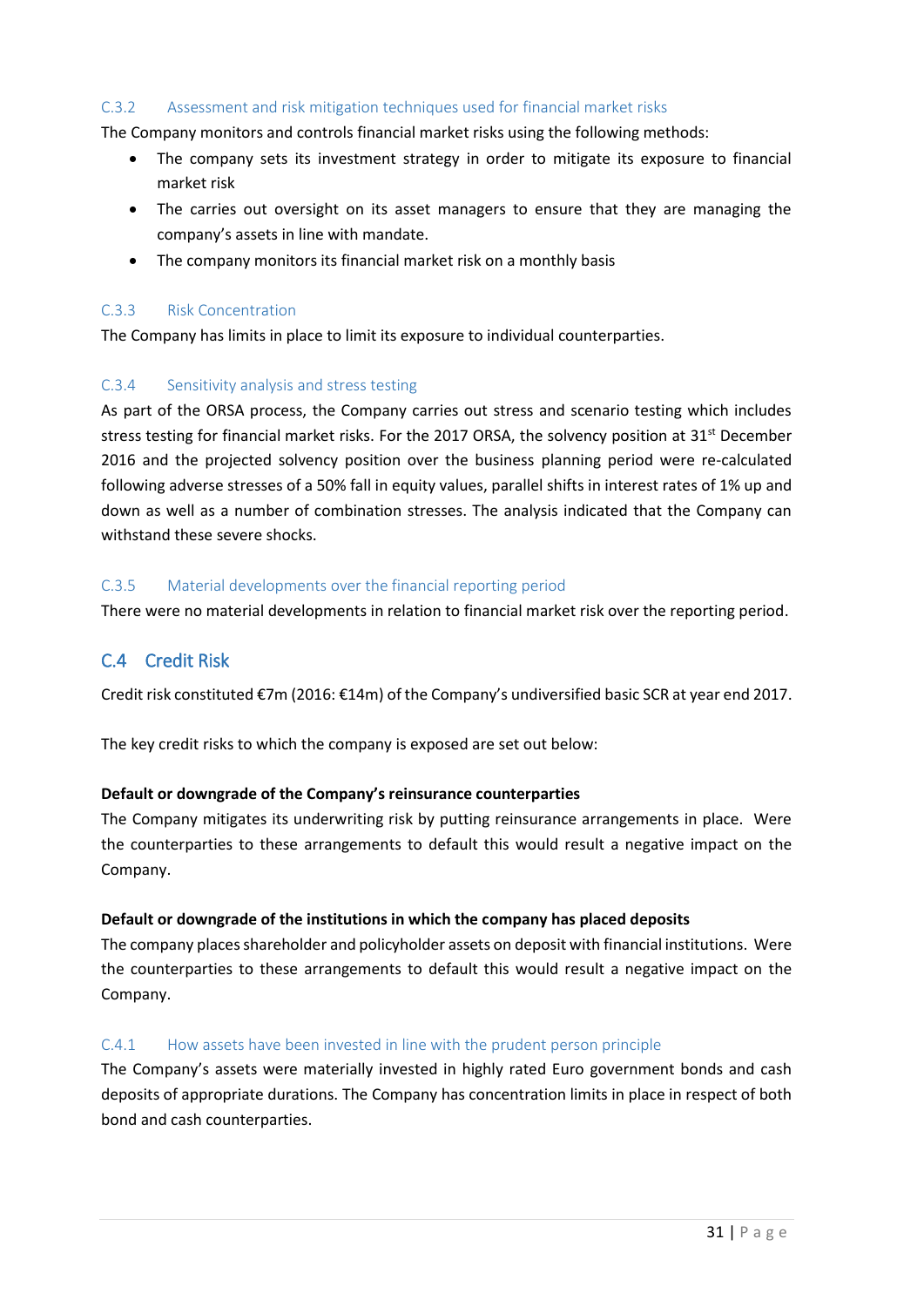## C.4.2 Risk Concentration

The Company has a significant exposure to a small number of reinsurance counterparties. The company manages this risk by only placing reinsurance with highly rated counterparties and monitoring the credit quality of its reinsurers. The Company limits its concentration risk in respect of deposit counterparties by specifying minimum diversification requirement within its investment mandates.

## C.4.3 Assessment and risk mitigation techniques used for underwriting risks

The Company monitors and controls credit risk using the following methods:

- The company sets its investment strategy in order to mitigate its exposure individual counterparties
- The company sets out criteria for the financial strength of its counterparties in its risk appetite statement
- The company monitors its counterparty risk on a monthly basis

#### C.4.4 Sensitivity analysis and stress testing

As part of the ORSA process, the Company carries out stress and scenario testing which includes stress testing for credit risks. For the 2017 ORSA, the solvency position at 31<sup>st</sup> December 2016 and the projected solvency position over the business planning period were re-calculated following an adverse stress of the default of the company's largest investment counterparty. The analysis indicated that the Company can withstand this severe shock.

#### C.4.5 Material developments over the financial reporting period

There were no material developments in relation to credit risk over the reporting period.

## <span id="page-31-0"></span>C.5 Liquidity Risk

The Company does not hold capital against liquidity risk however there is a framework to ensure sufficient liquid assets are held at all times. The Company's key liquidity risk metric is the liquidity coverage ratio defined liquid assets at the start of the month divided by the expected monthly outflow. This is calculated in both a base and stressed scenario and projected over the next 12 months. The Company stressed liquidity coverage ratio was in excess of 100% over 2017.

The Company's primary sources of liquidity risk include:

- Payment of dividends
- Shareholder exposure in property funds
- Increase in mortality
- Operational risk event
- Non-recovery of reinsurance claims
- Reduced unit-linked charges

## C.5.1 Risk Concentration

The Company manages its liquidity concentration risk by holding assets across a range of high quality counterparties.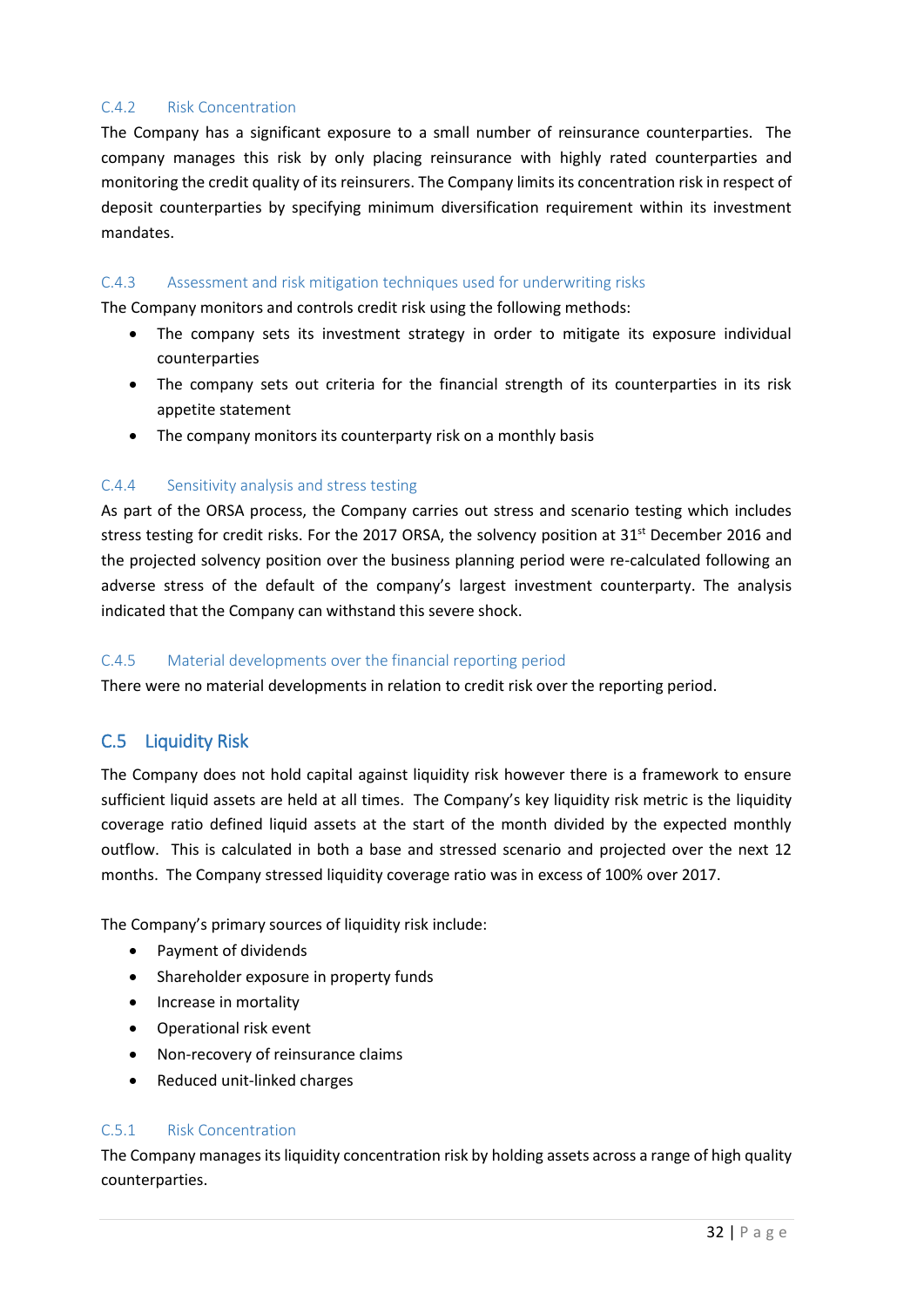## C.5.2 Assessment and risk mitigation techniques used for underwriting risks

The Company monitors and controls liquidity risk using the following methods:

- The company sets its investment strategy in order to ensure that it has sufficient liquid assets available to meet its liabilities
- The company has monitors its liquidity coverage ratio monthly against risk appetite

#### C.5.3 Sensitivity analysis and stress testing

As part of the ORSA process, stress and scenario testing is conducted to assess the liquidity risk under stressed conditions. The Company's policy is to hold sufficient liquid assets to meet both expected and stressed operating liquidity demands within a specified time horizon.

#### C.5.4 Expected profits in future premiums (EPIFP)

This amounts to €22.3m (2016: €53.3m) at 31 December 2017.

#### C.5.5 Material developments over the financial reporting period

There were no material developments in relation to liquidity risk over the reporting period.

## <span id="page-32-0"></span>C.6 Operational Risk

Operational Risk contributed €6m (2016: €6m) to the Company's SCR at 31/12/2017.

Operational Risk represents the risk of losses incurred as a result of inadequate or failed internal processes, people and systems, or from external events (including legal risk).

In addition, operational risks are addressed and monitored qualitatively based on the Company's integrated assurance framework.

## C.6.1 Assessment and risk mitigation techniques used for underwriting risks

The Company monitors and controls operational risk using the following methods:

- Logging of operational events with root cause analysis to improve processes.
- Forums to discuss Key Risks and Emerging Risks.
- Risk and Control Self-Assessment of the risks it is facing and the controls in place to manage them.
- Monitoring of Operational Risk Appetite metrics and Key Risk Indicators.
- Risk Assurance Reviews
- End user application controls
- Monthly operational risk reporting

## C.6.2 Sensitivity analysis and stress testing

As part of the ORSA process, the Company carries out stress and scenario testing which includes stress testing in relation to Operational Risk events. For the 2017 ORSA operational risk stress tests included the failure of outsource service providers, the emergence of significant customer remediation issues, a cyber risk event and financial reporting errors. The analysis indicated that the Company can withstand these severe shocks.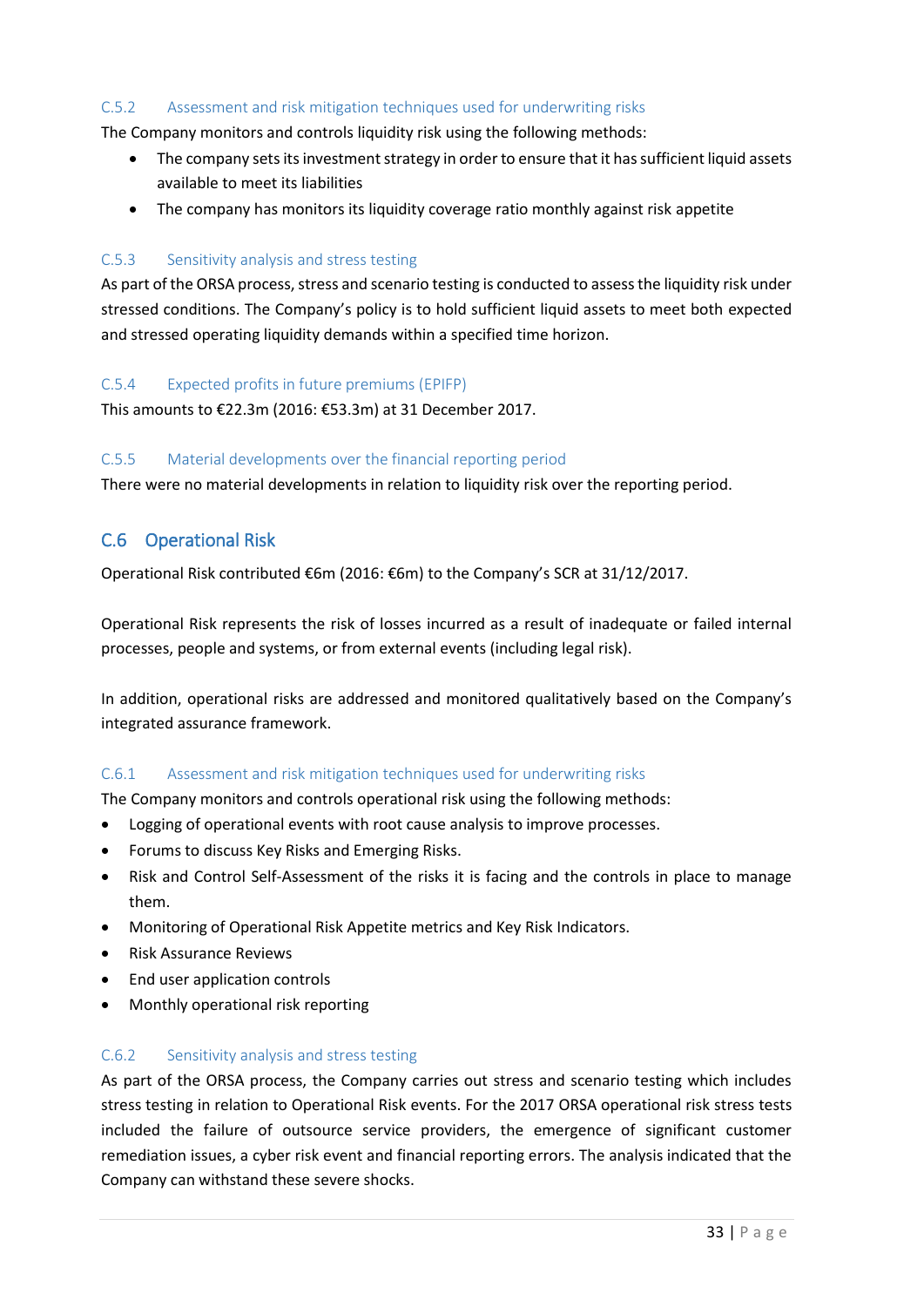#### C.6.3 Risk Concentration

The Company has a significant exposure to a small number of outsource service providers.

#### C.6.4 Material risk developments over the reporting period

Operational Risk has remained stable over the reporting period.

A project is in place to strengthen the IT Security controls in response to the elevated level of hacking and Cyber incidents in the wider industry.

## <span id="page-33-0"></span>C.7 Other Material Risk

It is not yet clear what the ultimate outcome of the Brexit withdrawal negotiations will imply for the Company since its direct parent is a UK based company. The Company is monitoring this development and will take appropriate action as this progresses.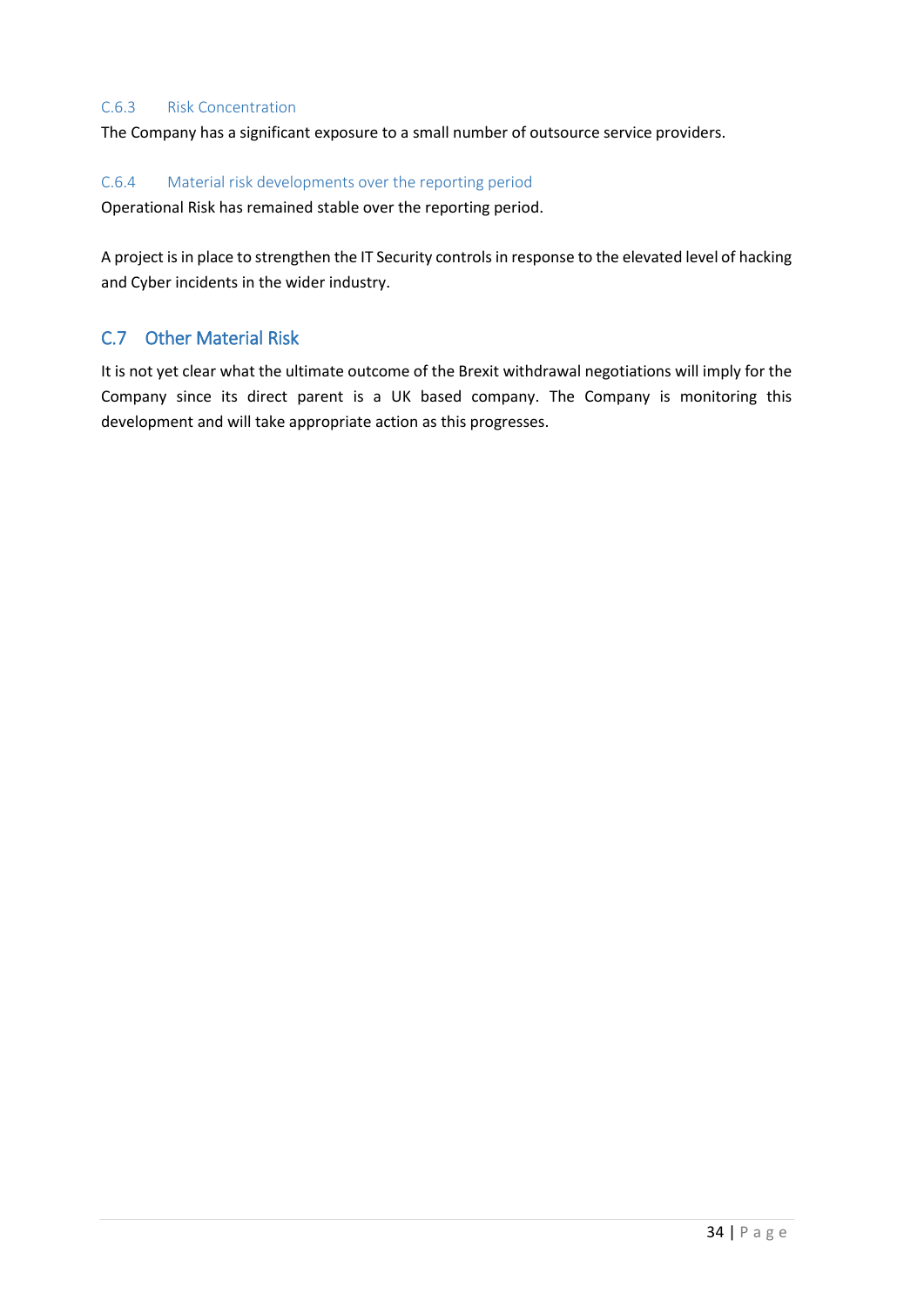# <span id="page-34-0"></span>D. VALUATION FOR SOLVENCY PURPOSES

# <span id="page-34-1"></span>D.1 Valuation of assets for solvency purposes

## D.1.1 Methods applied for valuation of material assets

An analysis of the material assets on a Solvency II valuation basis as at 31 December 2017 were as follows: (Based on QRT Balance Sheet S.02.01):

|                                                                                |                    | <b>IFRS</b> financial |                   |
|--------------------------------------------------------------------------------|--------------------|-----------------------|-------------------|
| €'000                                                                          | <b>Solvency II</b> | statements            | <b>Difference</b> |
| <b>Deferred Acquisition Costs</b>                                              |                    | 31,445                | (31,445)          |
| Investments (other than assets held for<br>index-linked and unit-linked funds) | 193,413            | 193,413               |                   |
| Cash and cash equivalents                                                      | 28,807             | 28,807                |                   |
| Assets held for index-linked and unit-<br>linked funds                         | 1,959,424          | 1,959,393             | 31                |
| Reinsurance recoverables                                                       | 345,914            | 541,574               | (195,660)         |
| Deferred tax assets                                                            | 1,325              | 20                    | 1,305             |
| Total of all other assets not listed above                                     | 8,814              | (997)                 | 9,811             |
| <b>Total</b>                                                                   | 2,537,697          | 2,753,655             | (215, 958)        |

Solvency 11 valuation basis at 31 December 2016:

|                                                                                |                    | <b>IFRS</b> financial |                   |
|--------------------------------------------------------------------------------|--------------------|-----------------------|-------------------|
| €'000                                                                          | <b>Solvency II</b> | statements            | <b>Difference</b> |
| <b>Deferred Acquisition Costs</b>                                              |                    | 36,050                | (36,050)          |
| Investments (other than assets held for<br>index-linked and unit-linked funds) | 271,528            | 271,528               |                   |
| Cash and cash equivalents                                                      | 13,410             | 8,810                 | 4,600             |
| Assets held for index-linked and unit-<br>linked funds                         | 2,147,299          | 2,147,299             |                   |
| Reinsurance recoverables                                                       | 307,169            | 490,652               | (183, 483)        |
| Deferred tax assets                                                            | 473                | 24                    | 449               |
| Total of all other assets not listed above                                     | 5,223              | 5,095                 | 128               |
| <b>Total</b>                                                                   | 2,745,102          | 2,959,458             | (214, 356)        |

## **Deferred Acquisition Costs**

The Deferred Acquisition Cost asset recognised by the Company in the IFRS financial statements is amortised to the income statement on a systematic basis dependent on the underlying insurance or investment contract.

Under Solvency II, Deferred Acquisition Cost assets are considered to have an economic value of nil therefore such assets are excluded from the Solvency II balance sheet.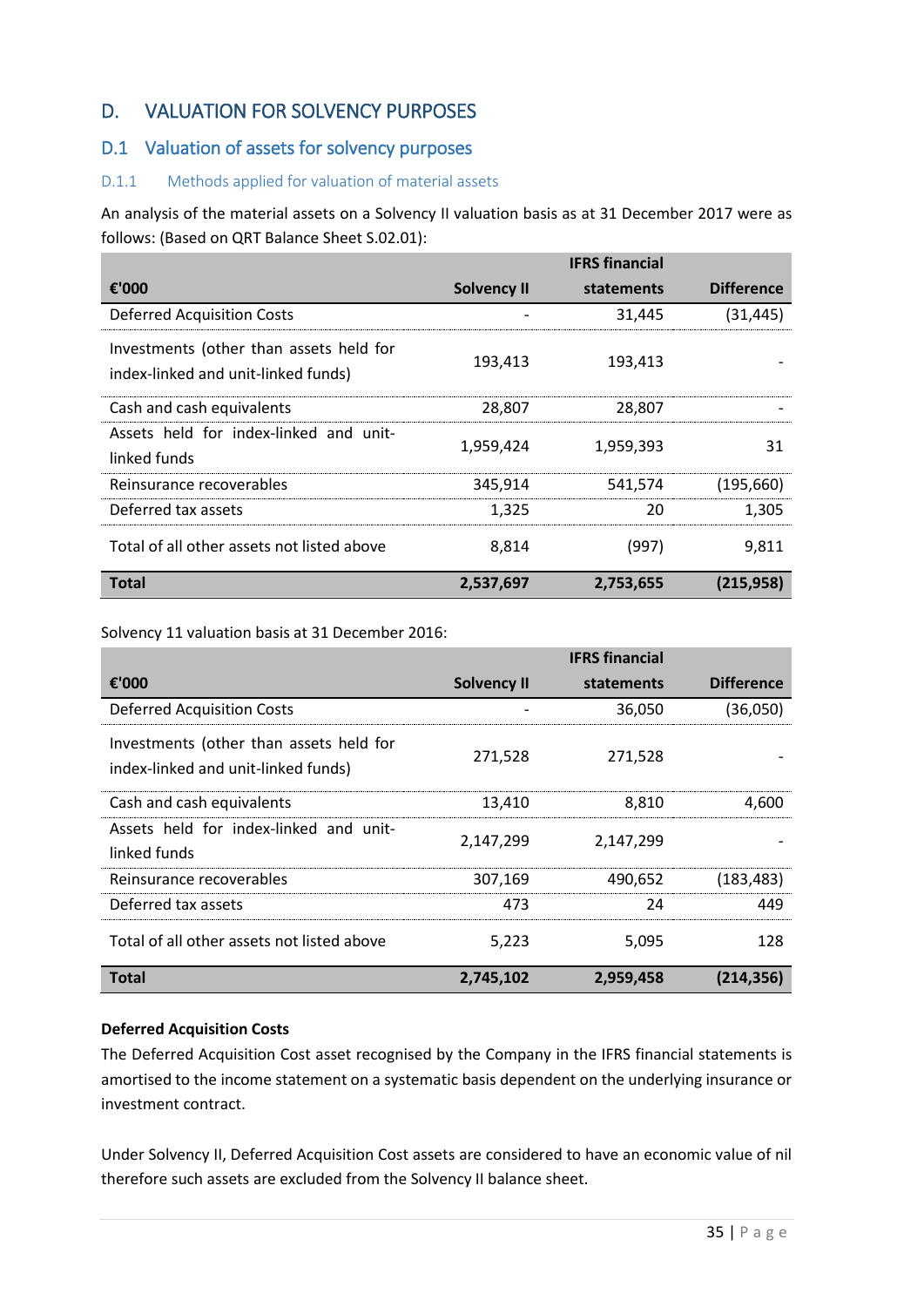## **Investments (other than assets held for index-linked and unit-linked funds)**

Investments mainly consist of shareholder short-term government bonds, investment funds and deposits that are valued at fair value determined to the extent possible by reference to observable market prices.

There is no difference between Solvency II and IFRS financial statements values for these investments.

#### **Cash and cash equivalents**

Cash and cash equivalents are valued at nominal value. There is no difference between Solvency II and IFRS financial statements values for such cash as the amount held under IFRS is a suitable approximation of fair value. This is based on the assessment of the nature of the balances held, the short term nature of the amounts held along with the counterparties with which the amounts are held.

## **Assets held for index-linked and unit-linked funds**

Assets held for index-linked and unit-linked funds mainly consists of policyholder financials assets (debt securities, equity shares, unit trusts, trackers, investment properties and derivatives) that are valued at fair value through profit and loss ("FVTPL") in the IFRS financial statements determined in accordance with IFRS 13 *Fair value measurement*.

The overarching valuation principle under Article 75 (Article 75 (1) of Directive 2009/138/EC)) is that assets are required to be valued at the amount for which they could be exchanged between knowledgeable willing parties in an arm's length transaction. Solvency II requires that the valuation methods used should be compatible with International Accounting Standards ("IAS's") provided that such valuation methods are consistent with Article 75. The accounting standard for determining the fair value of financial assets is IFRS 13. The fair value of financial assets as determined by IFRS 13 is consistent with the Solvency II framework under Article 75.

## **Reinsurance recoverables**

For Solvency II and IFRS financial statements valuation, reinsurance recoverable relate to the share of Technical Provisions for ceded business that is determined with reference to the contractual agreement and the underlying gross liability.

The difference between Solvency II and IFRS financial statement values is mostly attributable to different biometric assumptions, economic assumptions and reserving methodologies used between Solvency II and IFRS financial statements.

## **Other assets**

Other assets consist of reinsurance receivables, insurance and intermediaries' receivables and trade receivables, which are held at an amount that is deemed to resemble the fair value.

There is no difference between Solvency II and IFRS financial statements values for other assets.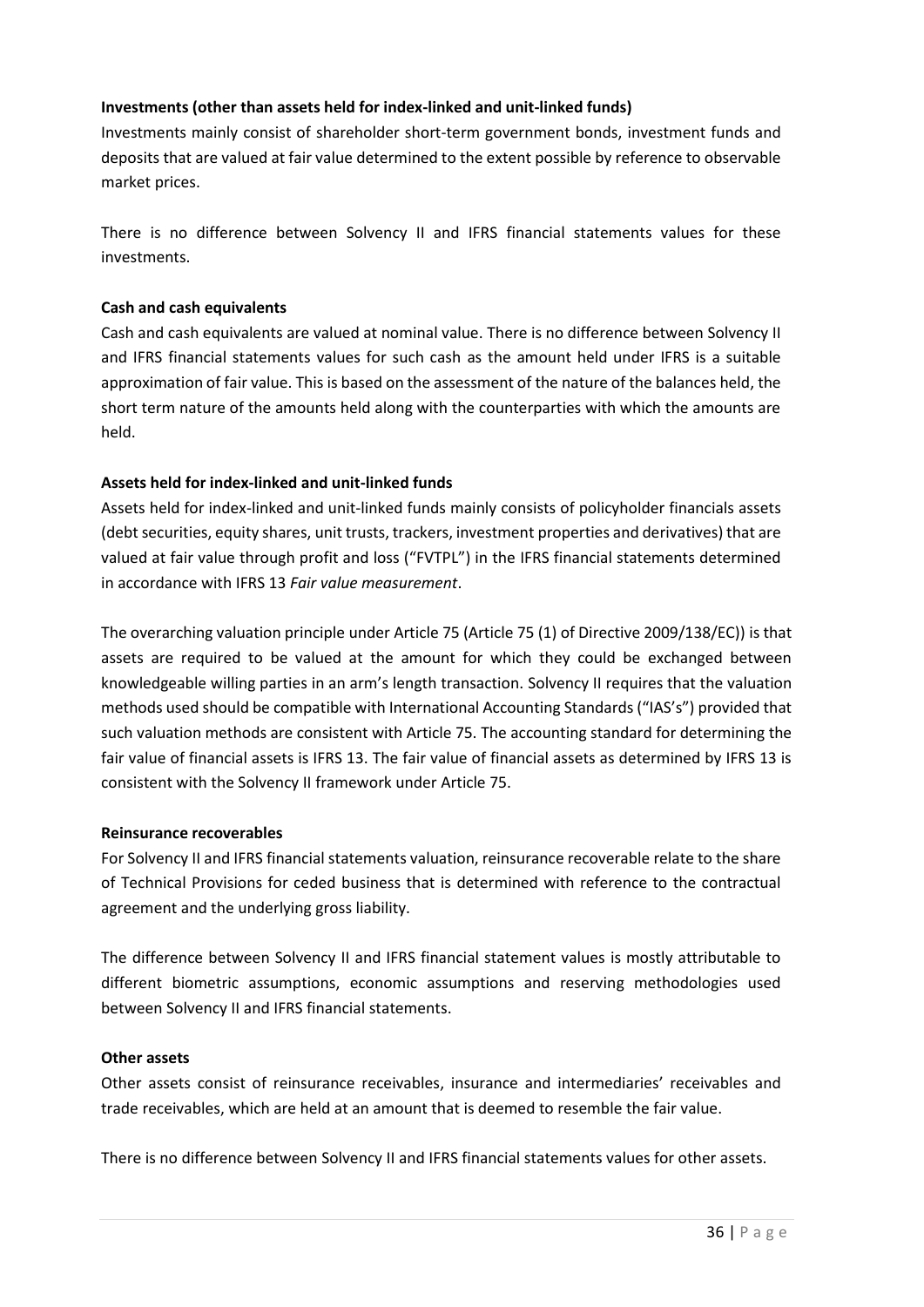## **Assumptions and judgements applied for valuation of material assets**

Investments are valued at market value, which is determined by reference to observable market prices. When observable market prices are not available, the Company follows the fair value measurement methodology. There are no major sources of estimation uncertainty when using judgments to determine valuations. Since Solvency II follows market valuation approach, the securities are not carried at more than recoverable amounts.

## **Changes made to recognition and valuation basis of material assets during the period**

No changes have been made to the recognition and valuation basis or to estimation assumptions during 2017.

## D.1.2 Methods and assumptions applied in determining the economic value

Quoted prices in active markets for identical or similar assets are used to determine the economic value for the majority of financial assets. Most financial asset prices are sourced from outsourced service providers. To ensure that financial assets are valued completely and accurately, the outsourced service providers have a number of controls in place over the asset valuations. These controls are outlined in the ISAE 3402 report. In addition, prices are reviewed by the Company's investment team on a monthly basis to ensure prices are accurate and valid. When quoted market prices are not available, a market price from an alternative source is selected.

As at 31 December 2017, the value of investments valued at quoted market prices in active markets, for the identical assets, were €1,448m (2016: €1,772m). The value of investments valued at quoted market prices in active markets, for the similar assets, were €432m (2016: €266m). The value of investments using alternative valuation method was €10m (2016: €14m).

## D.1.3 Deferred Tax Asset

Deferred Tax Asset of €0.02m (2016: €0.02m) has been recognised in the IFRS financial statements for all deductible temporary differences and for the carry forward on unused tax losses and unused tax credits, to the extent that the realisation of the related tax benefit through expected future taxable profits is probable.

Deferred Tax Asset recognition on tax losses is determined by reference to the tax laws enabling such recognition on the same enacted or substantively enacted basis.

Solvency II requires that Deferred Tax Asset for Solvency II purposes are determined by the differences between the economic valuation of an asset or liability on the Solvency II balance sheet and its tax base.

## **Amount for which no Deferred Tax Asset is recognised**

The amount of deductible temporary differences, unused tax losses and unused tax credits for which no Deferred Tax Asset is recognised in the Solvency II balance sheet is zero, because of tax loss carry forward restrictions. The expiry date, if any, for tax losses and tax credits, is dependent on the local tax law.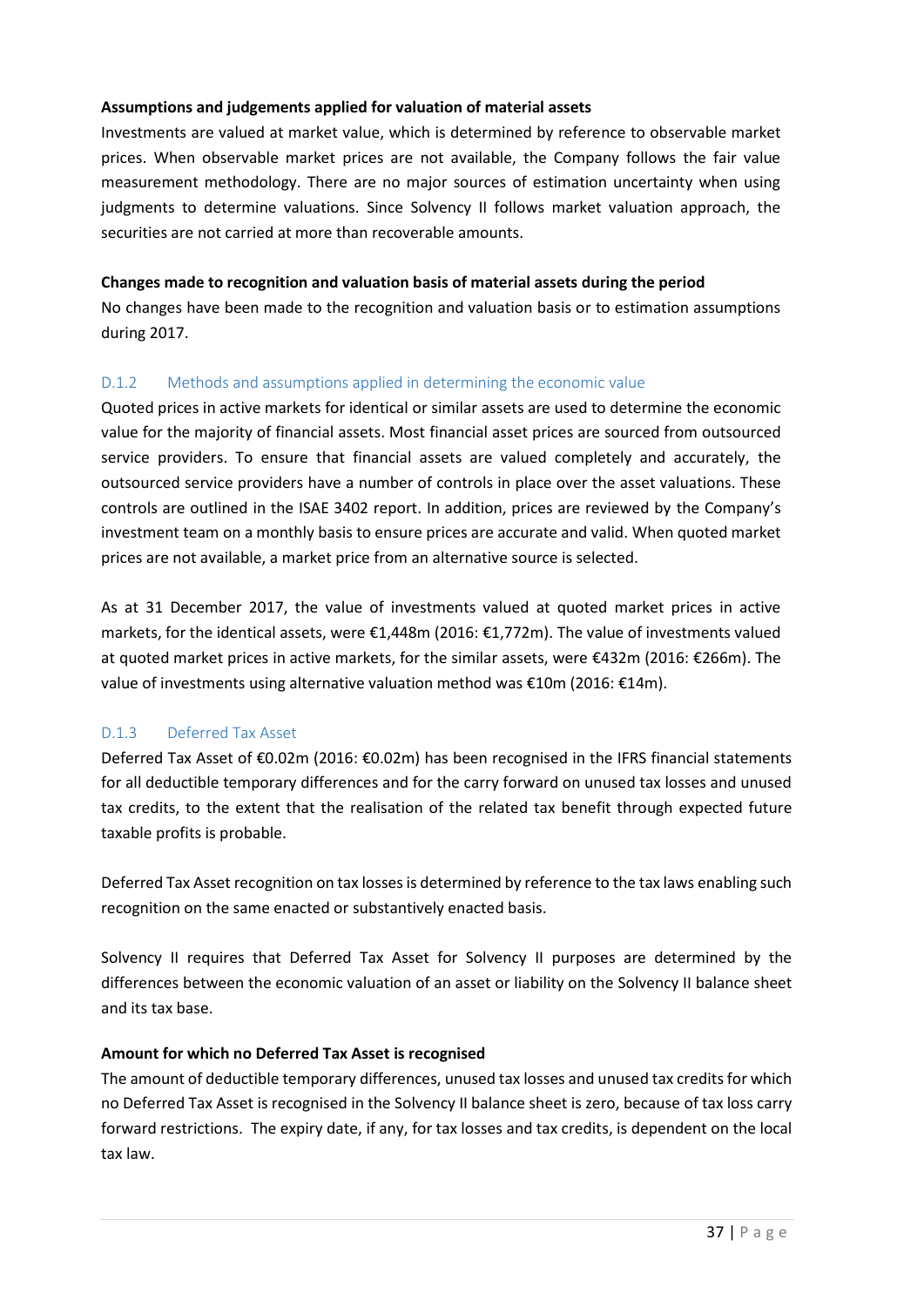## **Projected future taxable profits**

Deferred Tax Asset to be recovered after more than 12 months are €1.3m. Deferred Tax Asset to be recovered within 12 months are nil. The utilisation of Deferred Tax Asset depends on projected future taxable profits, including those arising from the reversal of existing taxable temporary differences.

## **Actual tax losses suffered by the Company**

Under general circumstances, actual tax losses suffered by the Company in either the current or preceding periods, in the tax jurisdiction to which the Deferred Tax Assets are considered as a Deferred Tax Asset, are taken into account to the extent that future tax benefits utilising these tax losses are probable.

Due to materiality, actual tax losses have not been taken into consideration.

#### **Tax rate during the period**

The corporation tax rate in the Irish jurisdiction is 12.5%.

## D.1.4 Lease assets and liabilities

As at 31 December 2017, the Company does not have any material financial or operating leasing arrangements.

#### D.1.5 Holdings in related undertakings

As at 31 December 2017, the Company does not have any holdings in related undertakings.

## D.1.6 Intangible assets

The Company does not show any intangible assets on the SII balance sheet as at 31 December 2017.

# <span id="page-37-0"></span>D.2 Valuation of Technical Provisions for solvency purposes

The following table shows the value of life Technical Provisions by material class of business as at 31 December 2017:

|                   | <b>Technical</b>  |             |                          |                    | <b>Total net</b>  |
|-------------------|-------------------|-------------|--------------------------|--------------------|-------------------|
|                   | <b>Provisions</b> | <b>Best</b> | Reinsurance              |                    | <b>Technical</b>  |
| $\epsilon$ 'm     | As A Whole        | estimate    | recoverables             | <b>Risk margin</b> | <b>Provisions</b> |
| Index-linked and  |                   |             |                          |                    |                   |
| Unit-linked       | 1,930             | -44         | $\overline{\phantom{0}}$ | 17                 | $-27$             |
| Other Life        |                   | $291 (+44)$ | $297 (+24)$              | 26                 | $19 (+20)$        |
| <b>Health SLT</b> |                   | $15 (+1)$   | $24 (+1)$                | 3                  | $-6 (+0)$         |
| <b>Total</b>      | 1,930             | $262 (+45)$ | $321 (+25)$              | 45                 | $-14 (+20)$       |

Note that the amounts relating to notified claims (shown in brackets) should be combined with the bracketed figures to give the totals shown in QRT S.12.01 (subject to rounding).

The value as at 31 December 2016 was: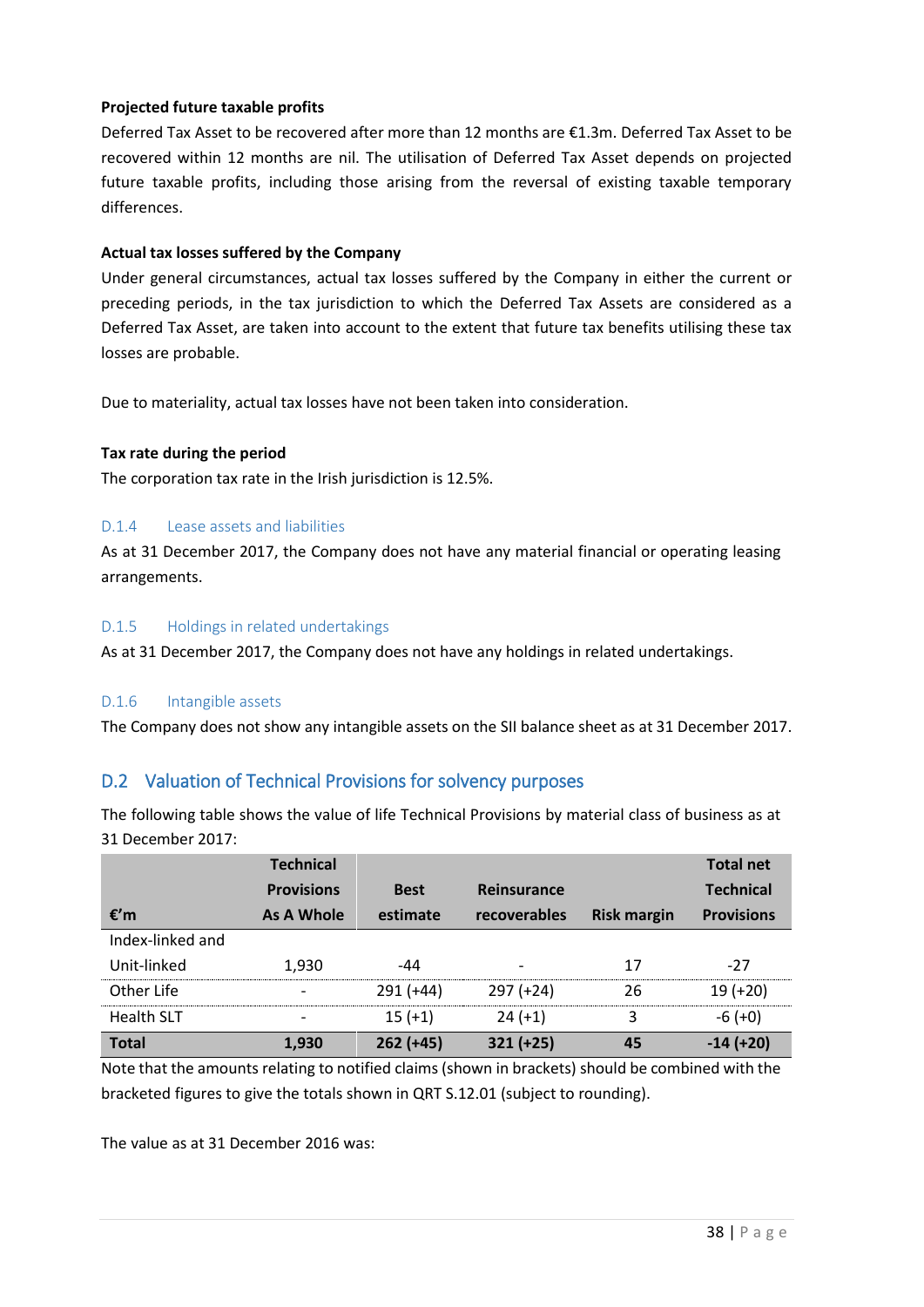|                   | <b>Technical</b>  |             |              |             | Total net        |
|-------------------|-------------------|-------------|--------------|-------------|------------------|
|                   | <b>Provisions</b> | <b>Best</b> | Reinsurance  |             | <b>Technical</b> |
| €'m               | As A Whole        | estimate    | recoverables | Risk margin | Provisions       |
| Index-linked and  |                   |             |              |             |                  |
| Unit-linked       | 2,115             | -37         |              | 17          | $-21$            |
| Other Life        |                   | $235 (+43)$ | $268 (+20)$  | 31          | $-2 (+23)$       |
| <b>Health SLT</b> |                   | $5(+1)$     | $18 (+1)$    | ੨           | $-11 (+0)$       |
| Total             | 2,115             | $202 (+44)$ | $286 (+21)$  | 51          | $-33 (+23)$      |

## D.2.1 Information on methodology and assumptions

## **Method used to calculate Technical Provisions**

The Technical Provisions are intended to represent the premium at which the Company could pay another insurer or reinsurer to assume its liabilities. The Technical Provisions are the sum of the Technical Provisions calculated As a Whole, the Best Estimate liability and the Risk Margin less the Reinsurance Recoverables.

## **Technical Provisions calculated As a Whole and Best Estimate Liability**

The Technical Provisions calculated As a Whole equal the unit fund for each policy. The Best Estimate liability is the sum of the present value of the benefits payable under each contract (net of the current unit fund) plus the expenses associated with administering that contract less any premiums receivable under that contract.

This is calculated by deterministically projecting each policy's cashflows monthly until the policyholder reaches a maximum age or until any earlier date at which the policy is due to mature or expire.

The present value of expenses not included in the policy projection is calculated using a monthly projection.

For Solvency II these projections are carried out using best-estimate assumptions. The projections used for the Technical Provisions reported in the Financial Statements are carried out using assumptions including Provisions for Adverse Deviation ("PADs"). In the IFRS Financial Statements, the Technical Provisions for each unit-linked policy or non-linked cohort must be at least as large as the surrender value. This requirement does not apply to the Solvency II Technical Provisions.

## **Reinsurance Recoverables**

The present value of reinsurance claims less reinsurance premiums adjusted for the reinsurer's credit risk.

This is calculated by projecting each policy's reinsurance cashflows on the same basis as is used to calculate the Technical Provisions.

Although the reinsurance recoverables are very significant, the strength of the Company's reinsurance counterparties is such that the adjustment for default risk is not material.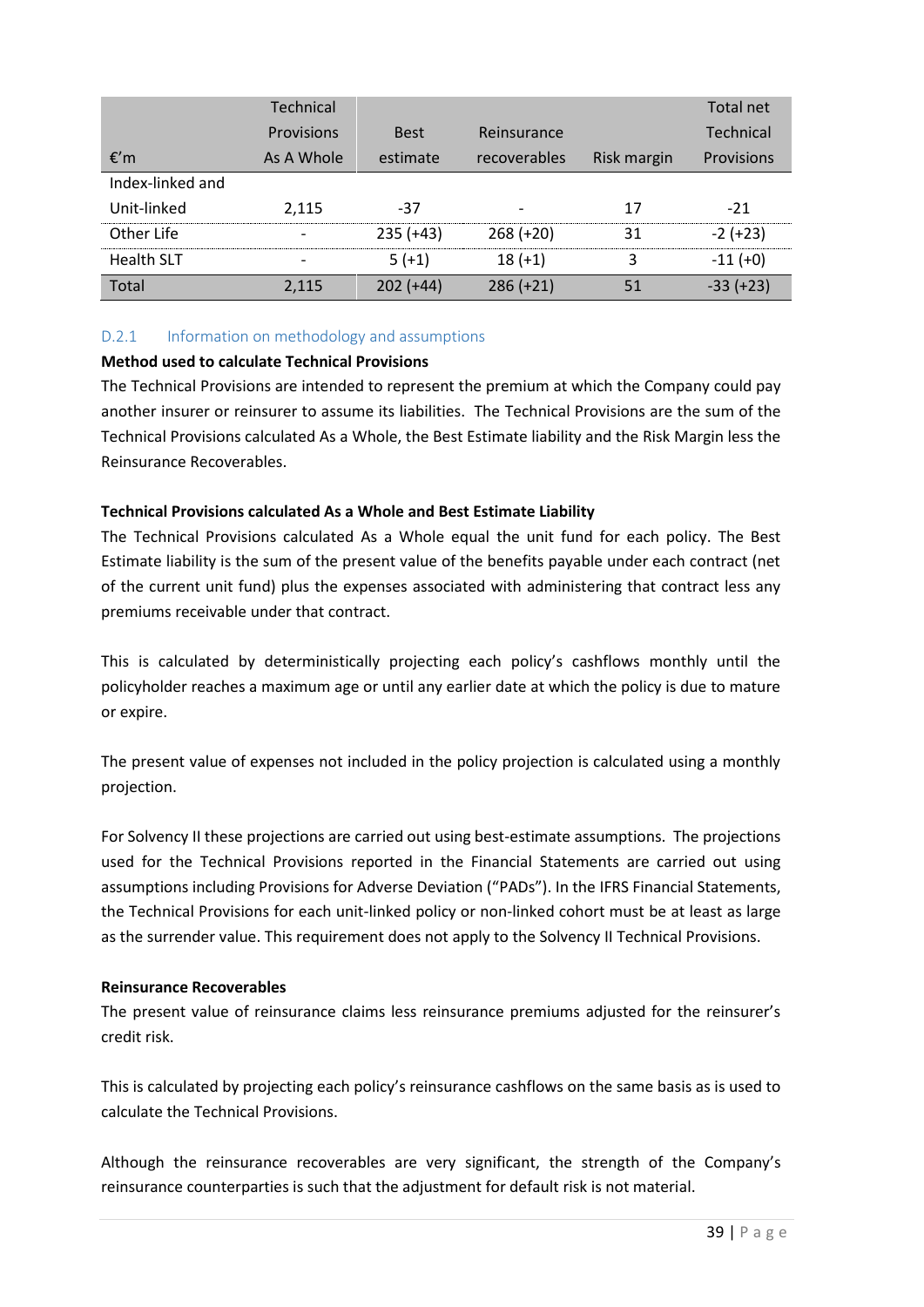## **Risk Margin**

The risk margin is the cost of the capital that would be held by a reference undertaking, with no existing policy book, to support the Company's current policy book. The capital that the reference undertaking holds is the SCR for non-hedgeable risks. The cost of holding the capital is specified as 6% p.a. in excess of the risk free rate of return.

Simplifications have been applied when calculating the SCR at future time periods in order to calculate the Company's risk margin (Article 58 of Solvency II Delegated Acts).

## **Simplification used in the Technical Provisions calculation**

There are a small number of policies and/or benefits that are not included in the calculation of the Technical Provisions on the grounds of materiality and for practical reasons:

- Income protection business.
- Reinsurance on mortality benefits for unit-linked protection policies.
- Waiver of premium rider benefit on unit-linked protection policies.

In the Risk Margin Calculation Risk Carriers are used to project the individual components of the SCR rather than making a full calculation of each future SCR. The choice of Risk Carriers is considered to be granular enough to capture the nature of the Company's business. This approach has been considered adequate given the nature, scale and complexity of the risks of the Company's business.

The effect of reinsurance on the SCR is split between reinsurers using the split of the modelled reinsurance recoverables. At present both main reinsurers have the same credit rating so it does not have a material effect on the capital requirement.

## **Assumptions**

## **Investment returns & discount rates**

The Technical Provisions in Solvency II use a yield curve specified by EIOPA. This is based on Euro swap rates, a deduction for credit risk and a long term rate of return specified by EIOPA. The rules require that a credit adjustment of between 10 and 35 bps is applied to the risk-free discount rate for each currency. An adjustment of 10 bps was applied by EIOPA to the euro discount rate at year end 2017 and at previous dates.

The Company do not apply matching adjustments or volatility adjustments to the discount rate used for Solvency II Technical Provisions.

The Technical Provisions for Insurance business in the IFRS Financial Statements use a single rate – the swap rate appropriate to the duration of the non-linked liabilities less a PAD of 0.5% at 31December 2017. This rate was 1.05% (2016: 0.77%) at 31 December 2017.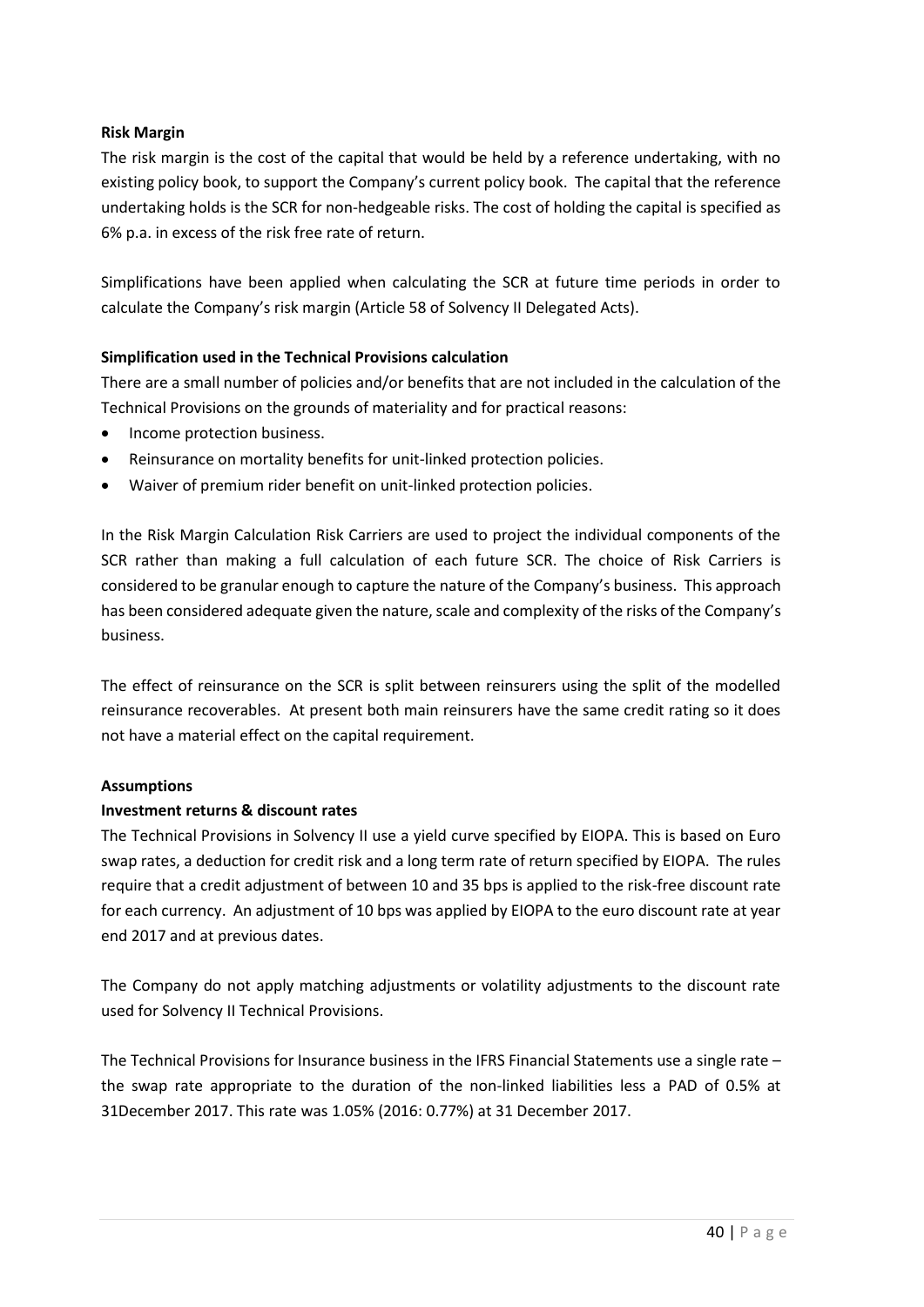## **Mortality & morbidity assumptions**

Mortality and morbidity assumptions are fixed proportions of proprietary tables and are set with regard to recent company experience and general industry trends. The assumptions used in the preparation of the financial statements also include a provision for adverse deviation.

#### **Persistency assumptions**

Lapse and PUP assumptions are set with regard to recent company experience and general industry trends. The assumptions used in the preparation of the financial statements also include a provision for adverse deviation.

#### **Expense assumptions**

Expense assumptions are set with regard to the Company's business plan. The assumptions used in the preparation of the financial statements also include a provision for adverse deviation but do not allow for the impact of diseconomies of scale as these are covered by income cash-flows which would not otherwise be recognised.

## D.2.2 Uncertainty associated with Technical Provisions

As a closed book of business, the main areas of uncertainty are in relation to the Company's assumed persistency and expenses.

The Company's year-end 2017 persistency assumptions are set using experience from the previous 4-5 calendar years. Future developments (e.g. changes in the economic outlook in Ireland) could lead to actual persistency experience being higher or lower than that assumed.

The Company's expense assumption was set using a combination of the Company's current expenses and expert judgment on how these are likely to develop in the future as the Company's policy count declines. Future developments could lead to the Company's actual expenses being higher or lower than that assumed.

## D.2.3 Material differences between Solvency II and statutory net life Technical Provisions

The following table shows the difference between net Technical Provisions in the IFRS Financial Statements and net Technical Provisions in Solvency II, by material class of business as at 31 December 2017:

| €′m               | <b>IFRS Financial</b> |                    |                   |
|-------------------|-----------------------|--------------------|-------------------|
|                   | <b>Statements</b>     | <b>Solvency II</b> | <b>Difference</b> |
| Non-linked Life   | $0 (+20)$             | $19 (+20)$         | -19               |
| Unit-linked       |                       | -27                | +27               |
| Non-linked Health | ) (+0)                | $-6 (+0)$          |                   |

Additional provisions for notified claims shown on QRT S.12.01 are materially identical on both bases and shown in brackets.

The difference at 31 December 2016 was :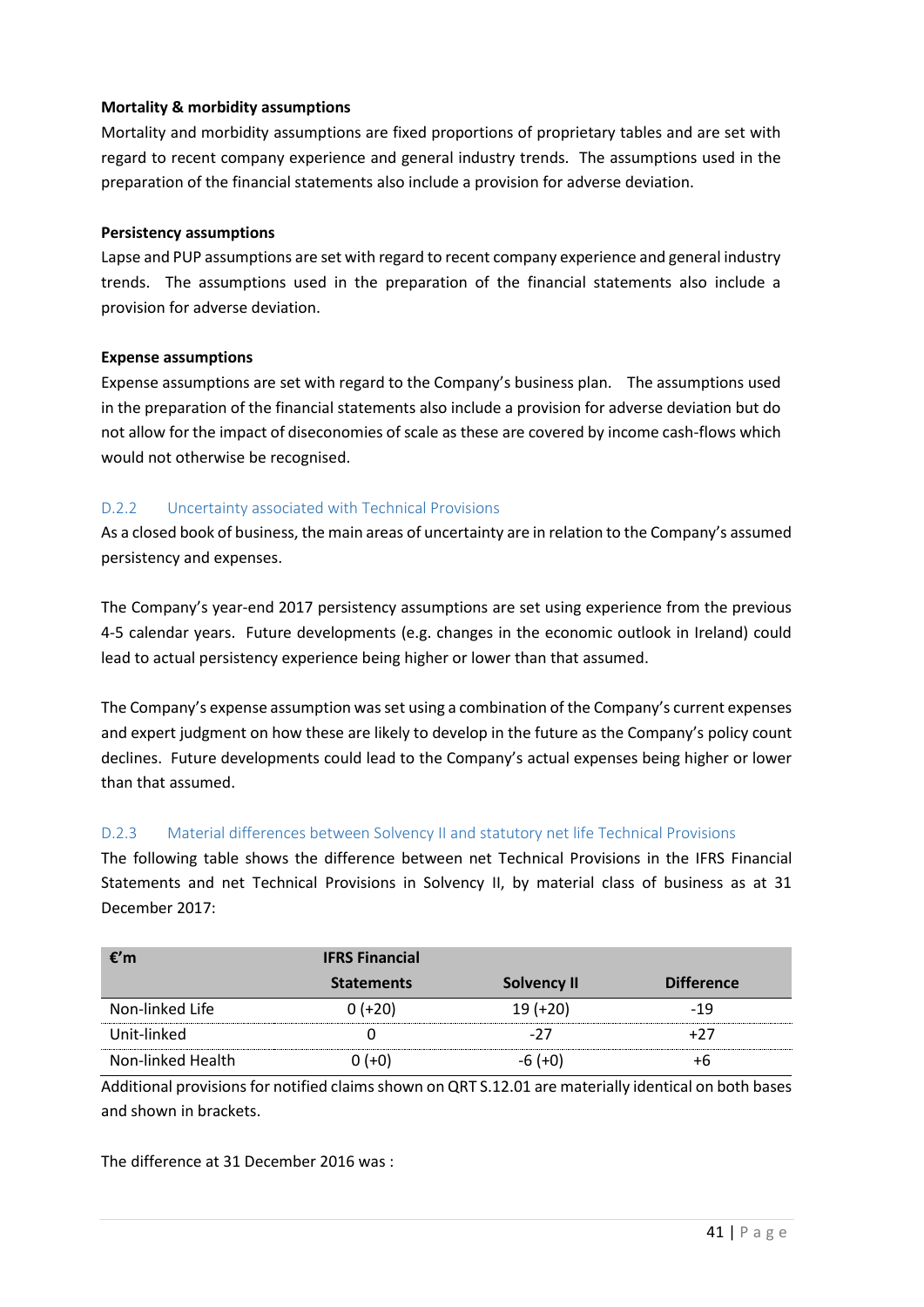| €′m               | <b>IFRS Financial Statements</b> | Solvency II | <b>Difference</b> |
|-------------------|----------------------------------|-------------|-------------------|
| Non-linked Life   | 0 (+23)                          | $-2 (+23)$  |                   |
| Unit-linked       |                                  |             | +71               |
| Non-linked Health | $(+0)$                           | $-11(+0)$   | ⊥11               |

The PADs have an immaterial impact on the Technical Provisions in the IFRS Financial Statements. Therefore, almost all of the difference in the table above is attributable to the methodology differences outlined below.

# **Material differences in methods used for solvency and financial statements Technical Provisions valuation**

## **Assumptions**

Solvency II uses best estimate assumptions whereas the IFRS assumptions include provisions for adverse deviations. The IFRS expense assumption allows only for those expenses attributable to individual contracts whereas Solvency II assumptions allow for the full expected costs of the Company.

#### **Minimum level of provisions**

The Technical Provisions in Solvency II permit negative provisions at a policy level and at an overall level.

The Technical Provisions for non-linked business in the IFRS Financial Statements are calculated separately for each unit-linked policy and of four non-linked policy cohorts. None of these are permitted to hold a provision lower than the current surrender value. In addition, a non-unit reserve provision is calculated for every policy classed as Insurance business. This is not permitted to be negative and is calculated using a "cash reserve" method so that any projected strain not covered by preceding surplus is recognised immediately.

#### **Contract boundaries**

The Technical Provisions in Solvency II are calculated assuming that premium payments will cease at the first point at which they are not required to maintain the existing benefits. Policies with a conversion option are assumed to continue beyond the current expiry date.

The Technical Provisions for non-linked business in the IFRS Financial Statements are not calculated assuming any boundary assumption. Policies with a conversion option are not assumed to continue beyond the current expiry date.

#### **Risk margin**

The Technical Provisions in Solvency II are adjusted to reflect the cost for another insurance undertaking to provide an amount of eligible own funds equal to the SCR necessary to support the insurance obligations over the lifetime thereof were this undertaking to take over and meet these insurance obligations.

No such adjustment is applied in the IFRS Financial Statements.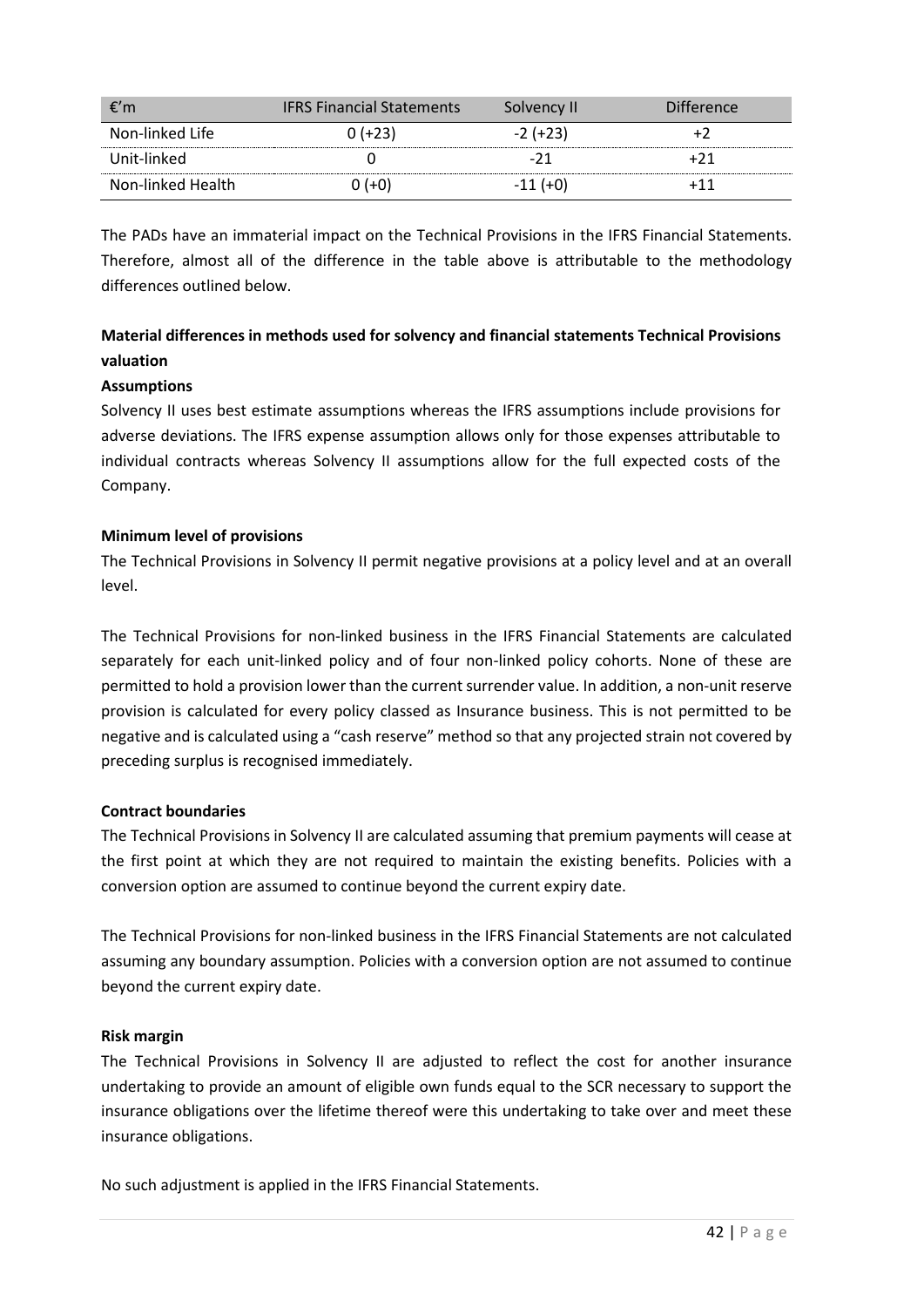## D.2.4 Rationale behind material changes in assumptions since last reporting period

Solvency II assumptions are best-estimate and take regard of the Company's recent, current and expected future experience. In addition, a number of external environment factors including potential emerging trends that could impact on Technical Provisions and SCR are also considered as part of the assumption setting process.

The most significant assumption change was to the amount of the expense overlay which is reflective of changes to the Company's business plan.

## D.2.5 Overview of material changes in the level of Technical Provisions since the last reporting period

The net Technical Provisions increased from -€33m at year-end 2016 to -€14m at year-end 2017. The most significant driver of the increase in Technical Provisions net of those calculated As a Whole was an increase in the Company's expense provision.

## D.2.6 Transitional provisions/adjustments

<span id="page-42-0"></span>The Company is not using any transitional measures in calculating its technical provisions.

## D.3 Valuation of other liabilities for solvency purposes

An analysis of the material liabilities on a Solvency II valuation basis as at 31 December 2017 were as follows: (Based on QRT Balance Sheet S.02.01):

|                                                    |                    | <b>IFRS</b> financial |                   |
|----------------------------------------------------|--------------------|-----------------------|-------------------|
| €'000                                              | <b>Solvency II</b> | statements            | <b>Difference</b> |
| Deferred tax liabilities                           | 3,046              | 5,799                 | (2,753)           |
| Reinsurance payables                               | 5,802              | 5,802                 |                   |
| Payables (trade, not insurance)                    | 14,519             | 15.766                | (1,247)           |
| Deferred Front Fnd Fees                            |                    | 9.145                 | (9, 145)          |
| Total of all other liabilities not listed<br>above | 11,430             | 372                   | 11,058            |
| <b>Total</b>                                       | 34.797             | 36,884                | (2.087)           |

#### At 31 December 2016:

|                                           |             | <b>IFRS</b> financial |                   |
|-------------------------------------------|-------------|-----------------------|-------------------|
| €'000                                     | Solvency II | statements            | <b>Difference</b> |
| Deferred tax liabilities                  | 3,774       | 4.579                 | (805)             |
| Reinsurance payables                      | 6.129       | 6,129                 |                   |
| Payables (trade, not insurance)           | 27,825      | 27,789                | 36                |
| Deferred Front End Fees                   |             | 10,359                | (10, 359)         |
| Total of all other liabilities not listed | 4.944       | 252                   | 4,692             |
| above                                     |             |                       |                   |
| <b>Total</b>                              | 42.672      | 49,108                | 6.129             |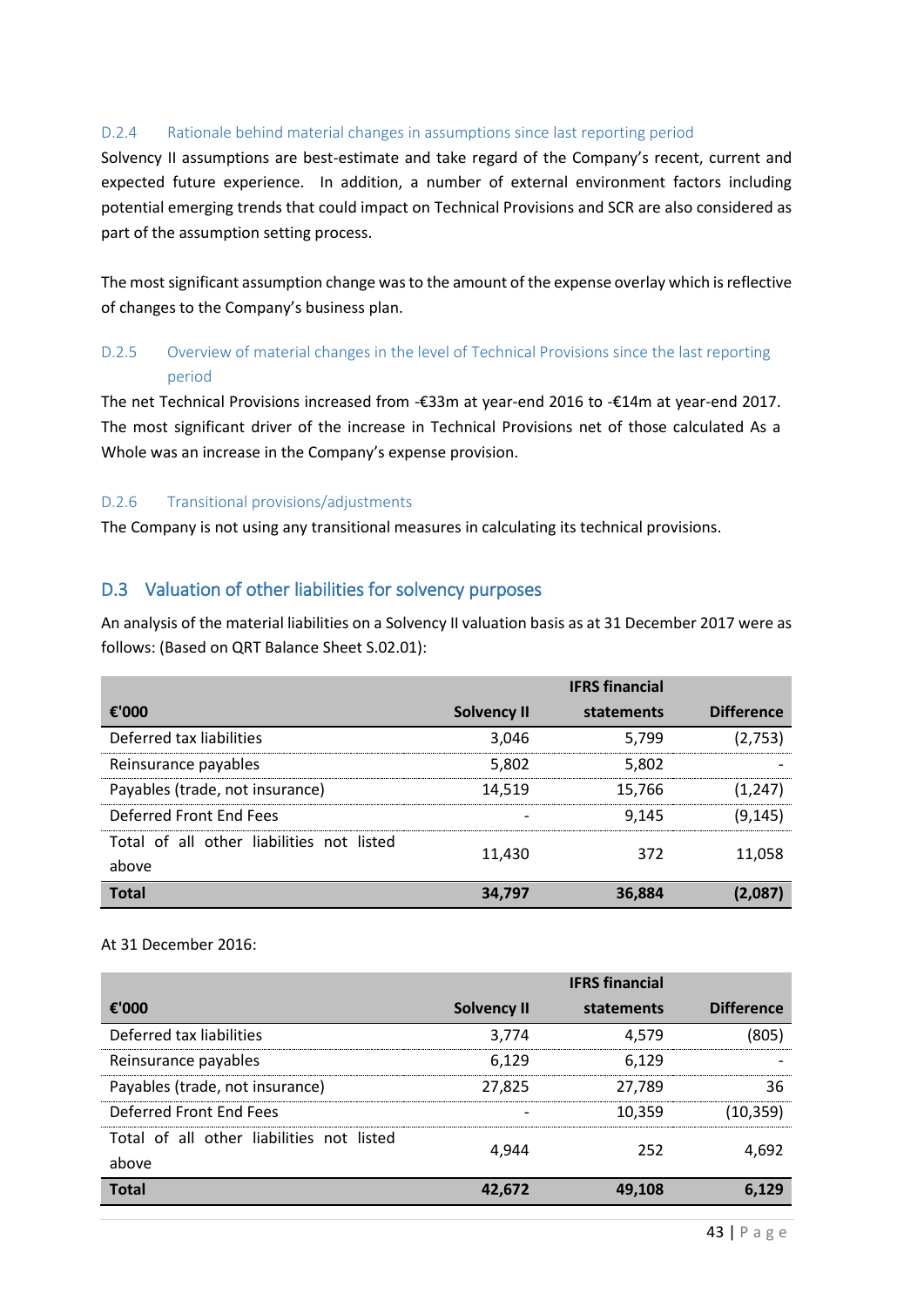## **Deferred Tax Liability Recognition of Deferred Tax Liability**

The Company records a provision for Deferred Tax Liability on all material taxable temporary differences. The tax rates enacted, or substantively enacted at the statement of financial position date are used to determine the Deferred Tax Liability in accordance with IAS 12.

The current Deferred Tax Liability recognised by the Company under IFRS relates to tax payable in future periods on undistributed surplus transferred out of the long term business fund. In accordance with Irish taxation rules, the deferred liability on the undistributed surplus is restricted to 12.5% of the projected future income which is determined by actuarial specialists.

Solvency II requires that Deferred Tax Liability for Solvency II purposes are determined by the differences between the economic valuation of an asset or liability on the Solvency II balance sheet and its tax base.

## **Deferred Front End Fees**

Investment contract policyholders are charged fees for mortality, policy administration, investment management, surrenders and other contract services. These fees are recognised by the Company as revenue in the period in which they are collected unless they relate to services to be provided in future periods in which case the fees are deferred and recognised as the service is provided.

Under Solvency II, there is no concept of deferring revenue to match the provision of services. Any day-one gain or loss on the provision of such services is recognised at inception. Consequently, under Solvency II the Deferred Front End Fee liability has an economic value of nil and thus should be excluded from the market value balance sheet.

## **Payables and all other liabilities**

The reinsurance payables, payables (trade, not insurance) and other liabilities are currently held at the amount which the Company would be required to pay to transfer the liabilities being either fair value or cost (in which case cost approximates fair value).

## D.3.1 Financial liabilities – the impact of changes in the Company's own credit risk rating

Other financial liabilities consist of other payables, including income tax payables and other tax payables. The change in the Company's own credit risk has no impact on the above financial liabilities.

## D.3.2 Employee benefits

The Company does not operate a defined benefit scheme.

## D.3.3 Provisions other than Technical Provisions and contingent liabilities

As of 31 December 2017 there were no other provisions/liabilities in addition to those described above.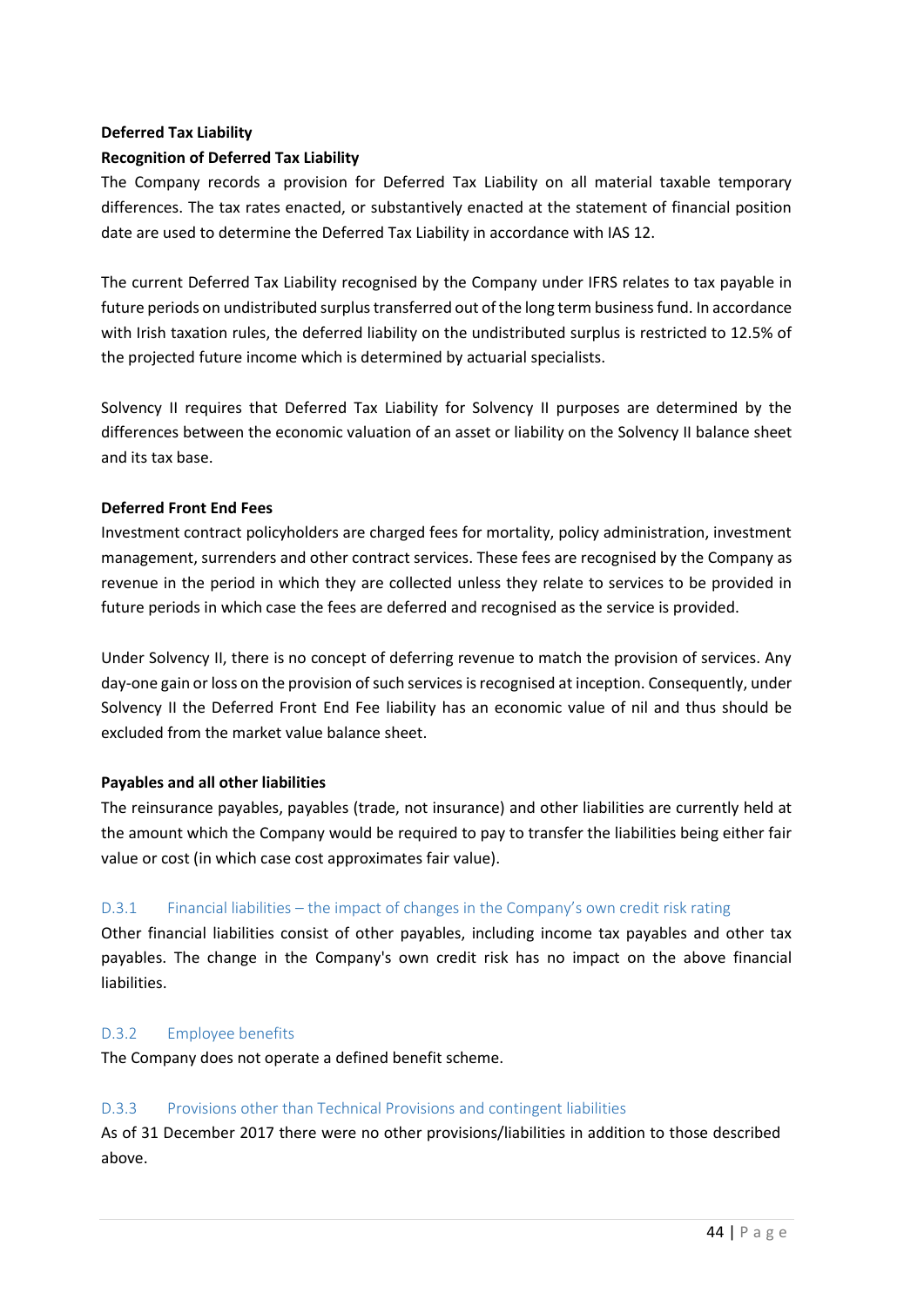#### D.3.4 Changes during the reporting period

No changes have been made to the recognition and valuation bases used or on estimations of liabilities during 2017.

#### D.3.5 Assumptions and judgements

No assumptions or judgments contribute materially to the valuation of other liabilities.

## <span id="page-44-0"></span>D.4 Alternative methods of valuation

Alternative methods of valuation applied by the Company to investment properties are outlined in valuation of assets D1 section.

Investment Properties are subject to AVM due to the absence of a tradable financial market for which identical or similar properties are frequently exchanged to provide common and credible market prices. Investment properties are valued by specialists equipped with a wealth of available resources, wide-ranging expertise, access to a large array of market sensitive information and an up-to-date knowledge base. The 'valuers' opinions of market values are primarily derived using recent and comparable market transactions on arm's length terms, where available. Chartered Surveyors must comply with both the professional valuation standards prescribed by the Royal Institution of Chartered Surveyors (RICS).

#### **Assessment of valuation uncertainty surrounding mark to model techniques used**

Investment properties are traded less frequently than assets such as listed equities and therefore a lack of liquidity increases the challenge to easily assess and attribute accurate prices. An independent valuer is appointed by the Company who has the expertise and market knowledge to value the portfolio of properties. Many factors must be considered when attributing a value and appropriate valuation models are applied. Inherent uncertainties prevail in any method of valuing property. While the main uncertainty of a surveyor's valuation typically concerns the condition of a property, it is assumed to be in a fair condition with no critical repairs. Surveyors can highlight issues which are considered essential repairs or breaches of good and marketable condition. The existence of a large number of similar property transactions at the valuation date mitigates valuation uncertainty. Although there is no recognised method of quantifying uncertainty, it is a consideration for the valuer in attaining an accurate market value. There are different types of uncertainty which include:

- Property valuations based on opinion which cannot be quantified
- Market conditions at the time of valuation (particularly in rapidly moving markets)
- Property-specific issues (e.g. will the tenant vacate at lease expiry or renew)
- <span id="page-44-1"></span>• Investment Approach

#### **Comparison of the valuations against experience**

Over time the Company had not experienced material detriment from the realisation of property below the valuation attributed in the balance sheet.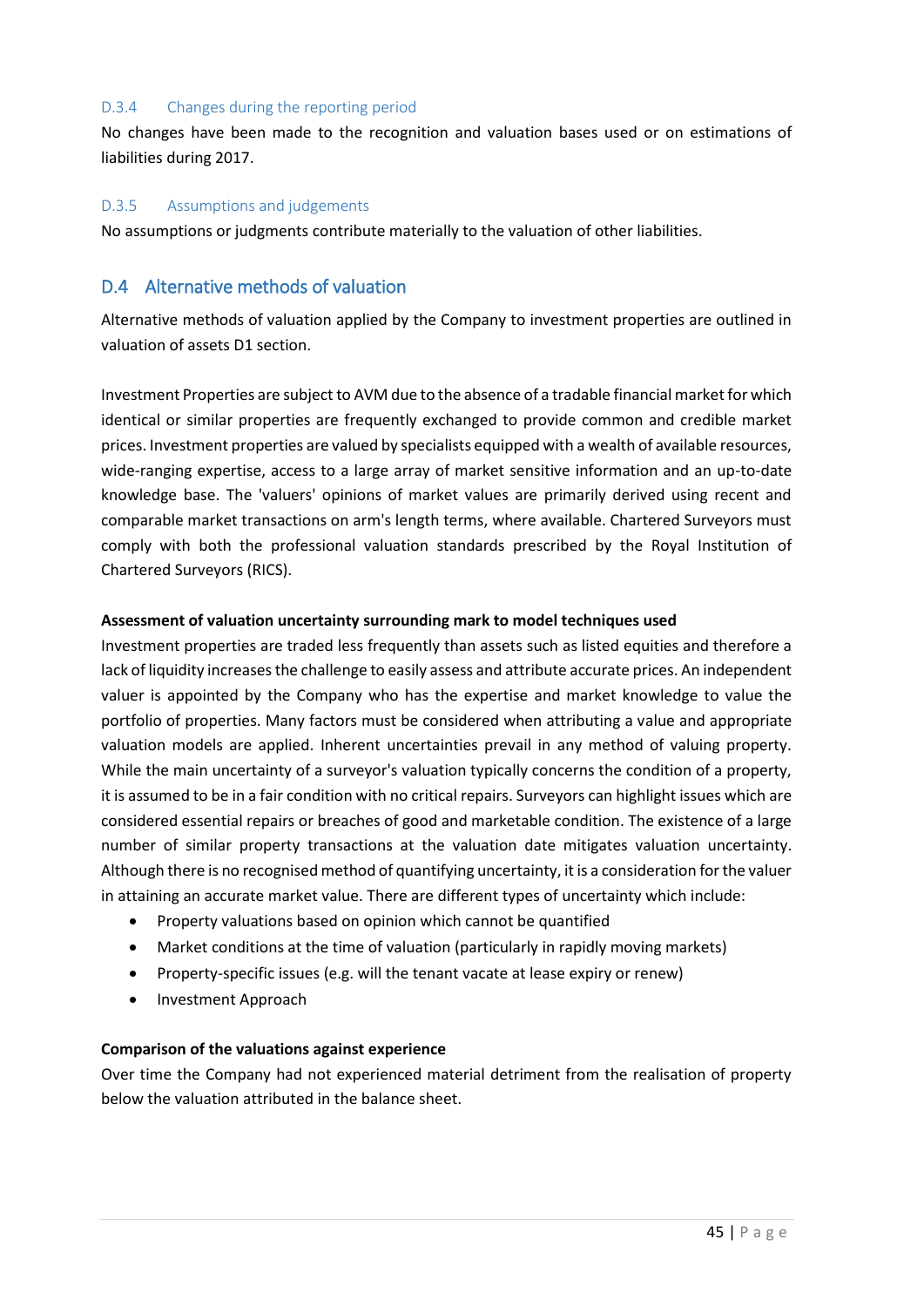# D.5 Any other material information

All material information regarding the valuation of assets and liabilities for Solvency II purposes have been described in the sections above.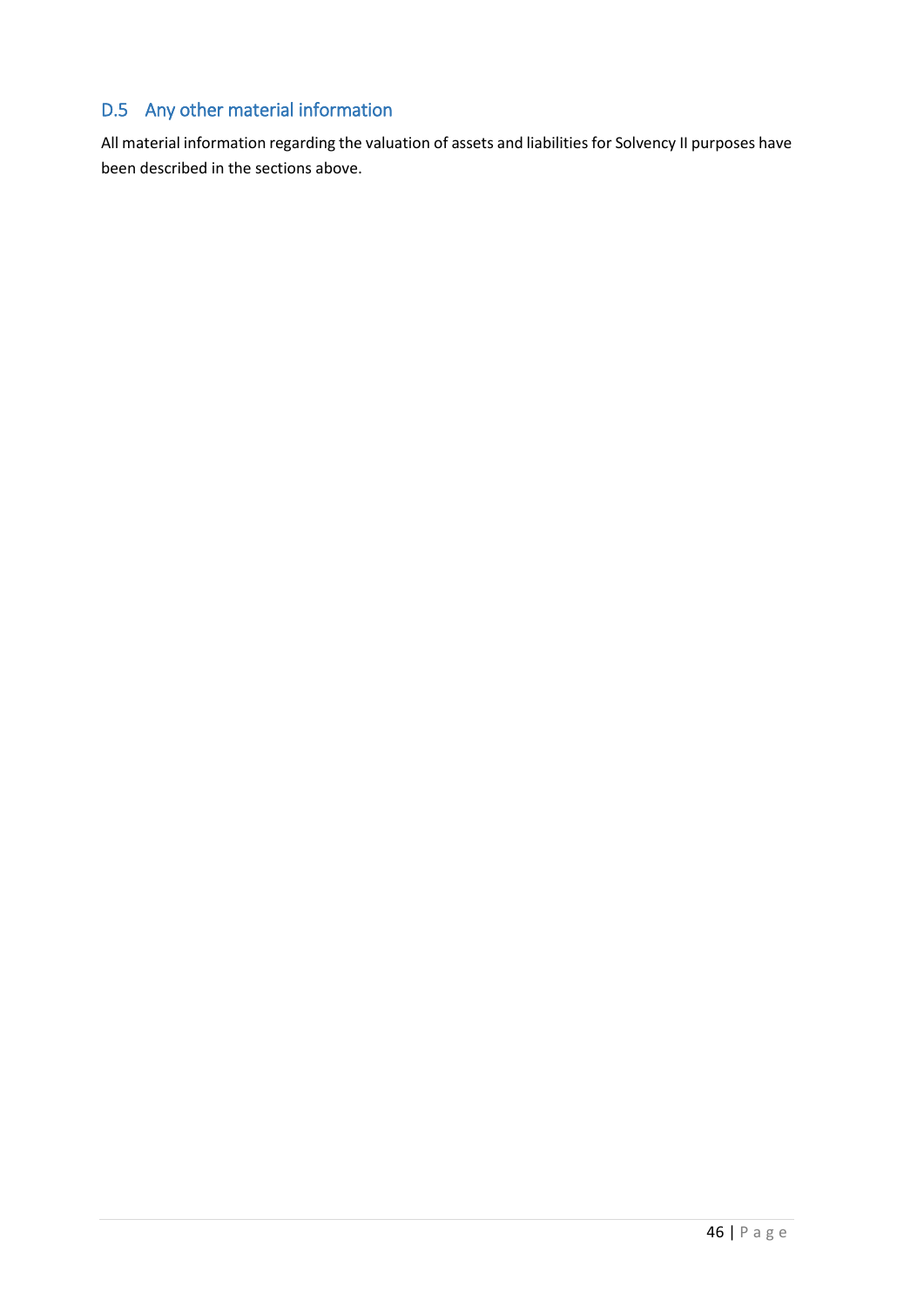# <span id="page-46-0"></span>E. CAPITAL MANAGEMENT

## <span id="page-46-1"></span>E.1 Own Funds

## E.1.1 Objectives, policies and processes for managing own funds

The objective of own funds management is to maintain, at all times, sufficient own funds to cover the SCR and MCR with an appropriate buffer. The Company ensures that it is appropriately capitalised for the risks that it incurs. The capital structure and the level of capitalisation are determined by regulatory capital requirements, management's assessment of the risks and opportunities arising from business operations and by financial management considerations. The Company monitors the capitalisation level on a regular basis taking into account relevant developments in the risk landscape and in its business portfolio.

There have been no changes from the prior period in the objectives, policies and processes for managing own funds.

#### E.1.2 Business planning time horizon for own funds

The Company considers a five-year time horizon for its capital planning.

#### E.1.3 Own funds by tier

All of the Company's own funds are classified as Tier 1. The value of own funds, based on QRT Own Funds S.23.01, as at 31 December was as follows:

| €'000                                                      | 2017    | 2016    | Change    |
|------------------------------------------------------------|---------|---------|-----------|
| Ordinary share capital                                     | 18,750  | 18,750  |           |
| Share premium account related to ordinary share<br>capital | 296     | 296     | (0)       |
| Reconciliation reserve                                     | 183,332 | 271,585 | (88, 254) |
| Total                                                      | 202,378 | 290,631 | (88,254)  |

#### **Ordinary Share Capital**

This is the total amount of ordinary shares issued are fully paid, carry one vote per share and carry a right to dividends.

#### **Share Premium account**

On redenomination of its share capital from IR  $E$  to  $E$ , the Company re-nominalised its share capital which resulted in a reduction of its share capital of €296K. In accordance with the Economic and Monetary Union Act 1998 this reduction was transferred from Ordinary Share Capital to a Capital Conversion Reserve Fund. For Solvency II reporting purposes, this balance was treated as Share Premium.

## **Reconciliation reserve**

The reconciliation reserve is the amount of excess of total assets over total liabilities valued in accordance with Solvency II principles which remains once all identified required deductions have been made.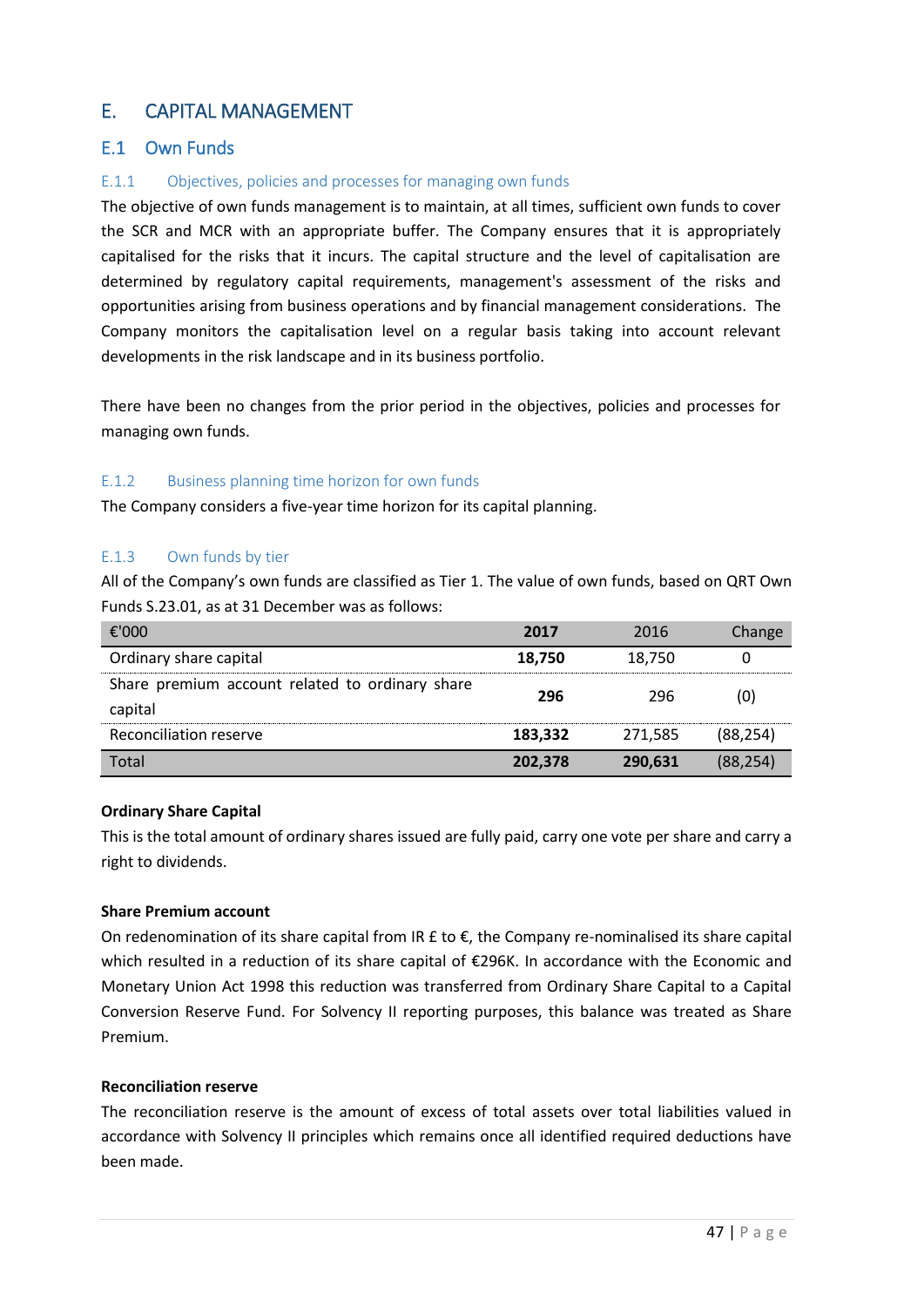#### E.1.4 Analysis of significant changes in each tier over the reporting period

Tier 1 capital reduced following payment of a dividend of €68m during 2017, plus provision for a foreseeable dividend of €18m.

#### E.1.5 Ancillary own fund

There are no ancillary own funds in the Company.

#### E.1.6 Restrictions to available own funds

There are no restrictions to available own funds as at 31 December 2017.

#### E.1.7 Eligible amount of own funds to cover the SCR

The eligible amount of own funds to cover SCR for 2017 is €202m (2016: €291m), all of which is classified as tier 1.

#### E.1.8 Eligible amount of basic own funds to cover the Minimum Capital Requirement (MCR)

The eligible amount of basic own funds to cover the MCR for 2017 is €202m (2016: €291m), all of which is classified as tier 1.

#### E.1.9 Solvency ratio, calculated as eligible own funds as a percentage of the SCR & MCR

The solvency ratio expressed as eligible own funds as a percentage of the SCR as at 31 December 2017 was equal to 182% (2016: 226%).

The solvency ratio expressed as eligible own funds as a percentage of the MCR as at 31 December 2017 was equal to 729% (2016: 905%).

## E.1.10 Difference between equity in Solvency II and IFRS financial statements

The material differences in equity as showed in the Company's financial statements and the excess of assets over liabilities under Solvency II as at 31 December 2017 were as follows:

| €'000                                | 2017    | 2016    |
|--------------------------------------|---------|---------|
| Excess of assets over liabilities    | 220.378 | 290.631 |
| Equity per IFRS financial statements | 224.246 | 281.294 |
| <b>Difference</b>                    | (3,868) | 9.337   |

The difference is due to different valuations applied under Solvency II for reinsurance recoverable assets, DAC, Technical Provisions, Deferred Front End Fees and Deferred Tax Asset / Deferred Tax Liability.

| €'000                                                                                  | 2017       | 2016      |
|----------------------------------------------------------------------------------------|------------|-----------|
| Equity per IFRS financial statements                                                   | 224,246    | 281,294   |
| Deferred Acquisition Costs/Deferred Front End Fees with nil<br>value under Solvency II | (22, 300)  | (25,691)  |
| Changes in deferred tax under Solvency II                                              | 4.089      | 1.254     |
| Replace IFRS reserves with Solvency II Technical Provisions                            | 210,003    | 217.257   |
| Changes in reinsurance recoverables under Solvency II                                  | (195, 660) | (183,483) |
| Excess of assets over liabilities                                                      | 220,378    | 290.631   |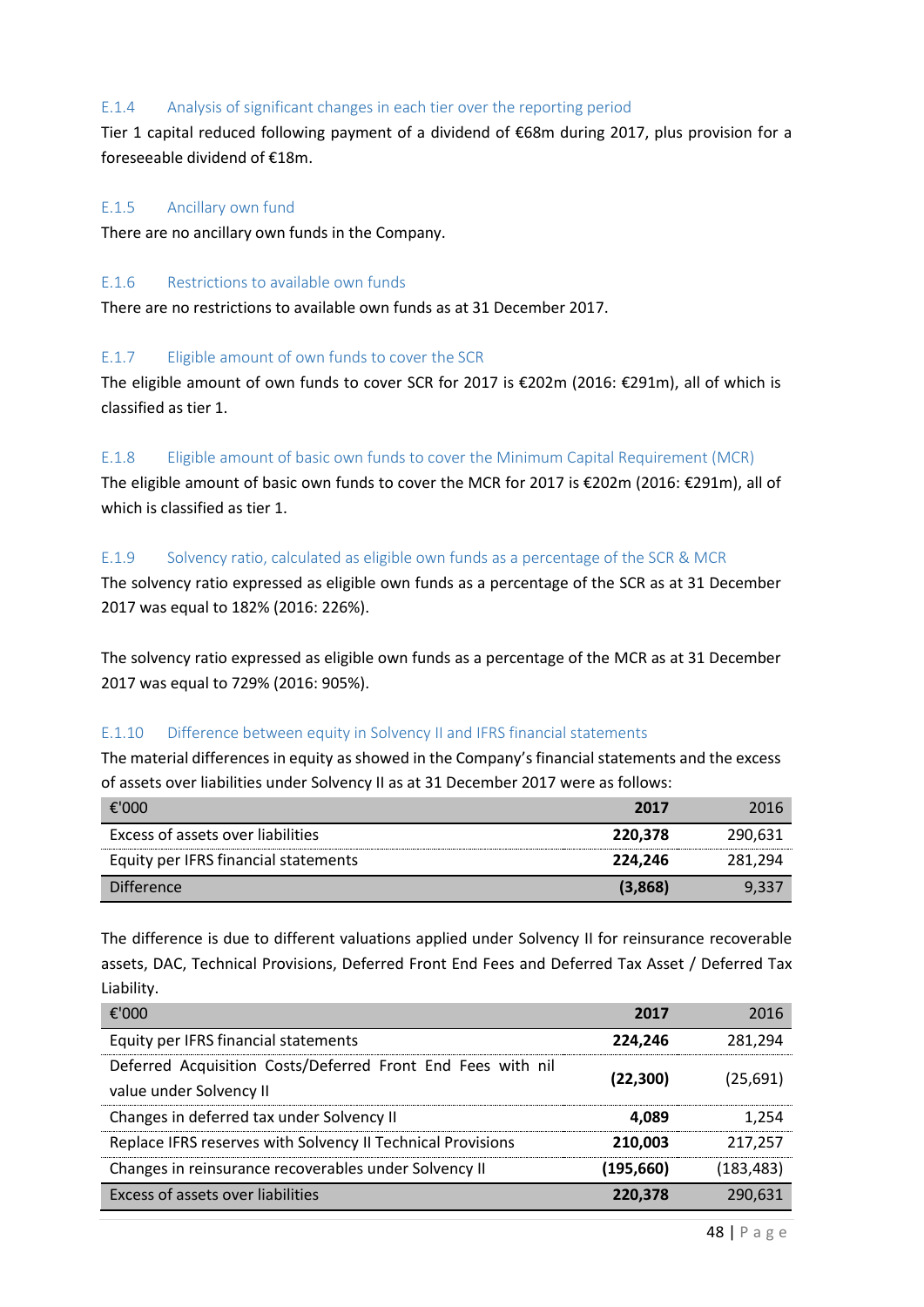Further detail is provided in sections D1 Valuation of assets, D2 Valuation of Technical Provisions and D3 Valuation of other liabilities.

The Solvency II solo excess assets over liabilities of €220m agrees with the amount reported in QRT S.02.01 as at 31 December 2017. Other than as described above all net assets and liabilities have the same values under Solvency II as they do under IFRS.

## E.1.11 Subordinated capital instruments in issue at period end

There are no subordinated capital instruments in the Company.

## E.1.12 Hybrid instruments

Not applicable to the Company.

#### E.1.13 Basic own funds subjected to transitional arrangements

No own funds items are subject to transitional arrangements.

## E.1.14 Key elements of the reconciliation reserve

The reconciliation reserve based on QRT Own Funds S.23.01 as at 31 December 2016 was as follows:

| €'000                                   | 2017     | 2016     | Change   |
|-----------------------------------------|----------|----------|----------|
| Excess of assets over liabilities       | 220,378  | 290.631  | (70,284) |
| Foreseeable dividends and distributions | (18,000) |          | (18,000) |
| Other basic own fund items              | (19,046) | (19,046) |          |
| Reconciliation reserve                  | 183,332  | 271.585  | (88,284) |

## **Excess of assets over liabilities**

This amount is determined in the QRT Balance Sheet S.02.01.b and is valued in accordance with Solvency II principles (Article 75 of Directive 2009/138/EC).

## **Foreseeable dividend and distributions**

A dividend or distribution is foreseeable at the latest when it is declared or approved by the administrative, management or supervisory body of the insurance undertaking and the other persons who effectively run the undertaking, regardless of any requirement for formal approval at the AGM. Therefore, the amount deducted from the excess of assets over liabilities will be the value of dividends declared or approved by the Board of the Company at the reporting date.

A dividend of €68m was paid in 2017 – this was not foreseeable at financial year end 2016.

# <span id="page-48-0"></span>E.2 SCR and MCR

As at 31 December 2017 the Company SCR was €111m and the MCR was €28m. The following table details the change in The Company's SCR over the course of 2017 (the Basic SCR includes diversification benefits from the underlying risk modules):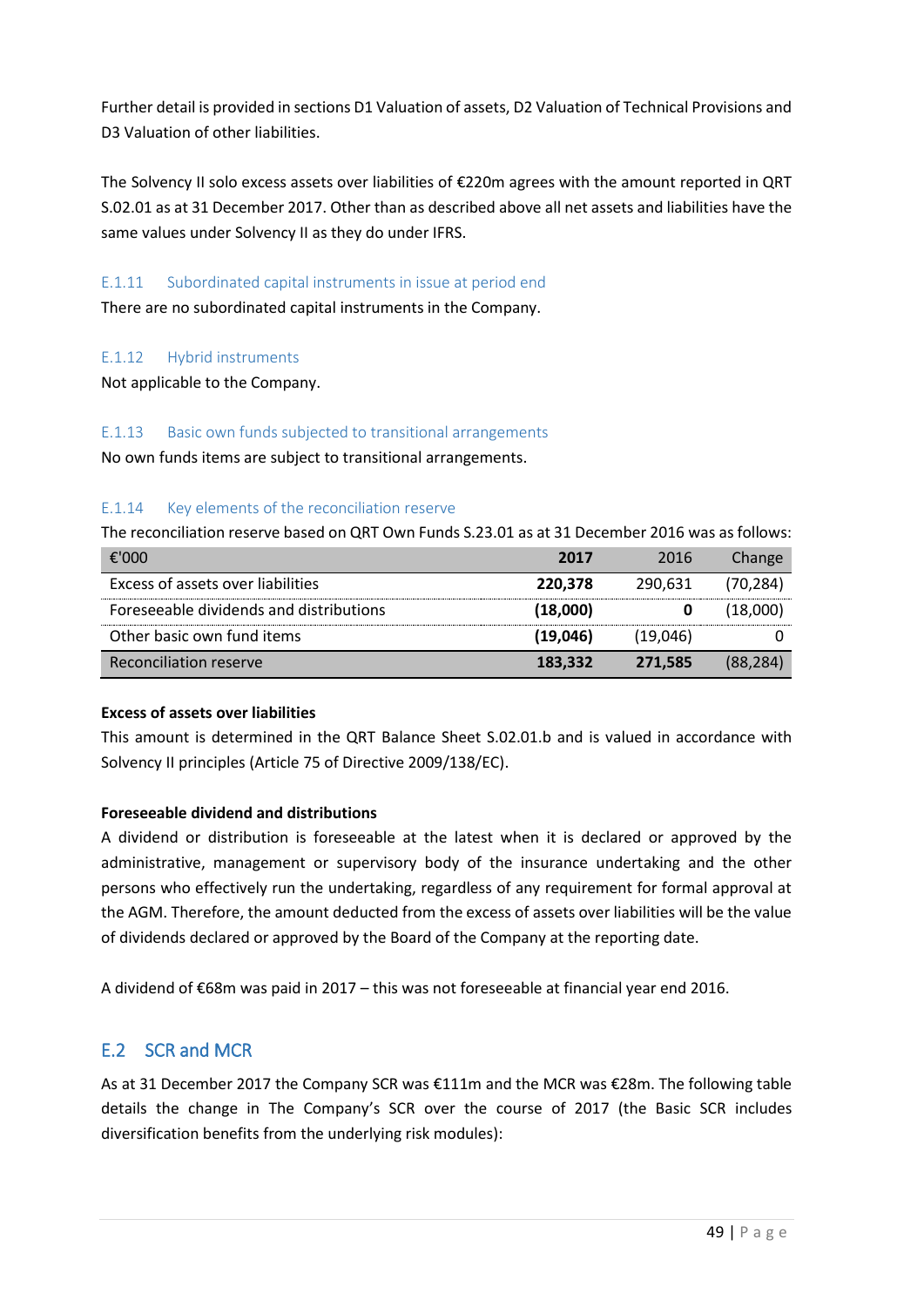| €′m                                     | 2016 | 2017 |
|-----------------------------------------|------|------|
| <b>Basic SCR</b>                        | 126  | 107  |
| Loss Absorbing Capacity of Deferred Tax |      |      |
| <b>Operational Risk SCR</b>             |      |      |
| <b>SCR</b>                              |      |      |

## E.2.1 SCR split by risk categories

The Company uses the standard formula to measure its capital requirements. The following table details the breakdown of the Basic SCR along with the equivalent figures at the prior year end (note that risk modules include diversification benefits from their underlying submodules):

| €′m                       | 2016 | 2017 |
|---------------------------|------|------|
| Market risk               | 47   |      |
| Counterparty default risk | 14   |      |
| Life Underwriting risk    | 9.   | 80   |
| Health underwriting risk  |      |      |

## E.2.2 Information on inputs used to calculate the MCR

The following table outlines the inputs into the Company's MCR:

| €'m                       | 2016  | 2017  |
|---------------------------|-------|-------|
| <b>SCR</b>                | 128.4 | 111.1 |
| Linear MCR                | 15.6  | 14.3  |
| <b>Combined MCR</b>       | 32.1  | 27.8  |
| Absolute floor of the MCR | 3.7   | 3.7   |
| <b>MCR</b>                | 32.1  | 27.8  |

The MCR is in line with MCR floor of 25% of the SCR as the linear MCR is below the floor on the MCR.

## E.2.3 Material change to the SCR and MCR over the reporting period

The most significant changes to SCR are detailed below:

| Change $(\epsilon'm)$ |     |
|-----------------------|-----|
| Expected change       |     |
| Operating experience  |     |
| Assumption changes    |     |
| Methodology reviews*  | -15 |
| Economic              |     |

\* Update to Lapse Risk capital calculation (-€10m) and change in the treatment of deposits (-€5m). The MCR has decreased from €32m at 31 December 2016 to €28m at 31 December 2017, in line with 25% of the change to SCR.

## E.2.4 Which risk modules and sub-modules of the standard formula are using simplified calculations

Simplifications have not been used in calculating the SCR.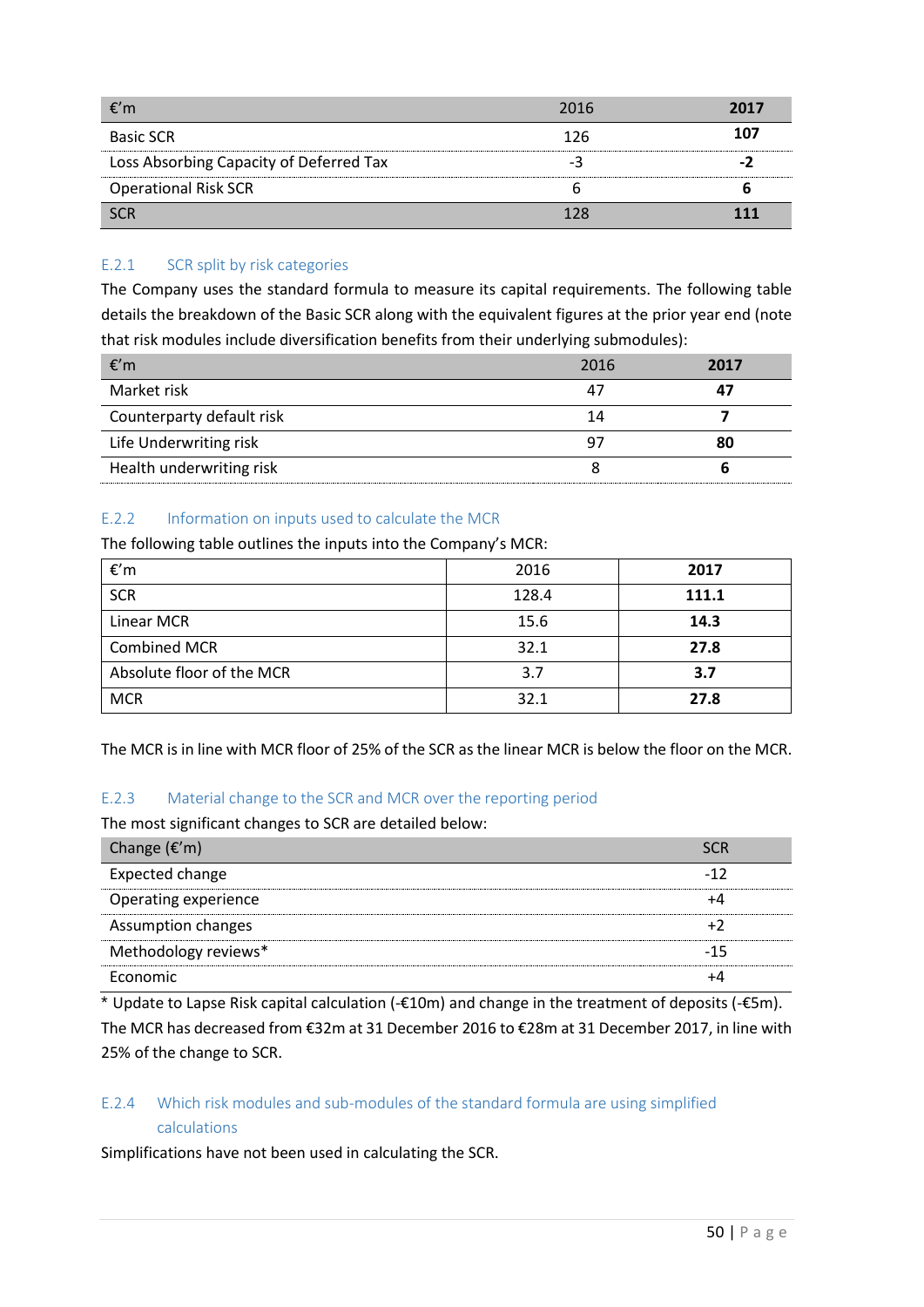#### E.2.5 Duration based equity risk sub-module

The Company is not using the duration based equity risk sub-module.

#### E.2.6 Undertaking specific parameters

The Company is not using undertaking specific parameters in calculating the SCR.

#### E.2.7 Capital add-on

No capital add-on has been imposed by the regulator on the company.

#### E.2.8 Compliance with the SCR and MCR

The Company has continuously complied with the SCR and MCR during the reporting period.

## <span id="page-50-0"></span>E.3 Non-compliance with the MCR and non-compliance with the SCR

The Company complied with the Company SCR and MCR during 2017. There is no reasonably foreseeable risk for MCR and SCR non-compliance.

## <span id="page-50-1"></span>E.4 Any other material information

All material information regarding the capital management has been described in the sections above.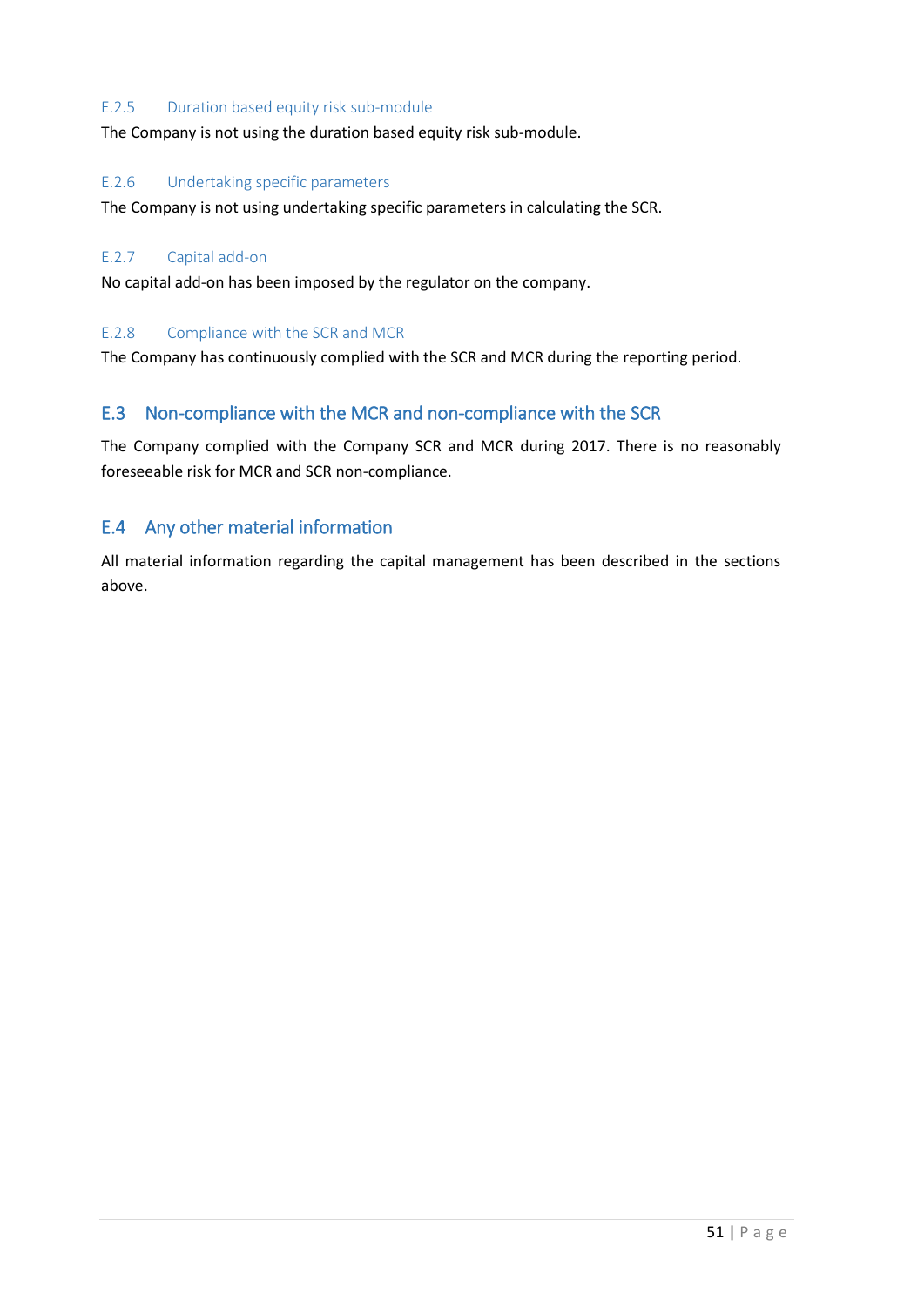# <span id="page-51-0"></span>F. APPENDICES

| Acronym            | <b>Meaning</b>                                         |
|--------------------|--------------------------------------------------------|
| <b>CBI</b>         | Central Bank of Ireland                                |
| <b>CEO</b>         | <b>Chief Executive Officer</b>                         |
| <b>CFO</b>         | <b>Chief Financial Officer</b>                         |
| <b>CRO</b>         | <b>Chief Risk Officer</b>                              |
| <b>EIOPA</b>       | European Insurance and Occupational Pensions Authority |
| <b>IFRS</b>        | International Financial Reporting Standards            |
| <b>MCR</b>         | Minimum Capital Requirement                            |
| <b>ORSA</b>        | Own Risk and Solvency Assessment                       |
| <b>PAD</b>         | Provision for Adverse Deviation                        |
| <b>QRT</b>         | <b>Quantitative Reporting Template</b>                 |
| <b>SCR</b>         | <b>Solvency Capital Requirement</b>                    |
| <b>Swiss Re</b>    | Swiss Re Ltd and its subsidiaries                      |
| <b>The Company</b> | Ark Life Assurance Company dac                         |

A glossary of terms used throughout the document is provided below for reference: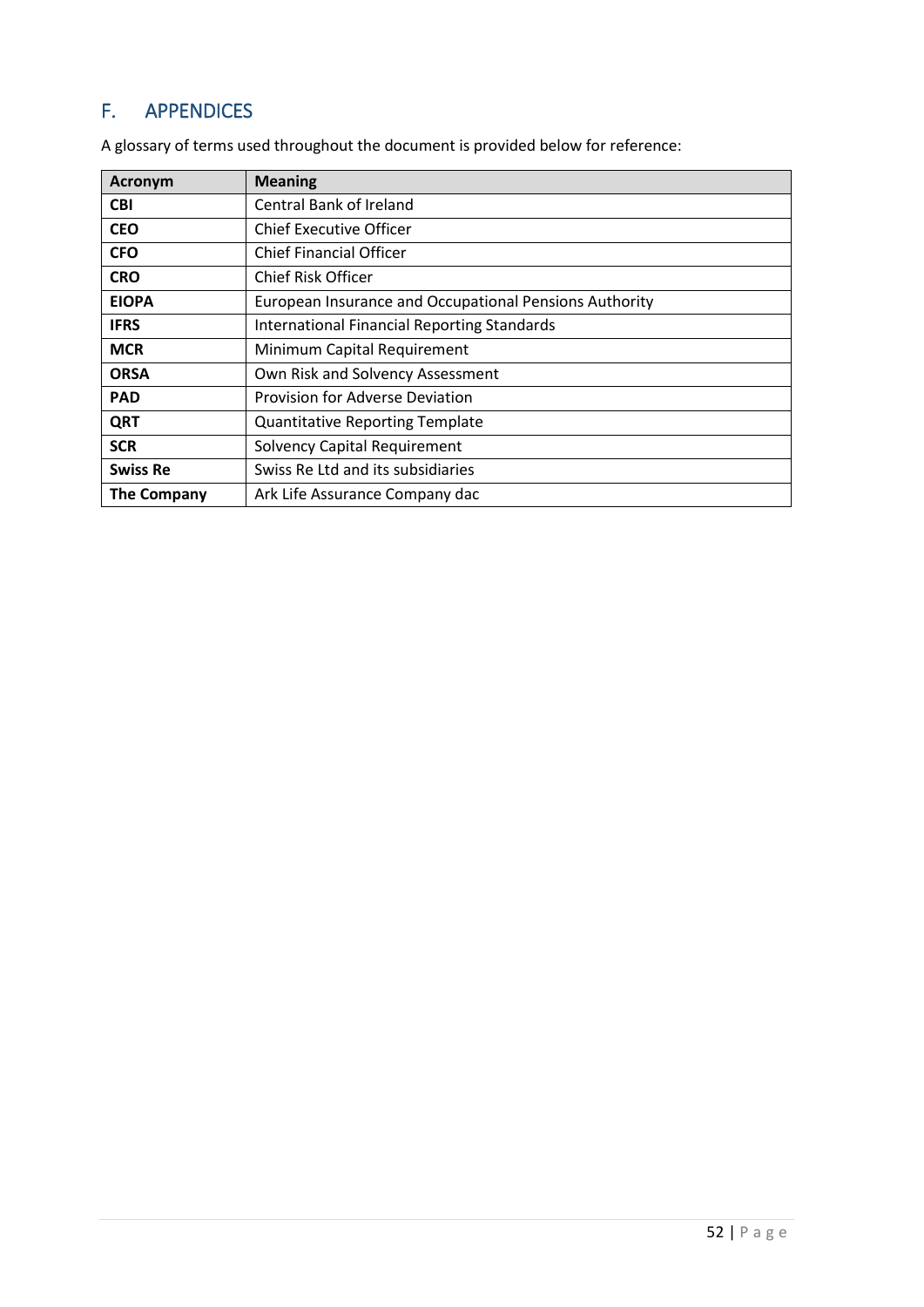SE.02.01.02 Balance sheet

> Solvency II value

|              | Assets                                                                  | <b>C0010</b> |
|--------------|-------------------------------------------------------------------------|--------------|
| <b>R0030</b> | Intangible assets                                                       | 0            |
| <b>R0040</b> | Deferred tax assets                                                     | 1,325        |
| <b>R0060</b> | Property, plant & equipment held for own use                            | 0            |
|              | Investments (other than assets held for index-linked and unit-linked    |              |
| <b>R0070</b> | contracts)                                                              | 193,413      |
| <b>R0080</b> | Property (other than for own use)                                       | 0            |
| <b>R0090</b> | Holdings in related undertakings, including participations              | 0            |
| <b>R0100</b> | Equities                                                                | 0            |
| <b>R0110</b> | Equities - listed                                                       | 0            |
| <b>R0120</b> | Equities - unlisted                                                     | 0            |
| <b>R0130</b> | <b>Bonds</b>                                                            | 193,413      |
| <b>R0140</b> | <b>Government Bonds</b>                                                 | 193,413      |
| <b>R0150</b> | Corporate Bonds                                                         | 0            |
| <b>R0160</b> | Structured notes                                                        | 0            |
| <b>R0170</b> | <b>Collateralised securities</b>                                        | 0            |
| <b>R0180</b> | <b>Collective Investments Undertakings</b>                              | 0            |
| <b>R0190</b> | <b>Derivatives</b>                                                      | 0            |
| <b>R0200</b> | Deposits other than cash equivalents                                    | 0            |
| <b>R0210</b> | Other investments                                                       | 0            |
| <b>R0220</b> | Assets held for index-linked and unit-linked contracts                  | 1,959,424    |
| <b>R0230</b> | Loans and mortgages                                                     | 0            |
| <b>R0240</b> | Loans on policies                                                       | 0            |
| <b>R0250</b> | Loans and mortgages to individuals                                      | 0            |
| <b>R0260</b> | Other loans and mortgages                                               | 0            |
| <b>R0270</b> | Reinsurance recoverables from:                                          | 345,914      |
| <b>R0280</b> | Non-life and health similar to non-life                                 | 0            |
| <b>R0310</b> | Life and health similar to life, excluding index-linked and unit-linked | 345,914      |
| <b>R0320</b> | Health similar to life                                                  | 24,457       |
| <b>R0330</b> | Life excluding health and index-linked and unit-linked                  | 321,457      |
| <b>R0340</b> | Life index-linked and unit-linked                                       | 0            |
| <b>R0350</b> | Deposits to cedants                                                     | 0            |
| <b>R0360</b> | Insurance and intermediaries receivables                                | 115          |
| <b>R0370</b> | Reinsurance receivables                                                 | 4,700        |
| <b>R0380</b> | Receivables (trade, not insurance)                                      | 3,980        |
| <b>R0390</b> | Own shares (held directly)                                              | 0            |
|              | Amounts due in respect of own fund items or initial fund called up but  |              |
| <b>R0400</b> | not yet paid in                                                         | 0            |
| <b>R0410</b> | Cash and cash equivalents                                               | 28,807       |
| <b>R0420</b> | Any other assets, not elsewhere shown                                   | 19           |
| <b>R0500</b> | Total assets                                                            | 2,537,697    |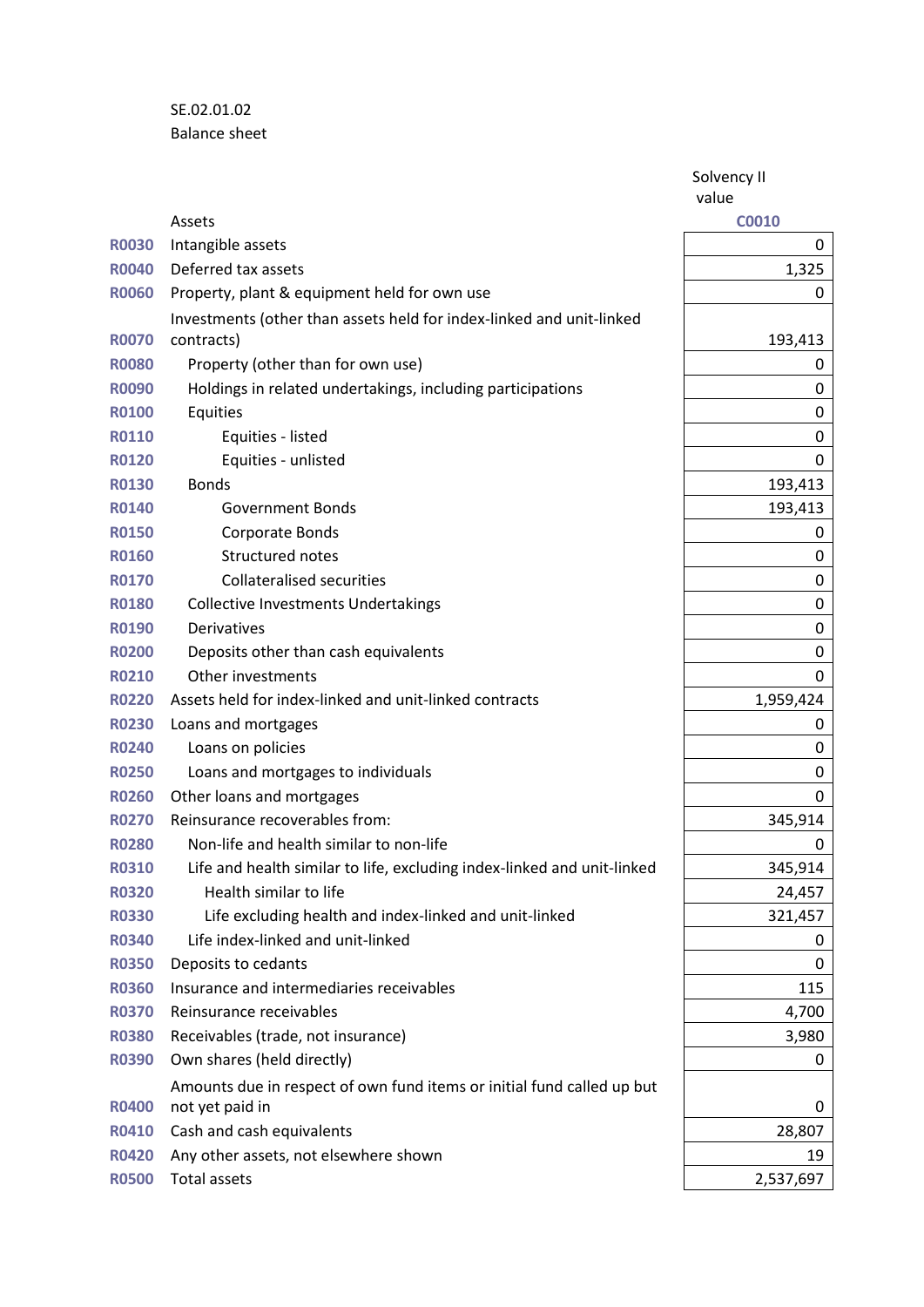## SE.02.01.02 Balance sheet

|              |                                                                          | Solvency II<br>value |
|--------------|--------------------------------------------------------------------------|----------------------|
|              | <b>Liabilities</b>                                                       | <b>C0010</b>         |
| <b>R0530</b> | TP calculated as a whole                                                 | 0                    |
| <b>R0540</b> | <b>Best Estimate</b>                                                     | 0                    |
| <b>R0550</b> | Risk margin                                                              | 0                    |
| <b>R0560</b> | Technical provisions - health (similar to non-life)                      | 0                    |
| <b>R0570</b> | TP calculated as a whole                                                 | $\boldsymbol{0}$     |
| <b>R0580</b> | <b>Best Estimate</b>                                                     | 0                    |
| <b>R0590</b> | Risk margin                                                              | 0                    |
| <b>R0600</b> | Technical provisions - life (excluding index-linked and unit-linked)     | 379,388              |
| <b>R0610</b> | Technical provisions - health (similar to life)                          | 18,783               |
| <b>R0620</b> | TP calculated as a whole                                                 | 0                    |
| <b>R0630</b> | <b>Best Estimate</b>                                                     | 16,217               |
| <b>R0640</b> | Risk margin                                                              | 2,565                |
|              | Technical provisions - life (excluding health and index-linked and unit- |                      |
| <b>R0650</b> | linked)                                                                  | 360,605              |
| <b>R0660</b> | TP calculated as a whole                                                 | 0                    |
| <b>R0670</b> | <b>Best Estimate</b>                                                     | 334,960              |
| <b>R0680</b> | Risk margin                                                              | 25,645               |
| <b>R0690</b> | Technical provisions - index-linked and unit-linked                      | 1,903,134            |
| <b>R0700</b> | TP calculated as a whole                                                 | 1,930,410            |
| <b>R0710</b> | <b>Best Estimate</b>                                                     | $-44,300$            |
| <b>R0720</b> | Risk margin                                                              | 17,025               |
| <b>R0740</b> | <b>Contingent liabilities</b>                                            | 0                    |
| <b>R0750</b> | Provisions other than technical provisions                               | 372                  |
| <b>R0760</b> | Pension benefit obligations                                              | 0                    |
| <b>R0770</b> | Deposits from reinsurers                                                 | 0                    |
| <b>R0780</b> | Deferred tax liabilities                                                 | 3,046                |
| <b>R0790</b> | Derivatives                                                              | 0                    |
| <b>R0800</b> | Debts owed to credit institutions                                        | 10,915               |
| <b>R0810</b> | Financial liabilities other than debts owed to credit institutions       | 0                    |
| <b>R0820</b> | Insurance & intermediaries payables                                      | 144                  |
| <b>R0830</b> | Reinsurance payables                                                     | 5,802                |
| <b>R0840</b> | Payables (trade, not insurance)                                          | 14,519               |
| <b>R0850</b> | Subordinated liabilities                                                 | 0                    |
| <b>R0860</b> | Subordinated liabilities not in BOF                                      | 0                    |
| <b>R0870</b> | Subordinated liabilities in BOF                                          | 0                    |
| <b>R0880</b> | Any other liabilities, not elsewhere shown                               | 0                    |
| <b>R0900</b> | <b>Total liabilities</b>                                                 | 2,317,319            |
|              |                                                                          |                      |
| <b>R1000</b> | <b>Excess of assets over liabilities</b>                                 | 220,378              |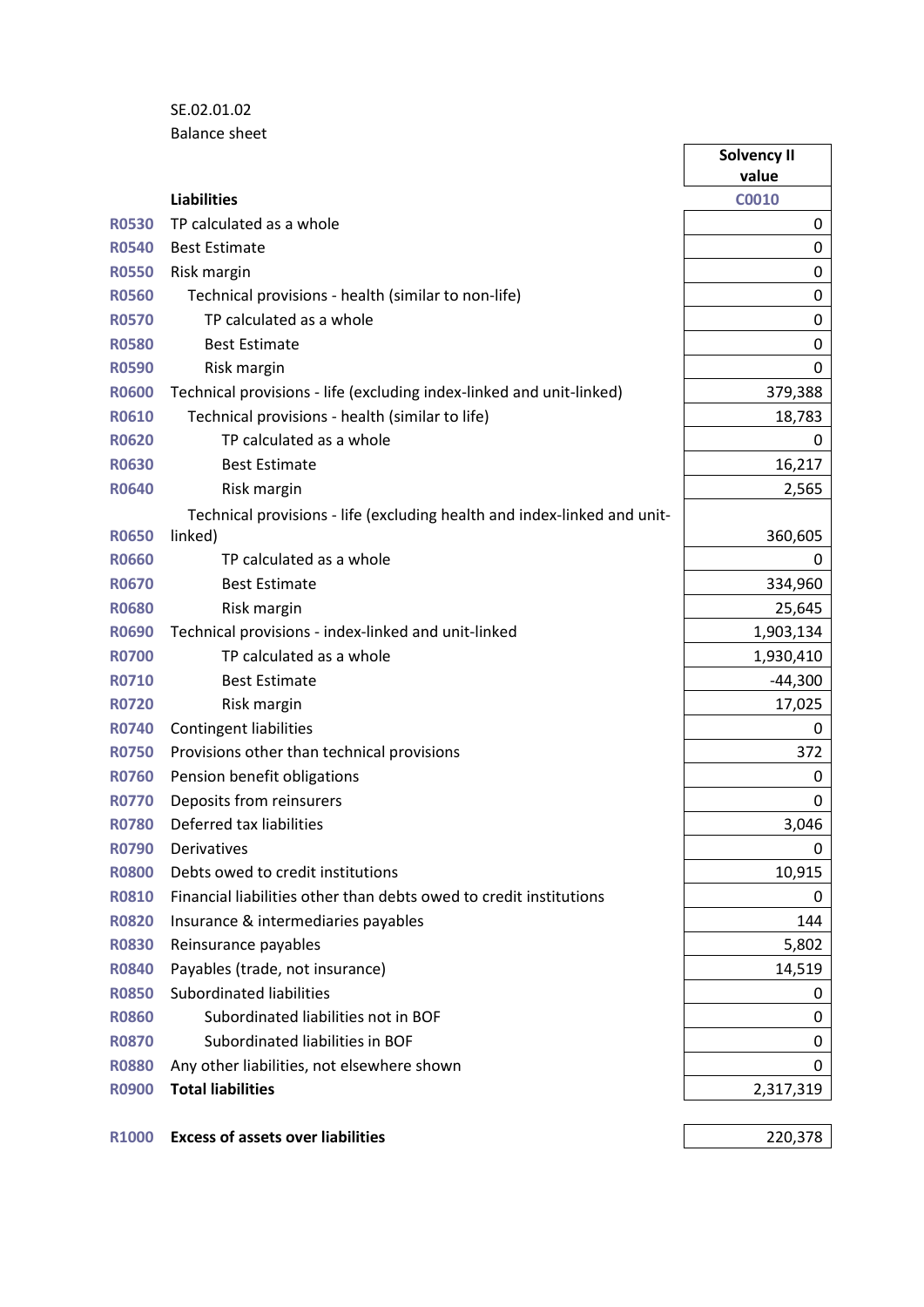#### **S.05.01.01**

#### **Premiums, claims and expenses by line of business**

|                   | Premiums, claims and expenses by line of business |                                                  |                       |                                 |             |                                                                                                                   |                                                                                                                                                          |             |                              |              |
|-------------------|---------------------------------------------------|--------------------------------------------------|-----------------------|---------------------------------|-------------|-------------------------------------------------------------------------------------------------------------------|----------------------------------------------------------------------------------------------------------------------------------------------------------|-------------|------------------------------|--------------|
|                   | Life                                              | Line of Business for: life insurance obligations |                       |                                 |             |                                                                                                                   |                                                                                                                                                          |             | Life reinsurance obligations |              |
|                   |                                                   | Health                                           | Insurance with profit | Index-linked<br>and unit-linked | Other life  | <b>Annuities</b><br>stemming<br>from non-life<br>insurance<br>contracts and<br>relating to<br>health<br>insurance | <b>Annuities</b><br>stemming from<br>non-life<br>insurance<br>contracts and<br>relating to<br>insurance<br>obligations<br>other than<br>health insurance | Health      | Life                         |              |
|                   |                                                   | insurance                                        | participation         | insurance                       | insurance   | obligations                                                                                                       | obligations                                                                                                                                              | reinsurance | reinsurance                  | <b>Total</b> |
|                   |                                                   | C0210                                            | C0220                 | C0230                           | C0240       | <b>CO250</b>                                                                                                      | C0260                                                                                                                                                    | C0270       | <b>C0280</b>                 | <b>C0300</b> |
|                   | <b>Premiums written</b>                           | 8,580                                            |                       |                                 | 54,337      |                                                                                                                   | $\mathbf 0$                                                                                                                                              |             | $\mathbf 0$                  |              |
| R1410             | Gross                                             |                                                  | 0                     | 44,670                          |             | $\mathbf 0$                                                                                                       |                                                                                                                                                          | $\mathbf 0$ |                              | 107,588      |
| R1420             | Reinsurers' share                                 | 5,190                                            | 0                     | 200                             | 41,990      | $\mathbf 0$                                                                                                       | 0                                                                                                                                                        | $\mathbf 0$ | 0                            | 47,380       |
| R1500             | Net                                               | 3,390                                            | 0                     | 44,470                          | 12,347      | $\mathbf 0$                                                                                                       | 0                                                                                                                                                        | $\mathbf 0$ | $\mathbf 0$                  | 60,207       |
|                   | <b>Premiums earned</b>                            |                                                  |                       |                                 |             |                                                                                                                   |                                                                                                                                                          |             |                              |              |
| R1510             | Gross                                             | 8,580                                            | 0                     | 44,670                          | 54,337      | $\mathbf{0}$                                                                                                      | 0                                                                                                                                                        | $\mathbf 0$ | $\mathbf 0$                  | 107,588      |
| R1520             | Reinsurers' share                                 | 5,190                                            | 0                     | 200                             | 41,990      | 0                                                                                                                 | 0                                                                                                                                                        | 0           | 0                            | 47,380       |
| R1600             | Net                                               | 3,390                                            | 0                     | 44,470                          | 12,347      | $\mathbf 0$                                                                                                       | 0                                                                                                                                                        | $\mathbf 0$ | $\mathbf 0$                  | 60,207       |
|                   | <b>Claims incurred</b>                            |                                                  |                       |                                 |             |                                                                                                                   |                                                                                                                                                          |             |                              |              |
| R1610             | Gross                                             | 7,895                                            | 0                     | 314,337                         | 36,160      | $\mathbf 0$                                                                                                       | 0                                                                                                                                                        | $\mathbf 0$ | $\mathbf 0$                  | 358,391      |
| R <sub>1620</sub> | Reinsurers' share                                 | 7,135                                            | $\mathbf 0$           | 15                              | 35,340      | $\mathbf 0$                                                                                                       | 0                                                                                                                                                        | $\mathbf 0$ | 0                            | 42,490       |
| R1700             | Net                                               | 760                                              | $\mathbf 0$           | 314,321                         | 820         | $\mathbf{0}$                                                                                                      | $\mathbf 0$                                                                                                                                              | $\mathbf 0$ | $\mathbf 0$                  | 315,901      |
|                   | Changes in other technical provisions             |                                                  |                       |                                 |             |                                                                                                                   |                                                                                                                                                          |             |                              |              |
| R1710             | Gross                                             | $\mathbf 0$                                      | 0                     | $\mathbf 0$                     | $\mathbf 0$ | $\mathbf 0$                                                                                                       | 0                                                                                                                                                        | $\mathbf 0$ | $\mathbf 0$                  | $\mathbf 0$  |
| R1720             | Reinsurers' share                                 | $\mathbf 0$                                      | 0                     | $\mathbf 0$                     | $\mathbf 0$ | $\mathbf 0$                                                                                                       | 0                                                                                                                                                        | $\mathbf 0$ | 0                            | $\mathbf 0$  |
| R1800             | Net                                               | $\mathbf 0$                                      | 0                     | $\mathbf 0$                     | $\mathbf 0$ | $\mathbf 0$                                                                                                       | 0                                                                                                                                                        | $\mathbf 0$ | 0                            | $\mathbf 0$  |
| R1900             | <b>Expenses incurred</b>                          | 1,180                                            | 0                     | 9,112                           | 7,713       | $\mathbf 0$                                                                                                       | 0                                                                                                                                                        | $\mathbf 0$ | $\mathbf 0$                  | 18,004       |
| R2500             | Other expenses                                    |                                                  |                       |                                 |             |                                                                                                                   |                                                                                                                                                          |             |                              | $\mathbf 0$  |
| R2600             | <b>Total expenses</b>                             |                                                  |                       |                                 |             |                                                                                                                   |                                                                                                                                                          |             |                              | 18,004       |
|                   |                                                   |                                                  |                       |                                 |             |                                                                                                                   |                                                                                                                                                          |             |                              |              |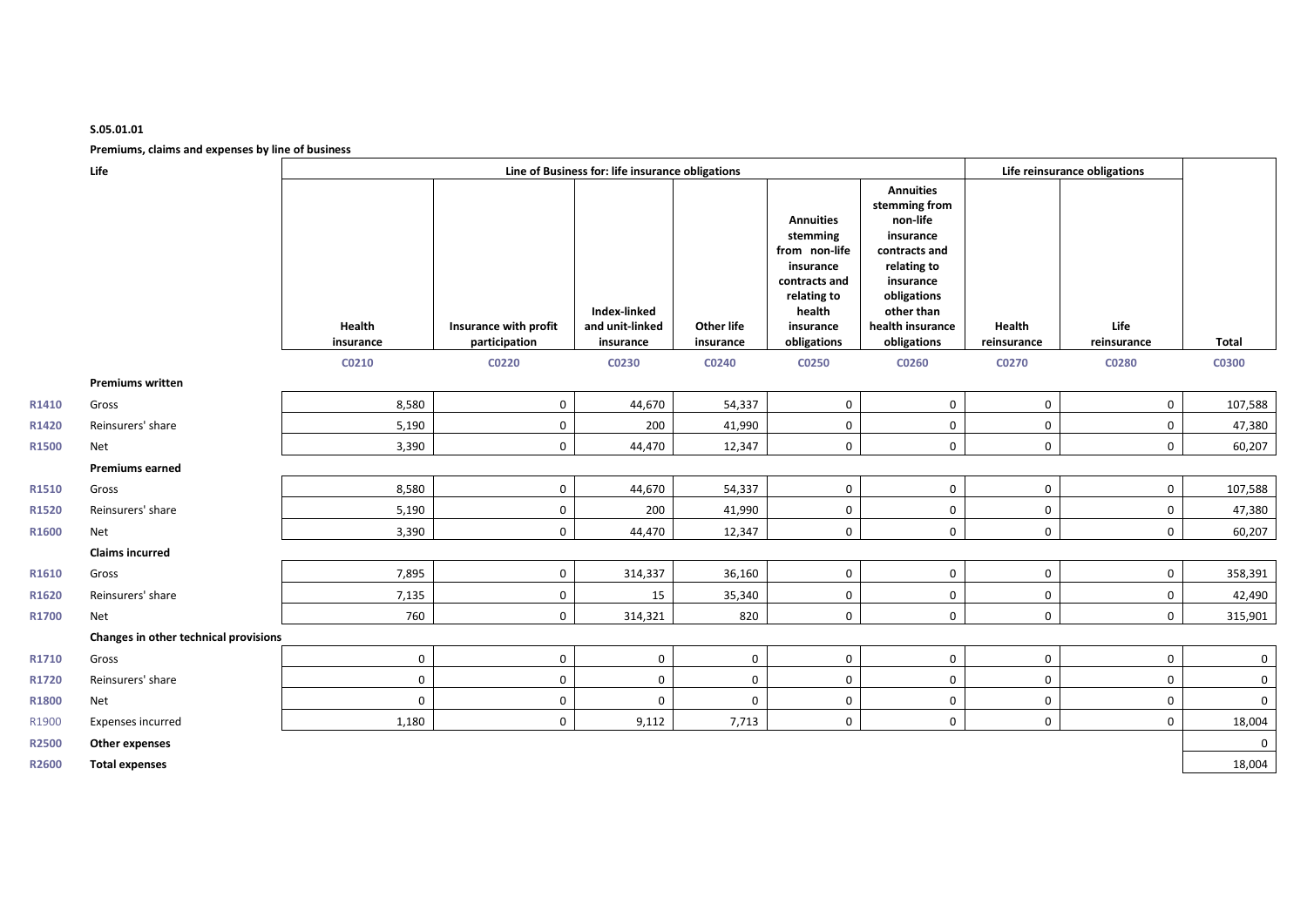|       | S.05.02.01                               |                     |                 |                                                                             |                |                                                                              |                                 |              |
|-------|------------------------------------------|---------------------|-----------------|-----------------------------------------------------------------------------|----------------|------------------------------------------------------------------------------|---------------------------------|--------------|
|       | Premiums, claims and expenses by country |                     |                 |                                                                             |                |                                                                              |                                 |              |
|       |                                          | C0150               | C0160           | C0170                                                                       | C0180          | C0190                                                                        | C0200                           | C0210        |
| R1400 | Life                                     | <b>Home Country</b> | GB              | Top 5 countries (by amount of gross premiums<br>written) - life obligations |                | Top 5 Countries (by amount of<br>Gross premiums written) Life<br>Obligations | Total Top 5 and<br>home country |              |
|       |                                          | C0220               | C0230           | C0240                                                                       | C0250          | C0260                                                                        | C0270                           | C0280        |
|       | Premiums written                         |                     |                 |                                                                             |                |                                                                              |                                 |              |
| R1410 | Gross                                    | 107,076             | 512             |                                                                             |                |                                                                              |                                 | 107,588      |
| R1420 | Reinsurers' share                        | 47,044              | 337             |                                                                             |                |                                                                              |                                 | 47,380       |
| R1500 | Net                                      | 60,032              | 175             | $\overline{0}$                                                              | $\overline{0}$ | $\overline{0}$                                                               | $\mathbf 0$                     | 60,207       |
|       | Premiums earned                          |                     |                 |                                                                             |                |                                                                              |                                 |              |
| R1510 | Gross                                    | 107,076             | 512             |                                                                             |                |                                                                              |                                 | 107,588      |
| R1520 | Reinsurers' share                        | 47,044              | 337             |                                                                             |                |                                                                              |                                 | 47,380       |
| R1600 | Net                                      | 60,032              | 175             | $\overline{0}$                                                              | $\overline{0}$ | $\mathbf{0}$                                                                 | $\Omega$                        | 60,207       |
|       | Claims incurred                          |                     |                 |                                                                             |                |                                                                              |                                 |              |
| R1610 | Gross                                    | 357,435             | 956             |                                                                             |                |                                                                              |                                 | 358,391      |
| R1620 | Reinsurers' share                        | 41,539              | 951             |                                                                             |                |                                                                              |                                 | 42,490       |
| R1700 | Net                                      | 315,896             | $5\phantom{.0}$ | $\overline{0}$                                                              | $\Omega$       | $\Omega$                                                                     | $\Omega$                        | 315,901      |
|       | Changes in other technical provisions    |                     |                 |                                                                             |                |                                                                              |                                 |              |
| R1710 | Gross                                    |                     |                 |                                                                             |                |                                                                              |                                 | $\mathbf{0}$ |
| R1720 | Reinsurers' share                        |                     |                 |                                                                             |                |                                                                              |                                 | $\mathbf 0$  |
| R1800 | Net                                      | $\Omega$            | $\mathsf 0$     | $\overline{0}$                                                              | $\Omega$       | $\Omega$                                                                     | $\Omega$                        | $\mathbf 0$  |
|       |                                          |                     | $\sim$          | $\overline{\phantom{a}}$                                                    | $\sim$         | $\overline{\phantom{a}}$                                                     | $\overline{\phantom{a}}$        | $\sim$       |
| R1900 | Expenses incurred                        | 17,997              | $\overline{7}$  |                                                                             |                |                                                                              |                                 | 18,004       |
| R2500 | Other expenses                           |                     |                 |                                                                             |                |                                                                              |                                 |              |
| R2600 | Total expenses                           |                     |                 |                                                                             |                |                                                                              |                                 | 18,004       |
|       |                                          |                     |                 |                                                                             |                |                                                                              |                                 |              |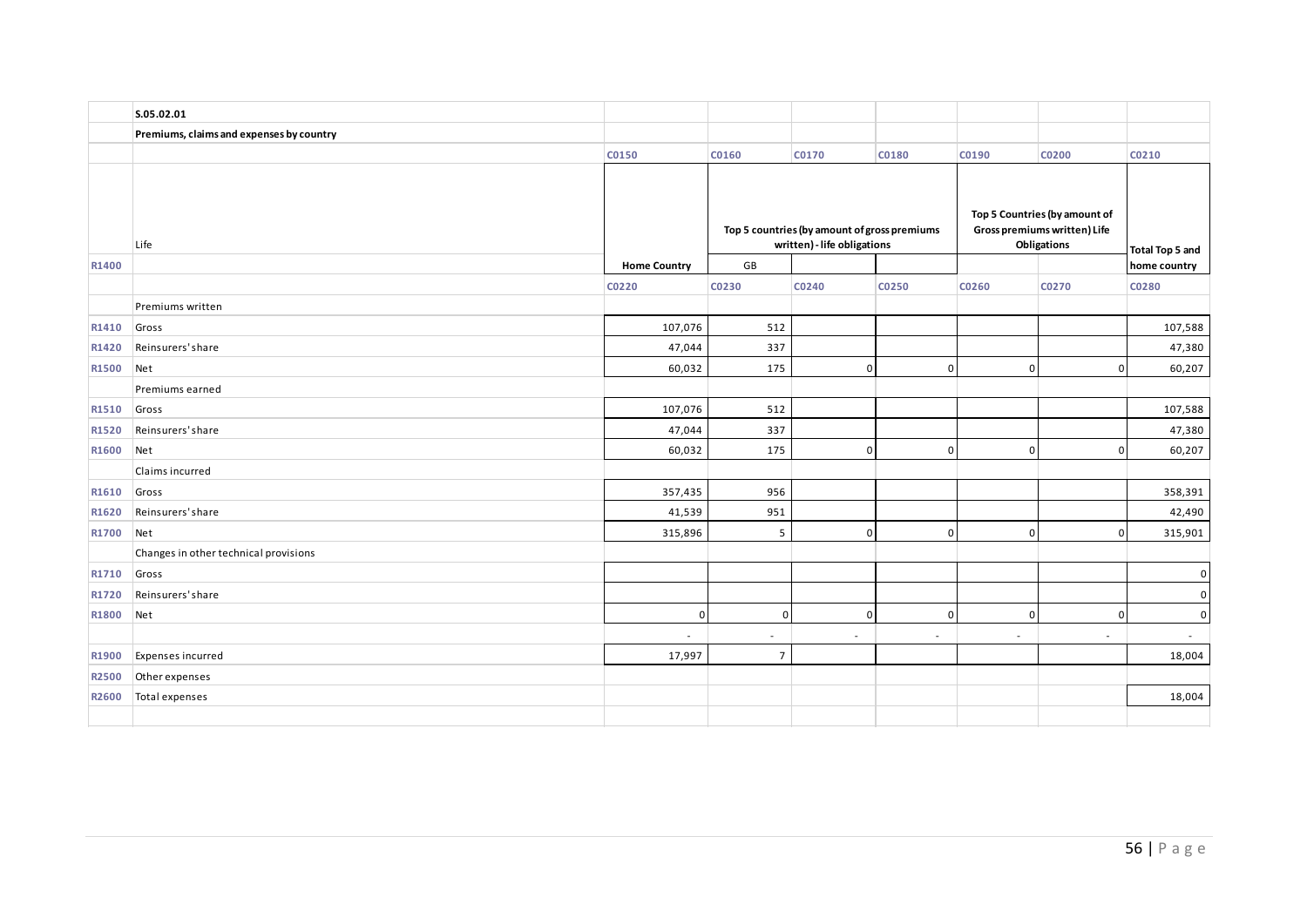| S.12.01.01          |                                                                           |               |           |                                        |                |         |                      |            |               |             |             |                                    |           |                       |              |             |                 |
|---------------------|---------------------------------------------------------------------------|---------------|-----------|----------------------------------------|----------------|---------|----------------------|------------|---------------|-------------|-------------|------------------------------------|-----------|-----------------------|--------------|-------------|-----------------|
|                     | Life and Health SLT Technical Provisions                                  |               |           |                                        |                |         |                      |            |               |             |             |                                    |           |                       |              |             |                 |
|                     |                                                                           |               |           | Index-linked and unit-linked insurance |                |         | Other life insurance |            | Annuities     |             |             | Health insurance (direct business) |           |                       | Annuities    |             |                 |
|                     |                                                                           |               |           |                                        |                |         |                      |            | stemming      |             | Total       |                                    |           |                       | stemming     |             |                 |
|                     |                                                                           |               |           |                                        |                |         |                      |            | from non-life |             | (Life other |                                    | Contracts |                       | from non-    |             |                 |
|                     |                                                                           |               |           |                                        |                |         | Contracts            | Contracts  | insurance     |             | than health |                                    | without   | Contracts             | life         | Health      | Total           |
|                     |                                                                           | Insurance     |           | Contracts without                      | Contracts with |         | without              | with       | contracts and |             | insurance,  |                                    | options   | with                  | insurance    | reinsurance | (Health         |
|                     |                                                                           | with profit   |           | options and                            | options or     |         | options and          | options or | relating to   | Accepted    | incl Unit-  |                                    | and       | options or            | contracts    | reinsurance | similar to life |
|                     |                                                                           | participation |           | guarantees                             | guarantees     |         | <b>zuarantees</b>    | guarantees | insurance     | reinsurance | linked)     |                                    |           | quarantees guarantees | and relating | accepted)   | insurance)      |
|                     |                                                                           | C0020         | C0030     | C0040                                  | C0050          | C0060   | C0070                | C0080      | C0090         | C0100       | C0150       | C0160                              | C0170     | C0180                 | C0190        | C0200       | C0210           |
|                     | R0010 Technical provisions calculated as a whole                          |               | 1,930,410 |                                        |                |         |                      |            |               |             | 1,930,41    |                                    |           |                       |              |             |                 |
|                     |                                                                           |               |           |                                        |                |         |                      |            |               |             |             |                                    |           |                       |              |             |                 |
|                     | Total Recoverables from reinsurance/SPV and Finite Re after the           |               |           |                                        |                |         |                      |            |               |             |             |                                    |           |                       |              |             |                 |
|                     | adjustment for expected losses due to counterparty default associated to  |               |           |                                        |                |         |                      |            |               |             |             |                                    |           |                       |              |             |                 |
|                     | R0020 TP calculated as a whole                                            |               |           |                                        |                |         |                      |            |               |             |             |                                    |           |                       |              |             |                 |
|                     |                                                                           |               |           |                                        |                |         |                      |            |               |             |             |                                    |           |                       |              |             |                 |
|                     | Technical provisions calculated as a sum of BE and RM                     |               |           |                                        |                |         |                      |            |               |             |             |                                    |           |                       |              |             |                 |
|                     |                                                                           |               |           |                                        |                |         |                      |            |               |             |             |                                    |           |                       |              |             |                 |
|                     | Best estimate                                                             |               |           |                                        |                |         |                      |            |               |             |             |                                    |           |                       |              |             |                 |
|                     | R0030 Gross Best Estimate                                                 |               |           | 44.300                                 |                |         | 334.960              |            |               |             | 290,659     |                                    | 16.217    |                       |              |             | 16,217          |
|                     |                                                                           |               |           |                                        |                |         |                      |            |               |             |             |                                    |           |                       |              |             |                 |
|                     | Total recoverables from reinsurance/SPV and Finite Re before the          |               |           |                                        |                |         |                      |            |               |             |             |                                    |           |                       |              |             |                 |
|                     | R0040 adjustment for expected losses due to counterparty default          |               |           |                                        |                |         | 321,929              |            |               |             | 321,929     |                                    | 24.468    |                       |              |             | 24,468          |
|                     | Recoverables from reinsurance (except SPV and Finite Re) before           |               |           |                                        |                |         |                      |            |               |             |             |                                    |           |                       |              |             |                 |
|                     | R0050 adjustment for expected losses                                      |               |           |                                        |                |         | 321,929              |            |               |             | 321,929     |                                    | 24,468    |                       |              |             | 24,468          |
|                     | R0060 Recoverables from SPV before adjustment for expected losses         |               |           |                                        |                |         |                      |            |               |             |             |                                    |           |                       |              |             |                 |
|                     | R0070 Recoverables from Finite Re before adjustment for expected losses   |               |           |                                        |                |         |                      |            |               |             |             |                                    |           |                       |              |             |                 |
|                     |                                                                           |               |           |                                        |                |         |                      |            |               |             |             |                                    |           |                       |              |             |                 |
|                     | Total Recoverables from reinsurance/SPV and Finite Re after the           |               |           |                                        |                |         |                      |            |               |             |             |                                    |           |                       |              |             |                 |
|                     | R0080 adjustment for expected losses due to counterparty default          |               |           |                                        |                |         | 321,457              |            |               |             | 321,457     |                                    | 24,457    |                       |              |             | 24,457          |
|                     | R0090 Best estimate minus recoverables from reinsurance/SPV and Finite Re |               |           | 44,300                                 |                |         | 13.502               |            |               |             | 30,798      |                                    | 8.239     |                       |              |             | 8,239           |
|                     |                                                                           |               |           |                                        |                |         |                      |            |               |             |             |                                    |           |                       |              |             |                 |
| R0100 Risk margin   |                                                                           |               | 17,025    |                                        |                | 25,645  |                      |            |               |             | 42,670      | 2,565                              |           |                       |              |             | 2,565           |
|                     |                                                                           |               |           |                                        |                |         |                      |            |               |             |             |                                    |           |                       |              |             |                 |
|                     | Amount of the transitional on Technical Provisions                        |               |           |                                        |                |         |                      |            |               |             |             |                                    |           |                       |              |             |                 |
|                     | R0110 Technical Provisions calculated as a whole                          |               |           |                                        |                |         |                      |            |               |             |             |                                    |           |                       |              |             |                 |
| R0120 Best estimate |                                                                           |               |           |                                        |                |         |                      |            |               |             |             |                                    |           |                       |              |             |                 |
| R0130 Risk margin   |                                                                           |               |           |                                        |                |         |                      |            |               |             |             |                                    |           |                       |              |             |                 |
|                     |                                                                           |               |           |                                        |                |         |                      |            |               |             |             |                                    |           |                       |              |             |                 |
|                     | R0200 Technical provisions - total                                        |               | 1,903,134 |                                        |                | 360,605 |                      |            |               |             | 2,263,739   | 18,783                             |           |                       |              |             | 18,783          |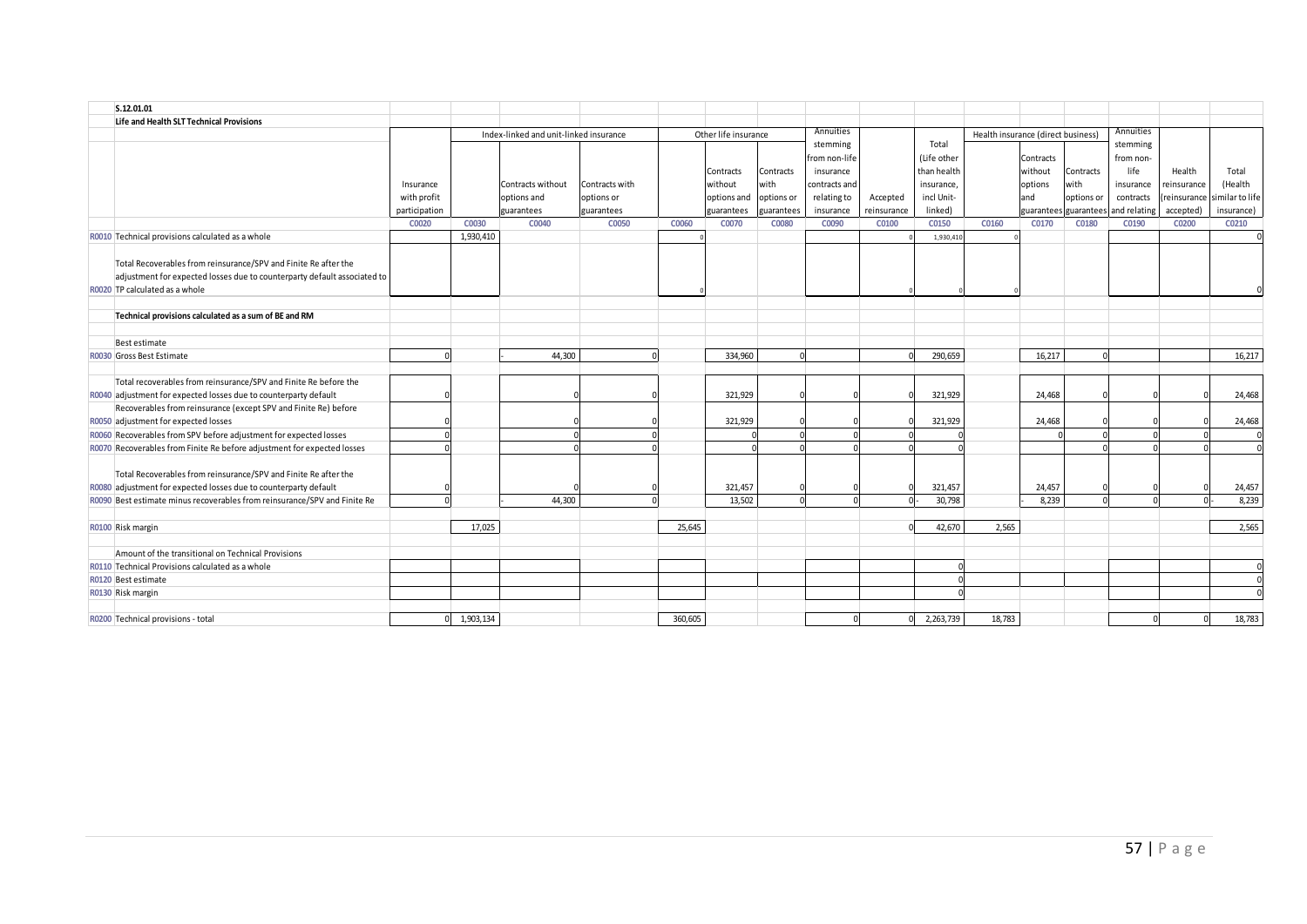|              | S.23.01.01                                                                                                                                 |              |                        |                      |        |                |
|--------------|--------------------------------------------------------------------------------------------------------------------------------------------|--------------|------------------------|----------------------|--------|----------------|
|              | Own Funds                                                                                                                                  |              |                        |                      |        |                |
|              |                                                                                                                                            |              |                        |                      |        |                |
|              | Basic own funds before deduction for participations in other financial sector as foreseen in article<br>68 of Delegated Regulation 2015/35 | <b>Total</b> | Tier 1<br>unrestricted | Tier 1<br>restricted | Tier 2 | Tier 3         |
|              |                                                                                                                                            | C0010        | C0020                  | C0030                | C0040  | C0050          |
|              | Available and eligible own funds                                                                                                           |              |                        |                      |        |                |
| <b>R0500</b> | Total available own funds to meet the SCR                                                                                                  | 202,378      | 202,378                |                      |        | $\overline{0}$ |
| <b>R0510</b> | Total available own funds to meet the MCR                                                                                                  | 202,378      | 202,378                |                      |        |                |
| <b>R0540</b> | Total eligible own funds to meet the SCR                                                                                                   | 202,378      | 202,378                |                      |        | $\mathbf 0$    |
| <b>R0550</b> | Total eligible own funds to meet the MCR                                                                                                   | 202,378      | 202,378                |                      |        |                |
|              |                                                                                                                                            |              |                        |                      |        |                |
| <b>R0580</b> | SCR                                                                                                                                        | 111,053      |                        |                      |        |                |
| <b>RO600</b> | <b>MCR</b>                                                                                                                                 | 27,763       |                        |                      |        |                |
| <b>R0620</b> | Ratio of Eligible own funds to SCR                                                                                                         | 182%         |                        |                      |        |                |
| R0640        | Ratio of Eligible own funds to MCR                                                                                                         | 729%         |                        |                      |        |                |
|              |                                                                                                                                            |              |                        |                      |        |                |
|              | Reconciliation reserve                                                                                                                     | C0060        |                        |                      |        |                |
| <b>R0700</b> | Excess of assets over liabilities                                                                                                          | 220,378      |                        |                      |        |                |
| R0710        | Own shares (held directly and indirectly)                                                                                                  | $\sim$       |                        |                      |        |                |
| R0720        | Foreseeable dividends, distributions and charges                                                                                           | 18,000       |                        |                      |        |                |
| <b>R0730</b> | Other basic own fund items                                                                                                                 | 19,046       |                        |                      |        |                |
| R0740        | Adjustment for restricted own fund items in respect of matching adjustment portfolios and ring fer                                         | $\sim$       |                        |                      |        |                |
| <b>R0760</b> | Reconciliation reserve                                                                                                                     | 183,332      |                        |                      |        |                |
|              |                                                                                                                                            | $\sim$       |                        |                      |        |                |
|              | <b>Expected profits</b>                                                                                                                    | $\sim$       |                        |                      |        |                |
| <b>R0770</b> | Expected profits included in future premiums (EPIFP) - Life business                                                                       | 22,327       |                        |                      |        |                |
| <b>R0780</b> | Expected profits included in future premiums (EPIFP) - Non-life business                                                                   | $\sim$       |                        |                      |        |                |
| <b>R0790</b> | Total Expected profits included in future premiums (EPIFP)                                                                                 | 22,327       |                        |                      |        |                |
|              |                                                                                                                                            |              |                        |                      |        |                |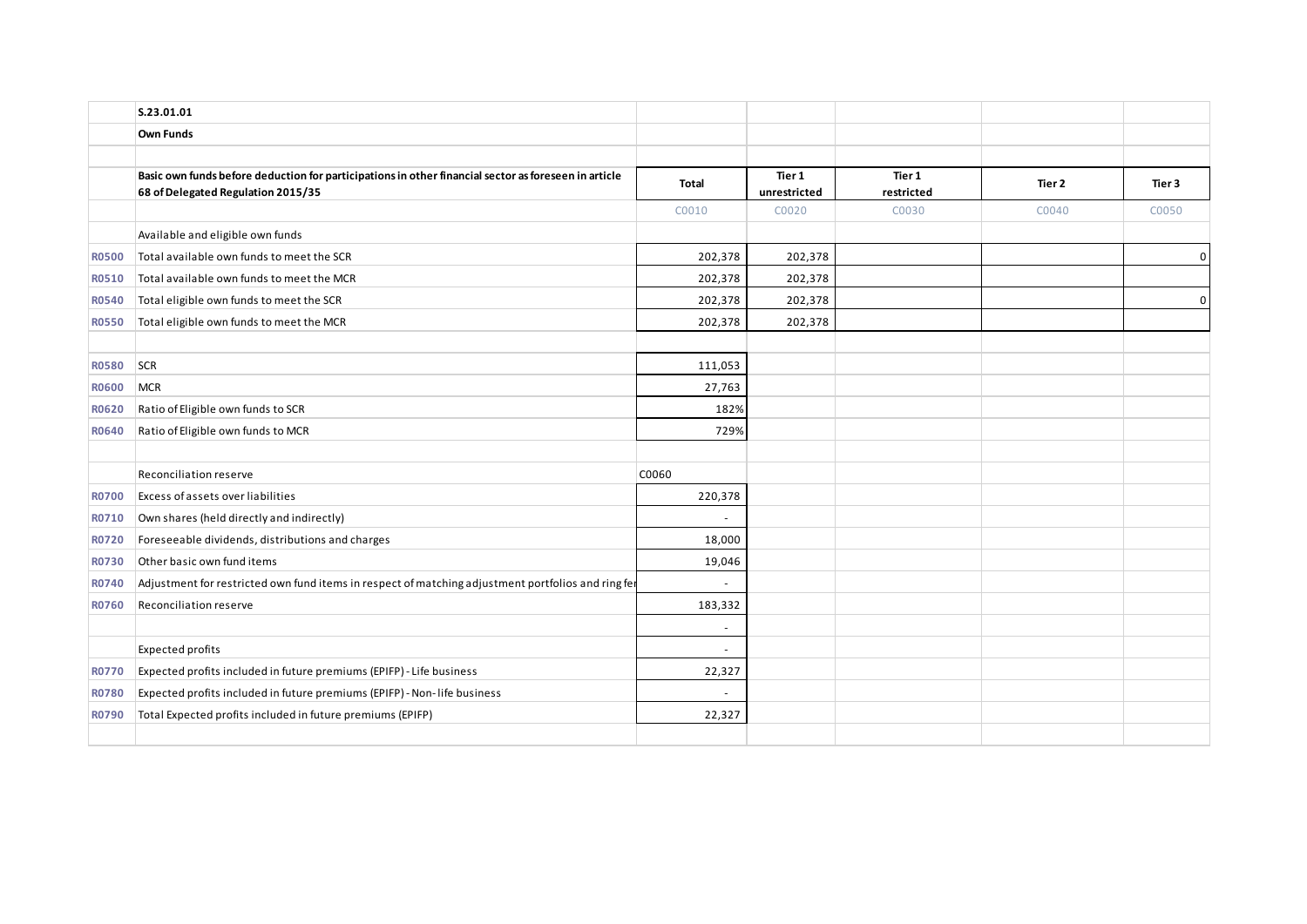|              | S.25.01.01                                                                                  |                                                 |                           |                                                                                                   |            |                        |
|--------------|---------------------------------------------------------------------------------------------|-------------------------------------------------|---------------------------|---------------------------------------------------------------------------------------------------|------------|------------------------|
|              | Solvency Capital Requirement - for undertakings on Standard Formula                         |                                                 |                           |                                                                                                   |            |                        |
|              |                                                                                             |                                                 |                           |                                                                                                   |            |                        |
| Z0010        | Article 112                                                                                 | Regular reporting                               |                           |                                                                                                   |            |                        |
|              |                                                                                             |                                                 |                           |                                                                                                   |            |                        |
|              |                                                                                             | Net solvency<br>capital requirement requirement | Gross solvency<br>capital | <b>Allocation from</b><br>adjustments due to RFF and<br><b>Matching adjustments</b><br>portfolios | <b>USP</b> | <b>Simplifications</b> |
|              |                                                                                             | C0030                                           | C0040                     | C0050                                                                                             | C0080      | C0090                  |
| R0010        | Market risk                                                                                 | 47,310                                          | 47,310                    |                                                                                                   |            |                        |
| R0020        | Counterparty default risk                                                                   | 7,148                                           | 7,148                     |                                                                                                   |            |                        |
| R0030        | Life underwriting risk                                                                      | 79,914                                          | 79,914                    |                                                                                                   |            |                        |
| R0040        | Health underwriting risk                                                                    | 5,979                                           | 5,979                     |                                                                                                   |            |                        |
| <b>R0050</b> | Non-life underwriting risk                                                                  | $\overline{0}$                                  | $\Omega$                  |                                                                                                   |            |                        |
| <b>R0060</b> | Diversification                                                                             | 33,309                                          | 33,309                    |                                                                                                   |            |                        |
|              |                                                                                             |                                                 |                           |                                                                                                   |            |                        |
| R0070        | Intangible asset risk                                                                       |                                                 | $\overline{\phantom{a}}$  |                                                                                                   |            |                        |
|              |                                                                                             |                                                 |                           |                                                                                                   |            |                        |
| R0100        | <b>Basic Solvency Capital Requirement</b>                                                   | 107,043                                         | 107,043                   |                                                                                                   |            |                        |
|              |                                                                                             |                                                 |                           |                                                                                                   |            |                        |
|              | Calculation of Solvency Capital Requirement                                                 | C0100                                           |                           |                                                                                                   |            |                        |
| R0120        | Adjustment due to RFF/MAP nSCR aggregation                                                  | $\overline{0}$                                  |                           |                                                                                                   |            |                        |
| R0130        | Operational risk                                                                            | 5,731                                           |                           |                                                                                                   |            |                        |
| R0140        | Loss-absorbing capacity of technical provisions                                             | $\Omega$                                        |                           |                                                                                                   |            |                        |
| R0150        | Loss-absorbing capacity of deferred taxes                                                   | 1,721                                           |                           |                                                                                                   |            |                        |
| R0160        | Capital requirement for business operated in accordance with Art. 4 of Directive 2003/41/EC | 0                                               |                           |                                                                                                   |            |                        |
| R0200        | Solvency Capital Requirement excluding capital add-on                                       | 111,053                                         |                           |                                                                                                   |            |                        |
| R0210        | Capital add-ons already set                                                                 | 0                                               |                           |                                                                                                   |            |                        |
| R0220        | Solvency capital requirement                                                                | 111,053                                         |                           |                                                                                                   |            |                        |
|              |                                                                                             |                                                 |                           |                                                                                                   |            |                        |
|              | Other information on SCR                                                                    |                                                 |                           |                                                                                                   |            |                        |
| R0400        | Capital requirement for duration-based equity risk sub-module                               | $\overline{0}$                                  |                           |                                                                                                   |            |                        |
| R0410        | Total amount of Notional Solvency Capital Requirements for remaining part                   | 111,053                                         |                           |                                                                                                   |            |                        |
| R0420        | Total amount of Notional Solvency Capital Requirements for ring fenced funds                | $\mathbf{0}$                                    |                           |                                                                                                   |            |                        |
| R0430        | Total amount of Notional Solvency Capital Requirements for matching adjustment portfolios   | $\Omega$                                        |                           |                                                                                                   |            |                        |
| R0440        | Diversification effects due to RFF nSCR aggregation for article 304                         | $\Omega$                                        |                           |                                                                                                   |            |                        |